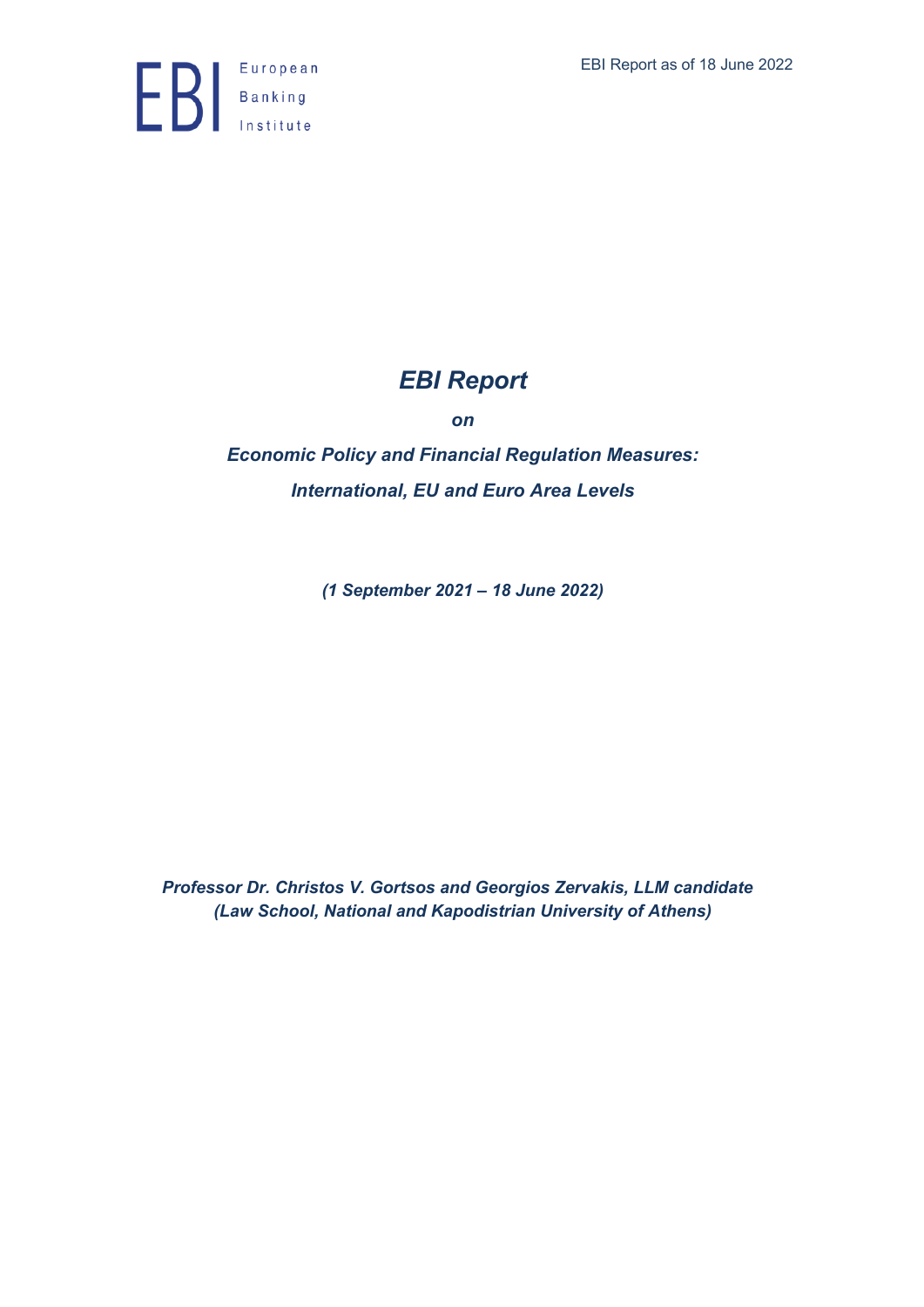

## **TABLE OF CONTENTS**

#### I. Economic Policy Measures

| II. Financial Stability - Banking Regulation                                                  |  |
|-----------------------------------------------------------------------------------------------|--|
|                                                                                               |  |
|                                                                                               |  |
| 2. Bank for International Settlements (BIS) - Basel Committee on Banking Supervision (BCBS)28 |  |
|                                                                                               |  |
|                                                                                               |  |
|                                                                                               |  |
|                                                                                               |  |
|                                                                                               |  |
|                                                                                               |  |
|                                                                                               |  |
|                                                                                               |  |
|                                                                                               |  |
|                                                                                               |  |
|                                                                                               |  |
|                                                                                               |  |
|                                                                                               |  |
| III. Capital Markets Regulation                                                               |  |
|                                                                                               |  |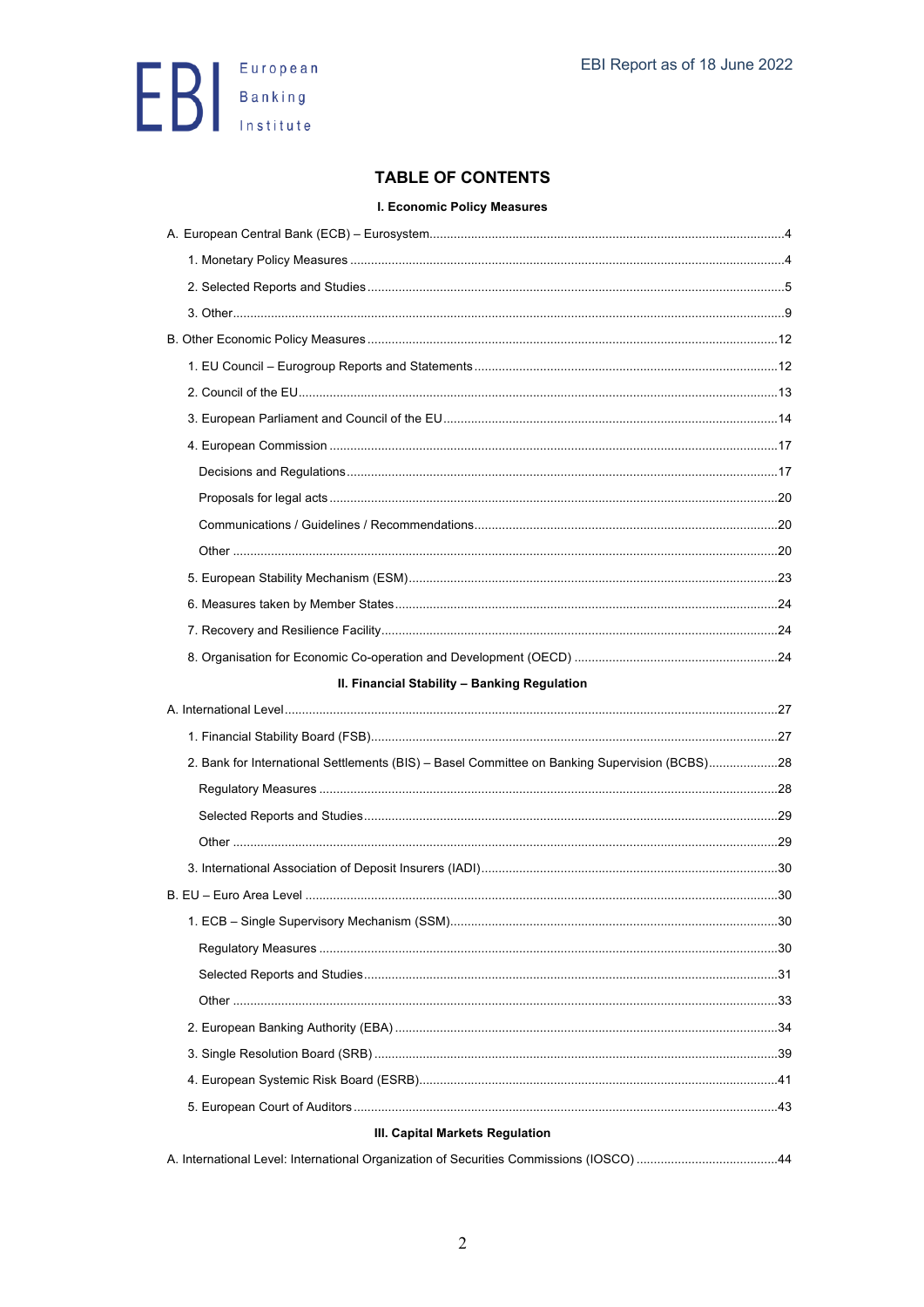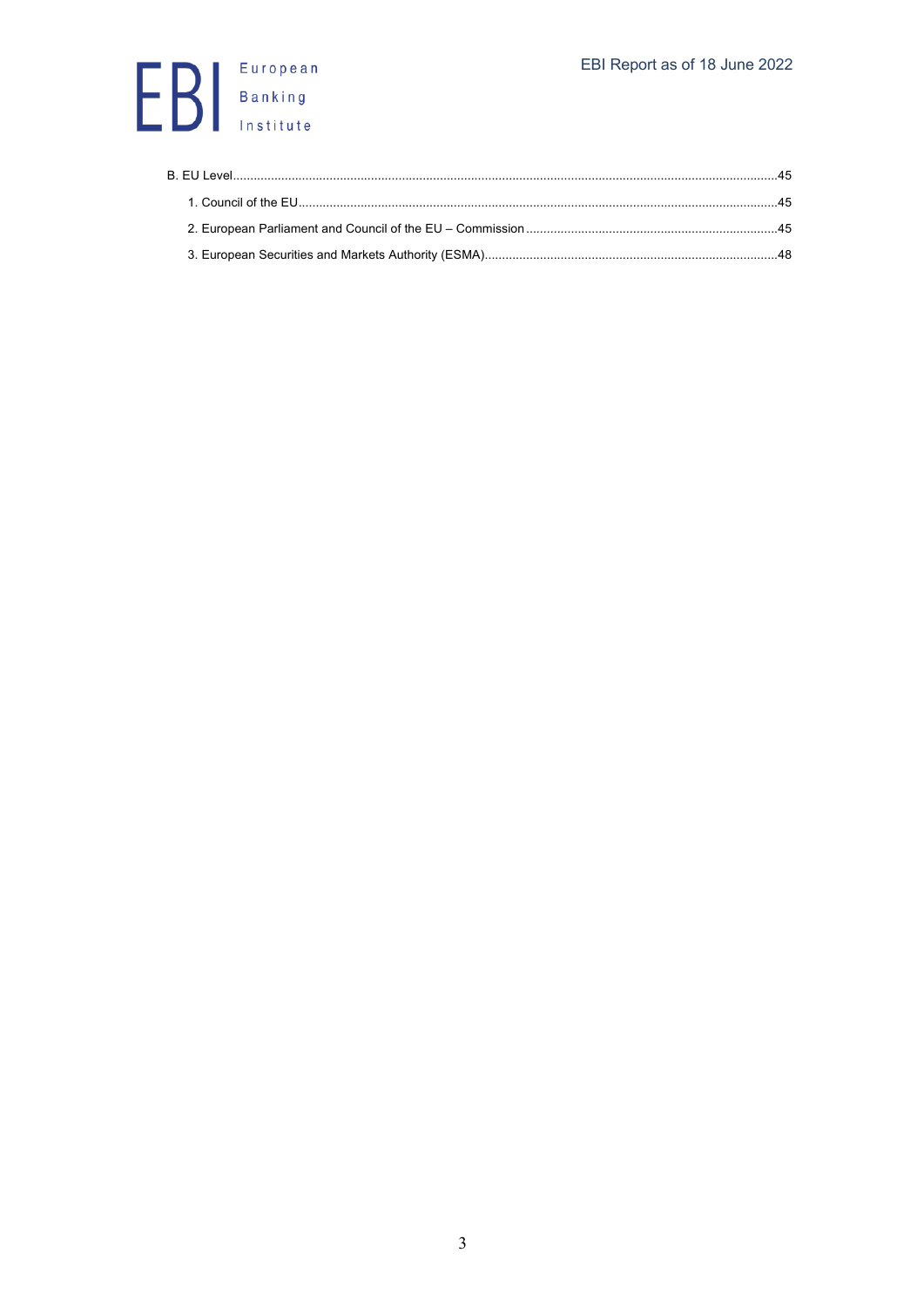

| <b>I. Economic Policy Measures</b>                                                                                                                                                                                |
|-------------------------------------------------------------------------------------------------------------------------------------------------------------------------------------------------------------------|
| European Central Bank (ECB) - Eurosystem<br>А.                                                                                                                                                                    |
| 1. Monetary Policy Measures                                                                                                                                                                                       |
| Statement after the ad hoc meeting of the ECB Governing Council:<br>https://www.ecb.europa.eu/press/pr/date/2022/html/ecb.pr220615~2aa3900e0a.en.html (15/6/2022)                                                 |
| Monetary policy decisions: https://www.ecb.europa.eu/press/pr/date/2022/html/ecb.mp220609~122666c272.en.html<br>(9/6/2022)                                                                                        |
| Monetary developments in the euro area: April 2022:<br>https://www.ecb.europa.eu/press/pr/stats/md/html/ecb.md2204~611a02fd5a.en.html (27/5/2022)                                                                 |
| Decisions taken by the Governing Council of the ECB (in addition to decisions setting interest rates):<br>https://www.ecb.europa.eu/press/govcdec/otherdec/2022/html/ecb.gc220520~e2924a4316.en.html (20/5/2022)  |
| Monetary Policy Account: Meeting of 13-14 April 2022:<br>https://www.ecb.europa.eu/press/accounts/2022/html/ecb.mg220519~c9200dba08.en.html (19/5/2022)                                                           |
| ECB amends monetary policy implementation guidelines:<br>https://www.ecb.europa.eu/press/pr/date/2022/html/ecb.pr220505~bbe88d77ef.en.html (5/5/2022)                                                             |
| Monetary developments in the euro area: March 2022:<br>https://www.ecb.europa.eu/press/pr/stats/md/html/ecb.md2203~994588c0ba.en.html (29/4/2022)                                                                 |
| Decisions taken by the Governing Council of the ECB (in addition to decisions setting interest rates):<br>https://www.ecb.europa.eu/press/govcdec/otherdec/2022/html/ecb.gc220419~18ad441891.en.html (19/4/2022)  |
| Monetary policy decisions: https://www.ecb.europa.eu/press/pr/date/2022/html/ecb.mp220414~d1b76520c6.en.html<br>(14/4/2022)                                                                                       |
| Monetary Policy Account: Meeting of 9-10 March 2022:<br>https://www.ecb.europa.eu/press/accounts/2022/html/ecb.mq220406~8e7069ffa0.en.html (7/4/2022)                                                             |
| Decisions taken by the Governing Council of the ECB (in addition to decisions setting interest rates):<br>https://www.ecb.europa.eu/press/govcdec/otherdec/2022/html/ecb.gc220325~6af6c87631.en.html (25/3/2022)  |
| Monetary developments in the euro area: February 2022:<br>https://www.ecb.europa.eu/press/pr/stats/md/html/ecb.md2202~54a710da45.en.html (25/3/2022)                                                              |
| Monetary policy decisions: https://www.ecb.europa.eu/press/pr/date/2022/html/ecb.mp220310~2d19f8ba60.en.html<br>(10/3/2022)                                                                                       |
| Monetary Policy Account: Meeting of 2-3 February 2022:<br>https://www.ecb.europa.eu/press/accounts/2022/html/ecb.mg220303~7ac13bacbe.en.html (3/3/2022)                                                           |
| Monetary developments in the euro area: January 2022:<br>https://www.ecb.europa.eu/press/pr/stats/md/html/ecb.md2201~7850548aab.en.html (25/2/2022)                                                               |
| Decisions taken by the Governing Council of the ECB (in addition to decisions setting interest rates):<br>https://www.ecb.europa.eu/press/govcdec/otherdec/2022/html/ecb.gc220218~ae2df56b2a.en.html (18/2/2022)  |
| Combined monetary policy decisions and statement:<br>https://www.ecb.europa.eu/press/pressconf/shared/pdf/ecb.ds220203.en.pdf?31f755f3d12ccce51a3db965ac10718a<br>(3/2/2022)                                      |
| Monetary developments in the euro area: December 2021:<br>https://www.ecb.europa.eu/press/pr/stats/md/html/ecb.md2112~b631d6f35d.en.html (28/1/2022)                                                              |
| Monetary policy meeting of 15-16 December 2021:<br>https://www.ecb.europa.eu/press/accounts/2022/html/ecb.mg220120~7ed187b5b1.en.html (20/1/2022)                                                                 |
| Monetary developments in the euro area: November 2021:<br>https://www.ecb.europa.eu/press/pr/stats/md/html/ecb.md2111~be8090f92f.en.html (29/12/2021)                                                             |
| Decisions taken by the Governing Council of the ECB (in addition to decisions setting interest rates):<br>https://www.ecb.europa.eu/press/govcdec/otherdec/2021/html/ecb.gc211217~e4ba94a36d.en.html (17/12/2021) |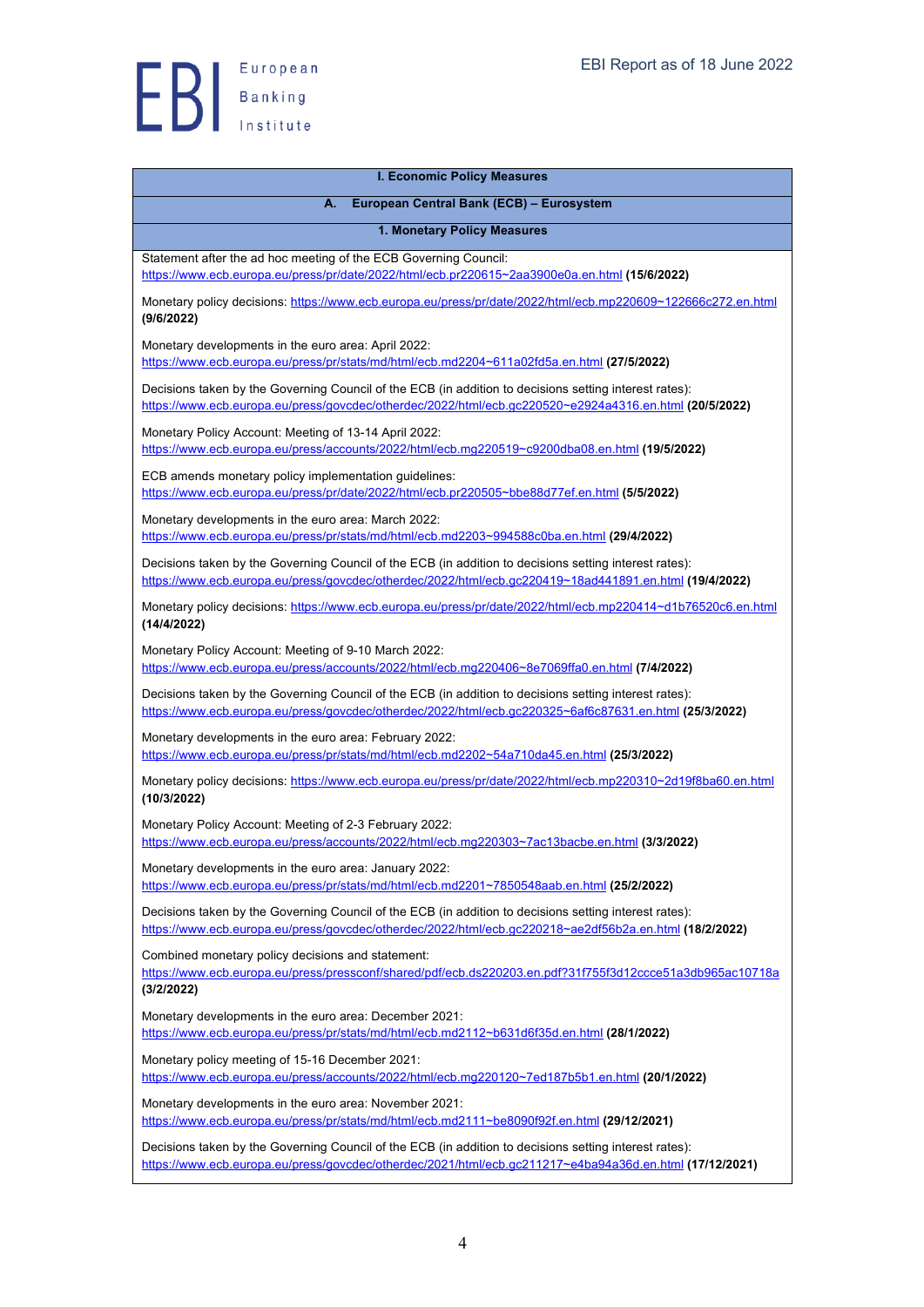Guideline (EU) 2021/2253 of the European Central Bank of 2 November 2021 laying down the principles of the Eurosystem Ethics Framework (ECB/2021/49) (recast) (OJ L 454, 17.12.2021, pp. 7-16): https://eurlex.europa.eu/legal-

content/EN/TXT/?uri=uriserv%3AOJ.L\_.2021.454.01.0007.01.ENG&toc=OJ%3AL%3A2021%3A454%3ATOC **(17/12/2021)**

Monetary policy decisions: https://www.ecb.europa.eu/press/pr/date/2021/html/ecb.mp211216~1b6d3a1fd8.en.html **(16/12/2021)**

Guideline (EU) 2021/2041 of the European Central Bank of 11 November 2021 amending Guideline (EU) 2016/2249 on the legal framework for accounting and financial reporting in the European System of Central Banks (ECB/2021/51), (OJ L 419, 24.11.2021, pp. 14–33): https://eur-lex.europa.eu/legalcontent/EN/TXT/HTML/?uri=CELEX:32021O2041&from=EN **(24/11/2021)**

Decisions taken by the Governing Council of the ECB (in addition to decisions setting interest rates): https://www.ecb.europa.eu/press/govcdec/otherdec/2021/html/ecb.gc211112~ee224e5f72.en.html **(12/11/2021)**

Monetary policy decisions: https://www.ecb.europa.eu/press/pr/date/2021/html/ecb.mp211028~85474438a4.en.html **(28/10/2021)**

Decisions taken by the Governing Council of the ECB (in addition to decisions setting interest rates): https://www.ecb.europa.eu/press/govcdec/otherdec/2021/html/ecb.gc210924~d4310aa44a.en.html **(24/9/2021)**

Monetary policy decisions: https://www.ecb.europa.eu/press/pr/date/2021/html/ecb.mp210909~2c94b35639.en.html **(9/9/2021)**

#### **2. Selected Reports and Studies**

Letter from Fabio Panetta to Irene Tinagli, ECON Chair, on progress on digital euro investigation phase: https://www.ecb.europa.eu/pub/pdf/other/ecb.mepletter220615\_Tinagli~9b163e0f75.en.pdf?f9a122048e96855758ea d143db3a9ba9 **(15/6/2022)**

The international role of the euro, June 2022:

https://www.ecb.europa.eu/pub/ire/html/ecb.ire202206~6f3ddeab26.en.html **(14/6/2022)**

The ECB Survey of Monetary Analysts (SMA), June 2022, Aggregate Results: https://www.ecb.europa.eu/stats/ecb\_surveys/sma/shared/pdf/ecb.smar220613\_june.en.pdf?3839798e2a5675c3726 6a313b84c054e **(13/6/2022)**

TARGET Annual Report 2021: https://www.ecb.europa.eu/pub/targetar/html/ecb.targetar2021.en.html **(10/6/2022)**

Eurosystem staff macroeconomic projections for the euro area, June 2022: https://www.ecb.europa.eu/pub/projections/html/ecb.projections202206\_eurosystemstaff~2299e41f1e.en.html **(9/6/2022)**

Convergence Report, June 2022:

https://www.ecb.europa.eu/pub/convergence/html/ecb.cr202206~e0fe4e1874.en.html **(1/6/2022)**

Survey on the Access to Finance of Enterprises in the euro area - October 2021 to March 2022: https://www.ecb.europa.eu/stats/ecb\_surveys/safe/html/ecb.safe2021H2~bba4474fd3.en.html **(1/6/2022)**

Euro area insurance corporation statistics: first quarter of 2022: https://www.ecb.europa.eu/press/pr/stats/icb/html/ecb.icb2022q1~b8f6b1bcbf.en.html **(1/6/2022)**

Financial Stability Review, May 2022: https://www.ecb.europa.eu/pub/financialstability/fsr/html/ecb.fsr202205~f207f46ea0.en.html **(25/5/2022)**

ECB Survey of Monetary Analysts (SMA), June 2022:

https://www.ecb.europa.eu/stats/ecb\_surveys/sma/shared/pdf/ecb.sma202206\_questionnaire.en.pdf?37cda33290da 80794dabacc9415b9117 **(23/5/2022)**

Euro area and national balance of payments and international investment position statistics: https://www.ecb.europa.eu/pub/bopips/html/ecb.bopips202205~d69af262de.en.html **(16/5/2022)**

Euro money market statistics: Second maintenance period 2022:

https://www.ecb.europa.eu/press/pr/stats/euro\_money\_market/html/ecb.emms220510~ccff8e6067.en.html **(10/5/2022)**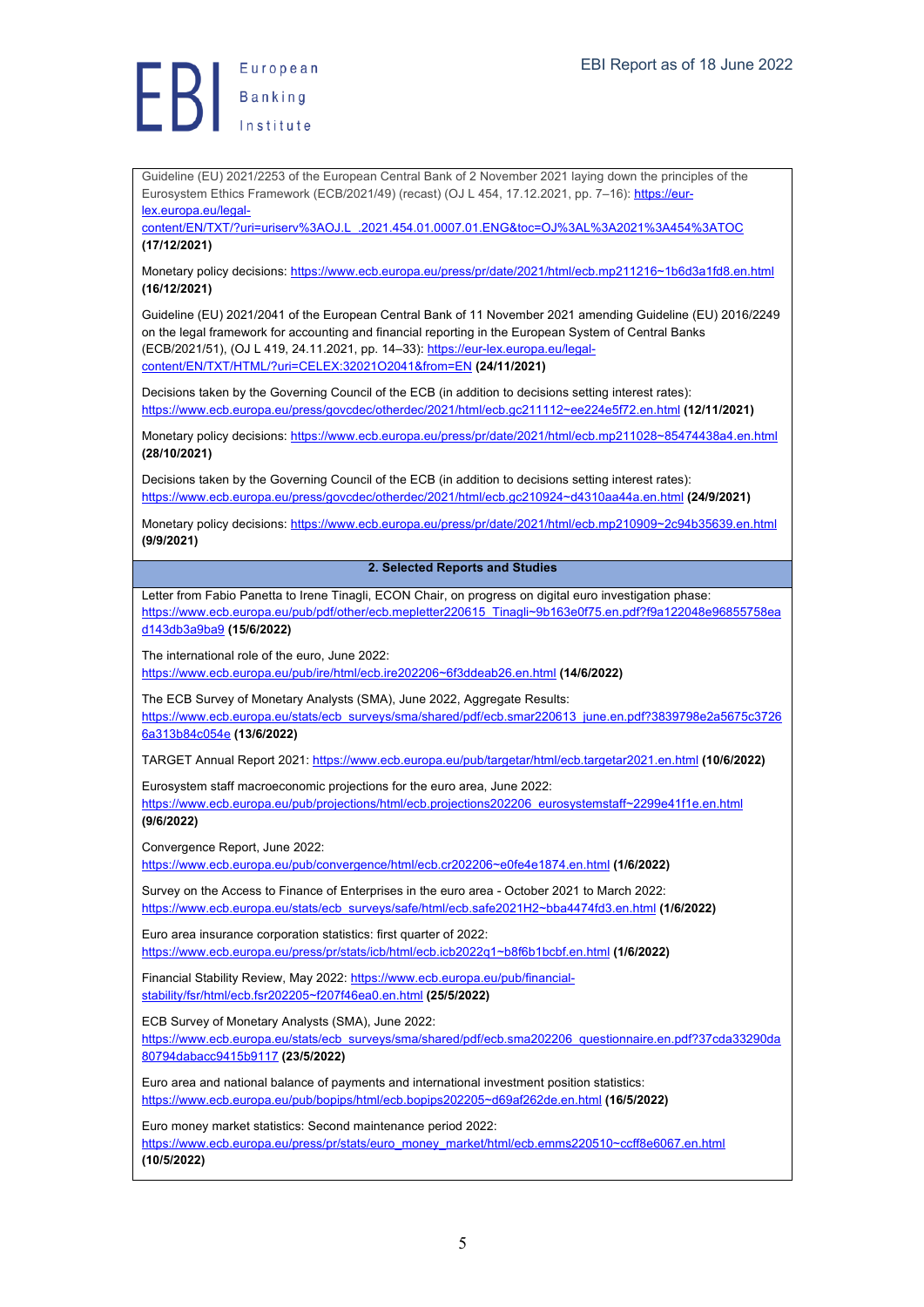Letter from the ECB President to Mr Eugen Jurzyca, MEP, on the euro: https://www.ecb.europa.eu/pub/pdf/other/ecb.mepletter220506\_Jurzyca~1872b8dd61.en.pdf?2131608e5c2860192fb 276c358252540 **(6/5/2022)** Letter from the ECB President to Mr Marco Zanni, Mr Valentino Grant and Mr Antonio Maria Rinaldi, MEPs, on monetary policy: https://www.ecb.europa.eu/pub/pdf/other/ecb.mepletter220506\_Zanni\_Grant\_Rinaldi~1669791a21.en.pdf?10719014 b768ee02c04a6aabe988981e **(6/5/2022)** TARGET2-Securities Annual Report 2021: https://www.ecb.europa.eu/paym/intro/publications/html/ecb.targetsecar202205.en.html **(6/5/2022)** Euro area bank interest rate statistics: March 2022: https://www.ecb.europa.eu/press/pr/stats/mfi/html/ecb.mir2203~7b0b861feb.en.html **(5/5/2022)** ECB Legal Conference 2021: Continuity and change – how the challenges of today prepare the ground for tomorrow: https://www.ecb.europa.eu/pub/pdf/other/ecb.ecblegalconferenceproceedings202204~c2e5739756.en.pdf?036e6ab 63c15d532fbc2bcbaf2933390 **(29/4/2022)** Economic Bulletin Issue 3, 2022: https://www.ecb.europa.eu/pub/economic-bulletin/html/eb202203.en.html **(28/4/2022)** Cover letter to the transmission letter to the Annual Report 2020: https://www.ecb.europa.eu/pub/pdf/other/ecb.20220428\_cover\_letter\_to\_the\_transmission\_letter~1baa265f1f.en.pdf ?6acb6805c49b44c7236f6a767ae96bd0 **(28/4/2022)** Feedback on the input provided by the European Parliament as part of its resolution on the ECB Annual Report 2020: https://www.ecb.europa.eu/pub/pdf/other/ecb.20220428\_feedback\_on\_the\_input\_provided\_by\_the\_european\_parlia ment~e2638b53e0.en.pdf?34c1fe3d4ae0951574d59953d4e203cb **(28/4/2022)** Annual Report 2021: https://www.ecb.europa.eu/pub/annual/html/ecb.ar2021~14d7439b2d.en.html **(28/4/2022)** Letter from the ECB President to Mr Bas Eickhout and Mr Ernest Urtasun, MEPs, on climate change: https://www.ecb.europa.eu/pub/pdf/other/ecb.mepletter220420\_Eickhout\_Urtasun~b88365a5d1.en.pdf?877f29d6159 cce49ad288a92c97001d2 **(20/4/2022)** Letter from the ECB President to Mr Chris MacManus, MEP, on monetary policy: https://www.ecb.europa.eu/pub/pdf/other/ecb.mepletter220420\_MacManus~97b98048d3.en.pdf?697ab0bae2ca21f9 55d92e5009438347 **(20/4/2022)** The ECB Survey of Monetary Analysts (SMA), April 2022, Aggregate Results: https://www.ecb.europa.eu/stats/ecb\_surveys/sma/shared/pdf/ecb.smar220419\_april.en.pdf?2aa0927b461f666b708 db2ae0346bd11 **(19/4/2022)** The euro area bank lending survey – First quarter of 2022: https://www.ecb.europa.eu/stats/ecb\_surveys/bank\_lending\_survey/html/ecb.blssurvey2022q1~fd61911ffd.en.html **(12/4/2022)** Financial Integration and Structure in the Euro Area, April 2022: https://www.ecb.europa.eu/pub/pdf/fie/ecb.fie202204~4c4f5f572f.en.pdf?72ab0a70b5c4a1533cb1dacb14aa4e08 **(6/4/2022)** ECB response to the call for advice of the European Commission on the macroprudential review: https://www.ecb.europa.eu/pub/pdf/other/ecb.responsetothecallforadvice~547f97d27c.en.pdf?93c147e7a65d41abaf7 c2e1fc5519246 **(31/3/2022)** Euro area bank interest rate statistics: February 2022: https://www.ecb.europa.eu/press/pr/stats/mfi/html/ecb.mir2202~a0d5927207.en.html **(31/3/2022)** Opinion on a proposal for a regulation amending Regulation (EU) No 549/2013 on the European system of national and regional accounts in the European Union (CON/2022/12): https://www.ecb.europa.eu/pub/pdf/other/en\_con\_2022\_12\_f\_sign~df0637a1ae.en.pdf?da4995dd2638602215af4a6 1bc295212 **(28/3/2022)**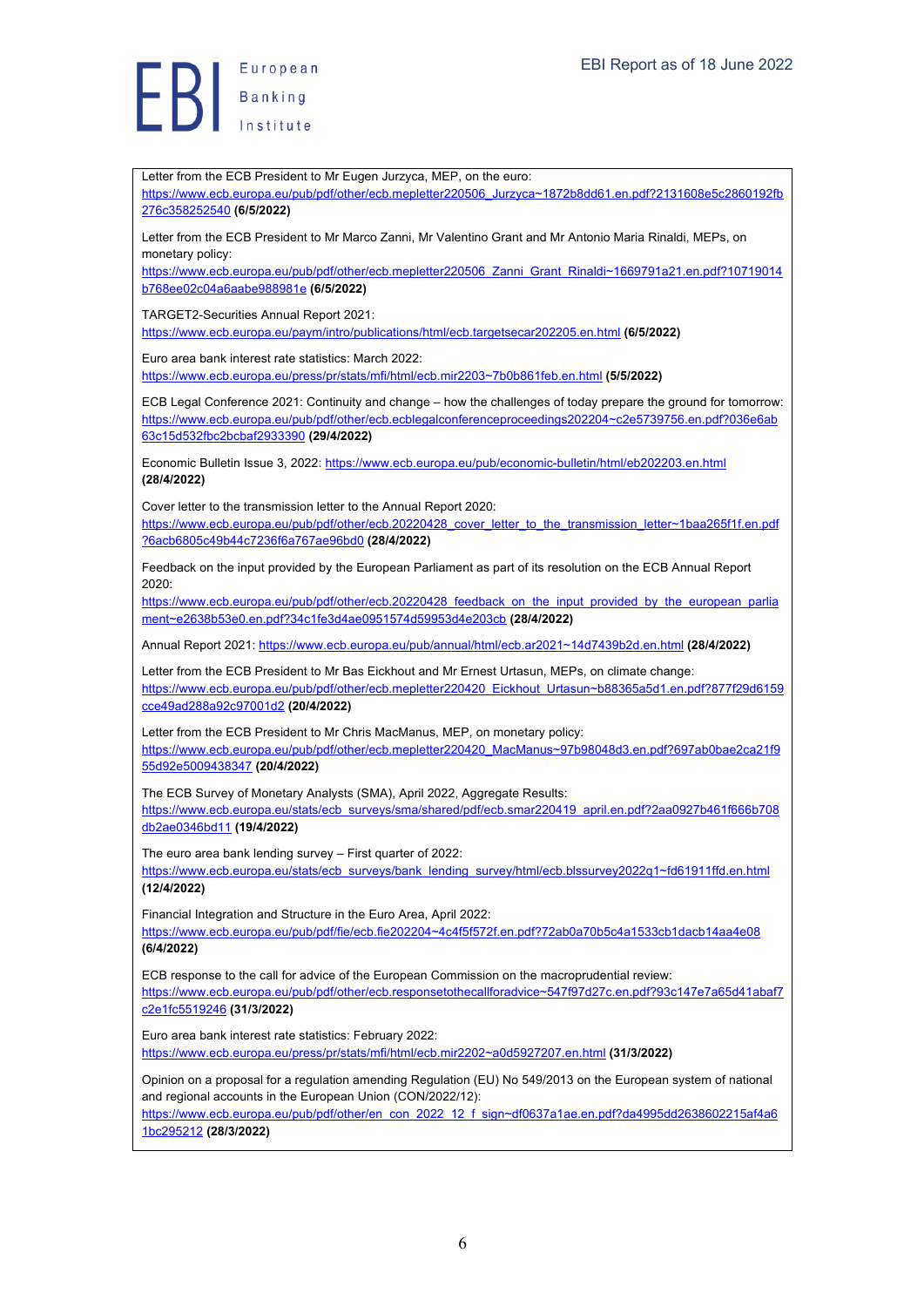European  $\left\{\right\}$  Banking

ECB Survey of Monetary Analysts (SMA), April 2022: https://www.ecb.europa.eu/stats/ecb\_surveys/sma/shared/pdf/ecb.sma202204\_questionnaire.en.pdf?14b1ccdbea73 6c503cd43d3eba986f10 **(28/3/2022)** Economic Bulletin Issue 2, 2022: https://www.ecb.europa.eu/pub/economic-bulletin/html/eb202202.en.html **(24/3/2022)** Letter from the ECB President to Mr Marco Zanni, Mr Valentino Grant and Mr Antonio Maria Rinaldi, MEPs, on monetary policy: https://www.ecb.europa.eu/pub/pdf/other/ecb.mepletter220311\_Zanni\_Grant\_Rinaldi~9d00920203.en.pdf?b3664d37 8f810748bb4d79ec073189c7 **(11/3/2022)** ECB staff macroeconomic projections for the euro area, March 2022: https://www.ecb.europa.eu/pub/projections/html/ecb.projections202203\_ecbstaff~44f998dfd7.en.html **(10/3/2022)** Euro area bank interest rate statistics: January 2022: https://www.ecb.europa.eu/press/pr/stats/mfi/html/ecb.mir2201~ad7fe9eca4.en.html **(3/3/2022)** Euro area insurance corporation statistics: fourth quarter of 2021: https://www.ecb.europa.eu/press/pr/stats/icb/html/ecb.icb2021q4~7a49a76770.en.html **(2/3/2022)** Euro money market statistics: Eighth maintenance period 2021: https://www.ecb.europa.eu/press/pr/stats/euro\_money\_market/html/ecb.emms220301~fcc70a46d7.en.html **(1/3/2022)** ECB Survey of Monetary Analysts (SMA), March 2022: https://www.ecb.europa.eu/stats/ecb\_surveys/sma/shared/pdf/ecb.sma202203\_questionnaire.en.pdf?9ec2bb6e5356 179cfd330cb0d8b71d1c **(21/2/2022)** Economic Bulletin Issue 1, 2022: https://www.ecb.europa.eu/pub/economic-bulletin/html/eb202201.en.html **(17/2/2022)** Consolidated balance sheet of the Eurosystem as at 31 December 2021: https://www.ecb.europa.eu/pub/annual/balance/html/ecb.eurosystembalancesheet2021~f9edd2ff57.en.html **(17/2/2022)** The ECB Survey of Monetary Analysts (SMA), February 2022, Aggregate Results: https://www.ecb.europa.eu/stats/ecb\_surveys/sma/shared/pdf/ecb.smar220211\_february.en.pdf?2f085d32d2568596 96347bdd85006ceb **(11/2/2022)** Correspondent central banking model (CCBM): Procedures for Eurosystem counterparties: https://www.ecb.europa.eu/pub/pdf/other/ecb.ccbmprocedureseurosystemcounterparties220201~87e04e94be.en.pdf ?9b1e3fcea1ddd08af23d98e3da2c52e4 **(3/2/2022)** Correspondent central banking model (CCBM): Summary of legal instruments used in the euro area: https://www.ecb.europa.eu/pub/pdf/other/ecb.ccbminformationcounterpartiessummarylegalinstrumentsea220201~cc aca6f171.en.pdf?27fb934671f806f12e95c879e2910f2b **(3/2/2022)** The euro area bank lending survey – Fourth quarter of 2021: https://www.ecb.europa.eu/stats/ecb\_surveys/bank\_lending\_survey/html/ecb.blssurvey2021q4~43deabc06e.en.html **(1/2/2022)** ECB Survey of Monetary Analysts (SMA), February 2022: https://www.ecb.europa.eu/stats/ecb\_surveys/sma/shared/pdf/ecb.sma202201\_questionnaire.en.pdf?47cb2da7283f 6dd0fc7027d3d0513727 **(17/1/2022)** Economic Bulletin, Issue 8 /2021: https://www.ecb.europa.eu/pub/economic-bulletin/html/eb202108.en.html **(13/1/2022)** Advisory report on debt issuance and distribution in the European Union: https://www.ecb.europa.eu/pub/pdf/other/ecb.advisoryreportdebtissuancedistributionEU202112~3da04b818a.en.pdf? 870da74a004a2132cbe89914ef853ad4 **(20/12/2021)** Letter from the ECB President to Mr Chris MacManus, MEP, on a digital euro: https://www.ecb.europa.eu/pub/pdf/other/ecb.mepletter211220\_mcmanus\_1~e79ff85002.en.pdf?3780791a82c2fb55 65f61557d29b84f4 **(20/12/2021)**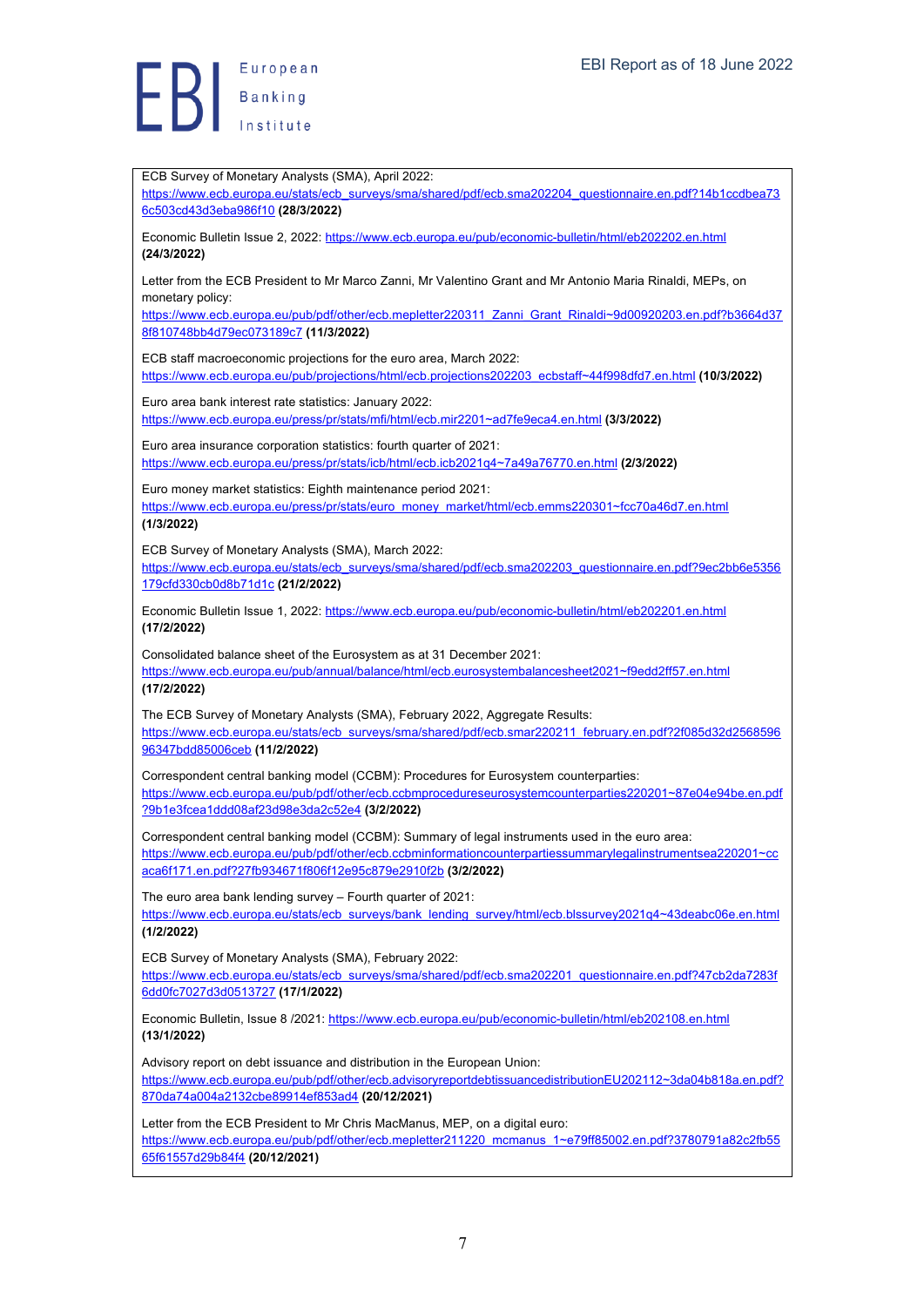Cost-benefit assessment on the Integrated Reporting Framework - Analysis of high-level considerations and highpriority technical aspects: https://www.ecb.europa.eu/pub/pdf/other/ecb.iref\_costbenefitassessment122021~23a9ea1173.en.pdf?78c37326abdf54abede0d0919d07b294 **(17/12/2021)** The Eurosystem Integrated Reporting Framework: an overview: https://www.ecb.europa.eu/pub/pdf/other/ecb.iref\_overview122021~215b23a3fb.en.pdf?130f49f3832f57924fb33ec26 9910459 **(17/12/2021)** Eurosystem staff macroeconomic projections for the euro area, December 2021: https://www.ecb.europa.eu/pub/projections/html/ecb.projections202112\_eurosystemstaff~32e481d712.en.html **(16/12/2021)** Euro area bank interest rate statistics: October 2021: https://www.ecb.europa.eu/press/pr/stats/mfi/html/ecb.mir2110~20f88fed77.en.html **(2/12/2021)** Financial Stability Review, November 2021: https://www.ecb.europa.eu/pub/financialstability/fsr/html/ecb.fsr202111~8b0aebc817.en.html **(17/11/2021)** Economic Bulletin: Update on economic, financial and monetary developments: https://www.ecb.europa.eu/pub/economic-bulletin/html/eb202107.en.html **(11/11/2021)** October 2021 euro area bank lending survey: https://www.ecb.europa.eu/stats/ecb\_surveys/bank\_lending\_survey/html/ecb.blssurvey2021q3~57cc722cfb.en.html **(26/10/2021)** Macroprudential stress test of the euro area banking system amid the coronavirus (COVID-19) pandemic: https://www.ecb.europa.eu/pub/pdf/other/ecb.macroprudentialstresstesteuroareabankingsystemcoronaviruspandemi c2021~7ff1fa3237.en.pdf?2991228f12281295d5eee15bafbbd763 **(14/10/2021)** Economic Bulletin: Economic, financial and monetary developments: https://www.ecb.europa.eu/pub/economicbulletin/html/eb202106.en.html **(23/9/2021)** Eurosystem contribution to the European Commission's targeted consultation on the functioning of the EU securitisation framework: https://www.ecb.europa.eu/pub/pdf/other/ecb.eurosystemcontributiontargetedconsultationEUsecuritisationframework 2109~cade37d248.en.pdf?82e195945350e768b419b49b3bff2743 **(22/9/2021)** Occasional Paper Series: Clear, consistent and engaging: ECB monetary policy communication in a changing world: https://www.ecb.europa.eu/pub/pdf/scpops/ecb.op274~9aca14e6f6.en.pdf?4b3f2b9a792ab2e93c53b328c87c66c5 **(21/9/2021)** Occasional Paper Series: Monetary-fiscal policy interactions in the euro area: https://www.ecb.europa.eu/pub/pdf/scpops/ecb.op273~fae24ce432.en.pdf?1c987130d2ad8997b2b2c689fe31e6ef **(21/9/2021)** Occasional Paper Series: The role of financial stability considerations in monetary policy and the interaction with macroprudential policy in the euro area: https://www.ecb.europa.eu/pub/pdf/scpops/ecb.op272~dd8168a8cc.en.pdf?81da657c18d2738316e13c00801ee0a9 **(21/9/2021)** Occasional Paper Series: Non-bank financial intermediation in the euro area: implications for monetary policy transmission and key vulnerabilities: https://www.ecb.europa.eu/pub/pdf/scpops/ecb.op270~36f79cd6ca.en.pdf?2f487e70de3ccfab3099462bb6533c29 **(21/9/2021)** Occasional Paper Series: The ECB's price stability framework: past experience, and current and future challenges: https://www.ecb.europa.eu/pub/pdf/scpops/ecb.op269~3f2619ac7a.en.pdf?de4462277276b53940a461b0ce18fe6e **(21/9/2021)** Occasional Paper Series: Inflation measurement and its assessment in the ECB's monetary policy strategy review: https://www.ecb.europa.eu/pub/pdf/scpops/ecb.op265~a3fb0b611d.en.pdf?ebf31d258ee0b02b8e4ee876fd0d866d **(21/9/2021)** The IMF's role in sovereign debt restructurings: https://www.ecb.europa.eu/pub/pdf/scpops/ecb.op262~f0e9e1e77e.en.pdf?f4911f380644eb8838fe9b6f95f4b6b5 **(14/9/2021)**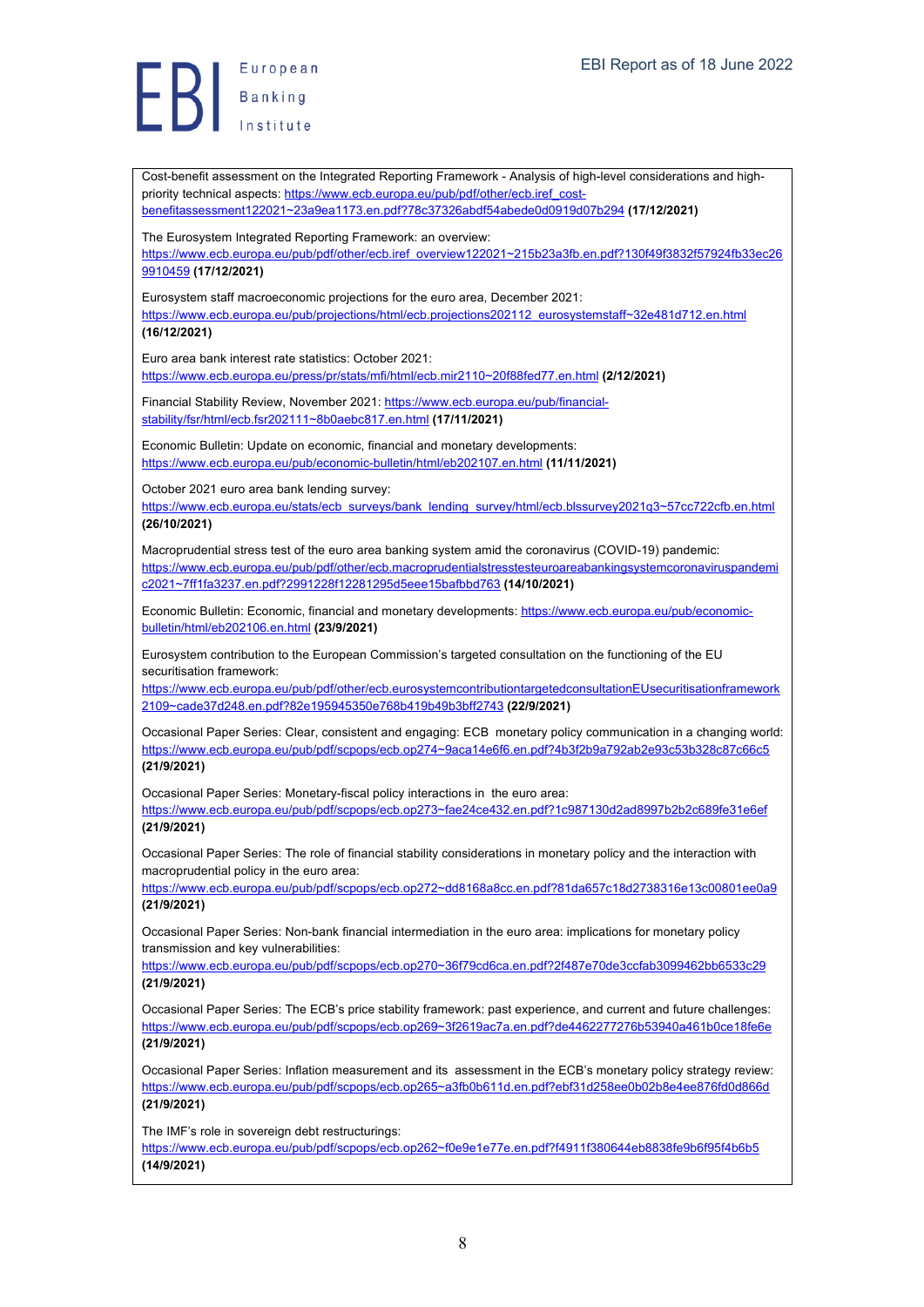

#### **3. Other**

Decision (EU) 2022/911 of the European Central Bank of 19 April 2022 concerning the terms and conditions of TARGET-ECB and repealing Decision 2007/610/EC (ECB/2007/7) (ECB/2022/22) (OJ L 163, 17.6.2022, pp. 1–83): https://eur-lex.europa.eu/legal-content/EN/TXT/HTML/?uri=CELEX:32022D0911&from=EN **(17/6/2022)**

Guideline (EU) 2022/912 of the European Central Bank of 24 February 2022 on a new-generation Trans-European Automated Real-time Gross Settlement Express Transfer system (TARGET) and repealing Guideline 2013/47/EU (ECB/2012/27) (ECB/2022/8) (OJ L 163, 17.6.2022, pp. 84–185): https://eur-lex.europa.eu/legalcontent/EN/TXT/HTML/?uri=CELEX:32022O0912&from=EN **(17/6/2022)**

Euro area pension fund statistics: first quarter of 2022:

https://www.ecb.europa.eu/press/pr/stats/pension\_fund\_statistics/html/ecb.pfs2022q1~ff17bc4bf7.en.html **(17/6/2022)**

Opinion on the establishment and functioning of the European Single Access Point (ESAP) (CON/2022/20): https://www.ecb.europa.eu/pub/pdf/other/en\_con\_2022\_20\_f\_sign~2eee540abb.en.pdf?1834b73065160b0bc7e0db 018bb15c84 **(13/6/2022)**

Euro area securities issues statistics: April 2022: https://www.ecb.europa.eu/press/pr/stats/sis/html/ecb.si2204~1d0b9329b9.en.html **(13/6/2022)**

Christine Lagarde, Luis de Guindos: Monetary policy statement (with Q&A): https://www.ecb.europa.eu/press/pressconf/2022/html/ecb.is220609~abe7c95b19.en.html **(9/6/2022)**

Opinion of the European Central Bank of 1 June 2022 on a proposal for a regulation of the European Parliament and of the Council amending Regulation (EU) 600/2014 as regards enhancing market data transparency, removing obstacles to the emergence of a consolidated tape, optimising trading obligations and prohibiting receiving payments for forwarding client orders (CON/2022/19):

https://www.ecb.europa.eu/pub/pdf/other/en\_con\_2022\_19\_f\_sign~63747883b4.en.pdf?86da9d5cc8d69144ad27879 cd4060bd7 **(3/6/2022)**

EU structural financial indicators: end of 2021: https://www.ecb.europa.eu/press/pr/date/2022/html/ecb.pr220602~eaf6b332b2.en.html **(2/6/2022)**

Euro area bank interest rate statistics: April 2022: https://www.ecb.europa.eu/press/pr/stats/mfi/html/ecb.mir2204~3dceeaeaa3.en.html **(2/6/2022)**

Results of the March 2022 survey on credit terms and conditions in euro-denominated securities financing and overthe-counter derivatives markets (SESFOD):

https://www.ecb.europa.eu/press/pr/date/2022/html/ecb.pr220524~ebef48ccf4.en.html **(24/5/2022)**

Euro area financial vehicle corporation statistics: first quarter of 2022: https://www.ecb.europa.eu/press/pr/stats/fvc/html/ecb.fvcs22q1~938f331223.en.html **(23/5/2022)**

Euro area investment fund statistics: first quarter of 2022:

https://www.ecb.europa.eu/press/pr/stats/if/html/ecb.ofi2022q1~02874985dd.en.html **(23/5/2022)**

Euro area monthly balance of payments: March 2022: https://www.ecb.europa.eu/press/pr/stats/bop/2022/html/ecb.bp220519~7b41b35484.en.html **(19/5/2022)**

Euro area securities issues statistics: March 2022:

https://www.ecb.europa.eu/press/pr/stats/sis/html/ecb.si2203~a90f514777.en.html **(12/5/2022)**

Guideline (EU) 2022/688 of the European Central Bank of 22 April 2022 amending Guideline 2013/47/EU on a Trans-European Automated Real-time Gross settlement Express Transfer system (TARGET2) (OJ L 126, 29.4.2022, pp. 25–26): https://eur-lex.europa.eu/legal-content/EN/TXT/HTML/?uri=CELEX:32022O0688&from=EN **(29/4/2022)**

Euro area economic and financial developments by institutional sector: fourth quarter of 2021: https://www.ecb.europa.eu/press/pr/stats/ffi/html/ecb.eaefd\_full2021q4~186a41bd8d.en.html **(28/4/2022)**

ECB renews repo line with Banca Naţională a României until 15 January 2023: https://www.ecb.europa.eu/press/pr/date/2022/html/ecb.pr220427~d0fa3154e2.en.html **(27/4/2022)**

Euro area monthly balance of payments: February 2022: https://www.ecb.europa.eu/press/pr/stats/bop/2022/html/ecb.bp220422~322b6c1963.en.html **(22/4/2022)**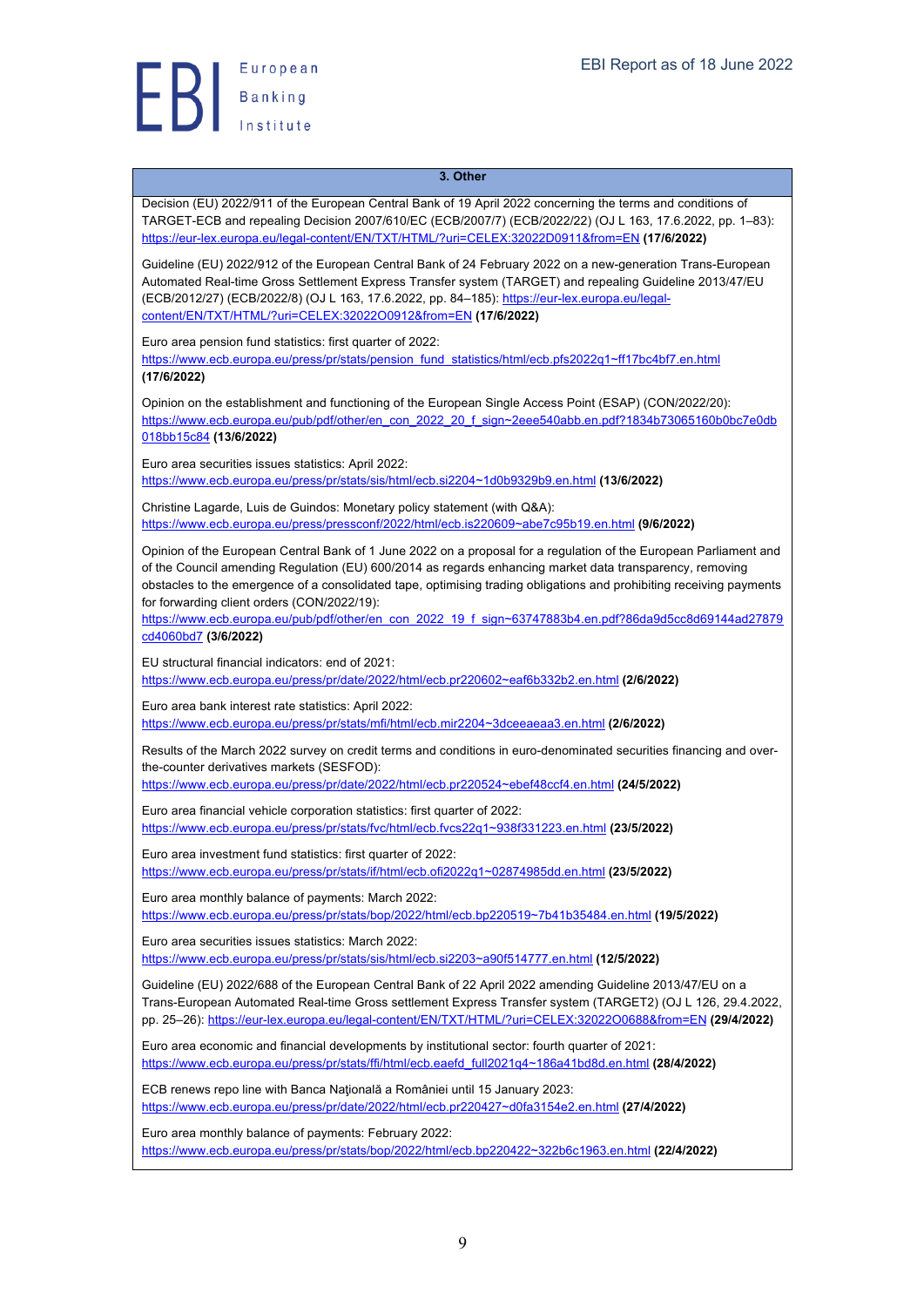Europea<br>Banking<br>Institute European

Decision ECB/2022/22 on the terms and conditions of TARGET-ECB: https://www.ecb.europa.eu/pub/pdf/other/ECB\_2022\_22\_f\_sign~d20b6b341e.en.pdf?b975ba08315c5f6be7edbb528 d9bcf89 **(19/4/2022)** Guideline ECB/2022/8 on a new generation Trans-European Automated Real-time Gross Express Transfer system: https://www.ecb.europa.eu/pub/pdf/other/ECB\_2022\_8\_f\_sign~d1a4163edd.en.pdf?07dcebd2be12c7e1a2986e52f4 52502d **(19/4/2022)** Results of the ECB Survey of Professional Forecasters for the second quarter of 2022: https://www.ecb.europa.eu/press/pr/date/2022/html/ecb.pr220415~fe6e06f22d.en.html **(15/4/2022)** Euro area securities issues statistics: February 2022: https://www.ecb.europa.eu/press/pr/stats/sis/html/ecb.si2202~ae41d44b98.en.html **(12/4/2022)** Households and non-financial corporations in the euro area: fourth quarter of 2021: https://www.ecb.europa.eu/press/pr/stats/ffi/html/ecb.eaefd\_early2021q4~8124f5f5de.en.html **(5/4/2022)** Euro area quarterly balance of payments and international investment position: fourth quarter of 2021: https://www.ecb.europa.eu/press/pr/stats/bop/2022/html/ecb.bq220405~df541a6a96.en.html **(5/4/2022)** Euro money market statistics: First maintenance period 2022: https://www.ecb.europa.eu/press/pr/stats/euro\_money\_market/html/ecb.emms220405~7902fee411.en.html **(5/4/2022)** ECB publishes report on payment preferences as part of digital euro investigation phase: https://www.ecb.europa.eu/press/pr/date/2022/html/ecb.pr220330~309dbc7098.en.html **(30/3/2022)** ECB agrees euro liquidity lines with non-euro area central banks until 15 January 2023: https://www.ecb.europa.eu/press/pr/date/2022/html/ecb.pr220328~986539101a.en.html **(28/3/2022)** ECB announces timeline to gradually phase out temporary pandemic collateral easing measures: https://www.ecb.europa.eu/press/pr/date/2022/html/ecb.pr220324~8b7f2ff5ea.en.html **(24/3/2022)** Euro area pension fund statistics: fourth quarter of 2021: https://www.ecb.europa.eu/press/pr/stats/pension\_fund\_statistics/html/ecb.pfs2021q4~81dd3a433c.en.html **(23/3/2022)** Euro area monthly balance of payments: January 2022: https://www.ecb.europa.eu/press/pr/stats/bop/2022/html/ecb.bp220322~30460426a8.en.html **(22/3/2022)** Christine Lagarde: Monetary policy in an uncertain world: https://www.ecb.europa.eu/press/key/date/2022/html/ecb.sp220317~9d2f052c92.en.html **(17/3/2022)** Opinion of the European Central Bank of 29 December 2021 on a proposal for a regulation laying down harmonised rules on artificial intelligence (OJ C 115, 11.3.2022, pp. 5–11): https://eur-lex.europa.eu/legalcontent/EN/TXT/HTML/?uri=CELEX:52021AB0040&from=EN **(11/3/2022)** Euro area securities issues statistics: January 2022: https://www.ecb.europa.eu/press/pr/stats/sis/html/ecb.si2201~2be61f0e97.en.html **(10/3/2022)** Guideline (EU) 2022/311 of the European Central Bank of 17 February 2022 amending Guideline ECB/2012/27 on a Trans-European Automated Real-time Gross settlement Express Transfer system (TARGET2) (ECB/2022/4) (OJ L 46, 25.2.2022, pp. 142–144): https://eur-lex.europa.eu/legalcontent/EN/TXT/HTML/?uri=CELEX:32022O0311&from=EN **(25/2/2022)** Decision (EU) 2022/310 of the European Central Bank of 17 February 2022 amending Decision (EU) 2019/1743 of the European Central Bank on the remuneration of holdings of excess reserves and of certain deposits (ECB/2022/5) (OJ L 46, 25.2.2022, pp. 140–141): https://eur-lex.europa.eu/legalcontent/EN/TXT/HTML/?uri=CELEX:32022D0310&from=EN **(25/2/2022)** Results of the December 2021 survey on credit terms and conditions in euro-denominated securities financing and over-the-counter derivatives markets (SESFOD): https://www.ecb.europa.eu/press/pr/date/2022/html/ecb.pr220221~9075e67d0f.en.html **(21/2/2022)** Annual Accounts 2021: https://www.ecb.europa.eu/pub/annual/annualaccounts/html/ecb.annualaccounts2021~5130ce3be2.en.html **(17/2/2022)**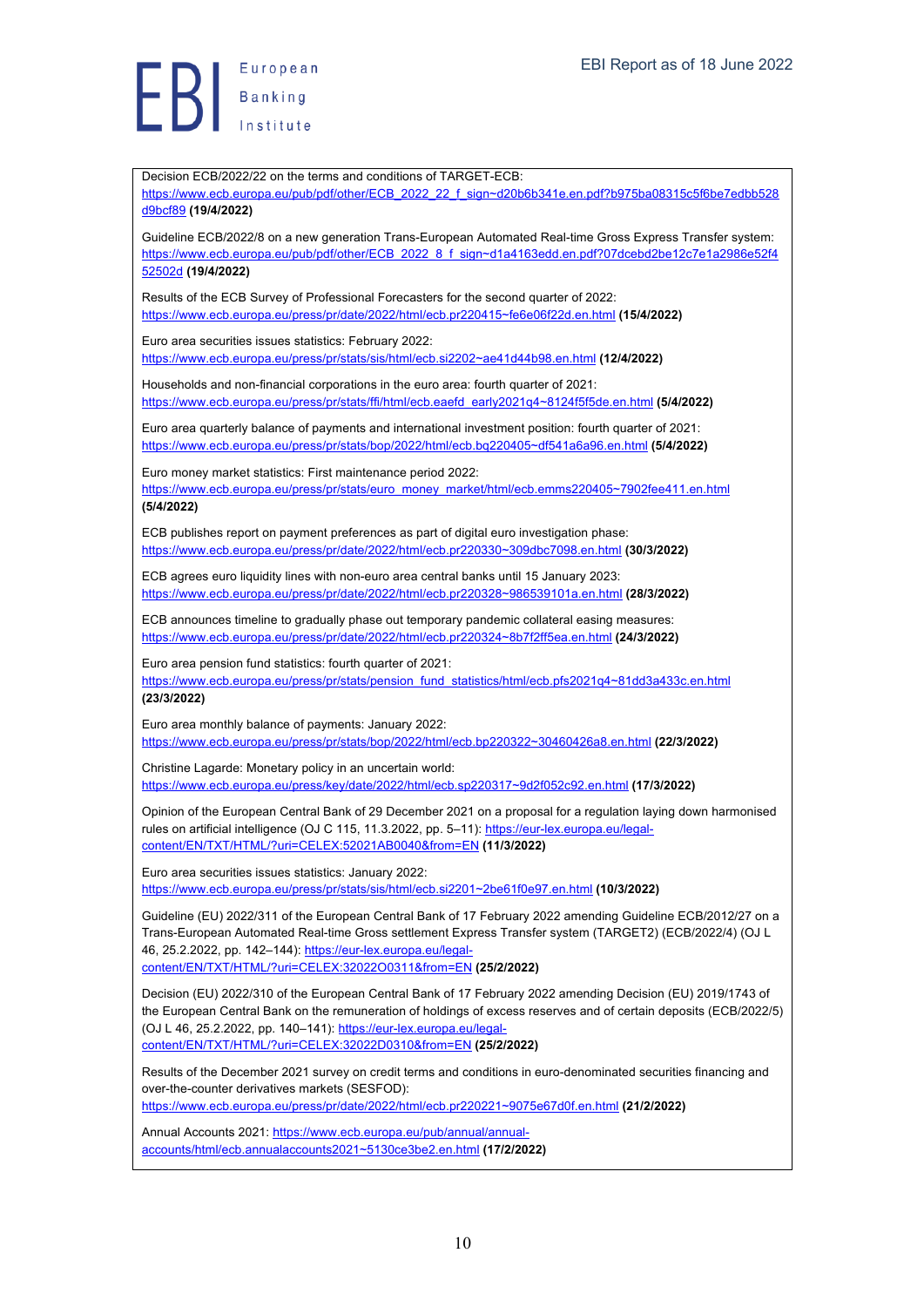Europea<br>Banking European

Financial statements of the ECB for 2021: https://www.ecb.europa.eu/press/pr/date/2022/html/ecb.pr220217~28ffc75d4c.en.html **(17/2/2022)** European System of Central Banks renews Statements of Commitment to FX Global Code: https://www.ecb.europa.eu/press/pr/date/2022/html/ecb.pr220215~efef365080.en.html **(15/2/2022)** Opinion of the European Central Bank of 30 November 2021 on a proposal for a regulation to extend traceability requirements to transfers of crypto-assets (CON/2021/37) 2022/C 68/02 (OJ C 68, 9.2.2022, pp. 2-4): https://eurlex.europa.eu/legal-content/EN/TXT/HTML/?uri=CELEX:52021AB0037&from=EN **(9/2/2022)** Letter from ECB President to Mr Engin Eroglu, MEP, on monetary policy: https://www.ecb.europa.eu/pub/pdf/other/ecb.mepletter220207\_Eroglu~639d76c4ec.en.pdf?0430d60d4254997541e 0f62af18466a0 **(7/2/2022)** Letter from the ECB President to Mr Dimitrios Papadimoulis, MEP, on monetary policy: https://www.ecb.europa.eu/pub/pdf/other/ecb.mepletter220207\_Papadimoulis~a229f0b06f.en.pdf?d60aa23abfc9b8c 5f93fc81411bcbc68 **(7/2/2022)** Letter from the ECB President to Mr Marco Zanni, Mr Valentino Grant, and Mr Antonio Maria Rinaldi, MEPs, on monetary policy: https://www.ecb.europa.eu/pub/pdf/other/ecb.mepletter220207\_Zanni\_Grant\_Rinaldi~46b66e4a77.en.pdf?8e81a00b 008f1ef7d3ed0f2901d00e9f **(7/2/2022)** Euro area securities issues statistics: December 2021: https://www.ecb.europa.eu/press/pr/stats/sis/html/ecb.si2112~74acba3af0.en.html **(10/2/2022)** Results of the ECB Survey of Professional Forecasters for the first quarter of 2022: https://www.ecb.europa.eu/press/pr/date/2022/html/ecb.pr220204~3fdfbe7eb0.en.html **(4/2/2022)** Euro area bank interest rate statistics: December 2021: https://www.ecb.europa.eu/press/pr/stats/mfi/html/ecb.mir2112~d183a75a06.en.html **(3/2/2022)** Euro banknote counterfeiting at historically low level in 2021: https://www.ecb.europa.eu/press/pr/date/2022/html/ecb.pr220128~d65c3326c2.en.html **(28/1/2022)** Euro area economic and financial developments by institutional sector: third quarter of 2021: https://www.ecb.europa.eu/press/pr/stats/ffi/html/ecb.eaefd\_full2021q3~5d3ea158f5.en.html **(27/1/2022)** Euro area monthly balance of payments: November 2021: https://www.ecb.europa.eu/press/pr/stats/bop/2022/html/ecb.bp220119~f876a520a2.en.html **(19/1/2022)** Euro area bank interest rate statistics: November 2021: https://www.ecb.europa.eu/press/pr/stats/mfi/html/ecb.mir2111~bded81a19f.en.html **(5/1/2022)** Euro area securities issues statistics: November 2021: https://www.ecb.europa.eu/press/pr/stats/sis/html/ecb.si2111~05c9d3f2e6.en.html **(12/1/2022)** Households and non-financial corporations in the euro area: third quarter of 2021: https://www.ecb.europa.eu/press/pr/stats/ffi/html/ecb.eaefd\_early2021q3~27c7d549a1.en.html **(11/1/2022)** Euro money market statistics: Seventh maintenance period 2021: https://www.ecb.europa.eu/press/pr/stats/euro\_money\_market/html/ecb.emms220111~1f50df1830.en.html **(11/1/2022)** Euro area quarterly balance of payments and international investment position: third quarter of 2021: https://www.ecb.europa.eu/press/pr/stats/bop/2022/html/ecb. bq220111~ee45e2e5b4.en.html **(11/1/2022)** Euro area pension fund statistics: third quarter of 2021: https://www.ecb.europa.eu/press/pr/stats/pension\_fund\_statistics/html/ecb.pfs2021q3~26e296f63b.en.html **(22/12/2021)** ECB publishes action plan to address recommendations after TARGET incidents in 2020: https://www.ecb.europa.eu/press/pr/date/2021/html/ecb.pr211217\_1~512f6a4e74.en.html **(17/12/2021)** ECB moves towards harmonising statistical reporting to ease burden for banks and improve analysis: https://www.ecb.europa.eu/press/pr/date/2021/html/ecb.pr211217~168928ae51.en.html **(17/12/2021)**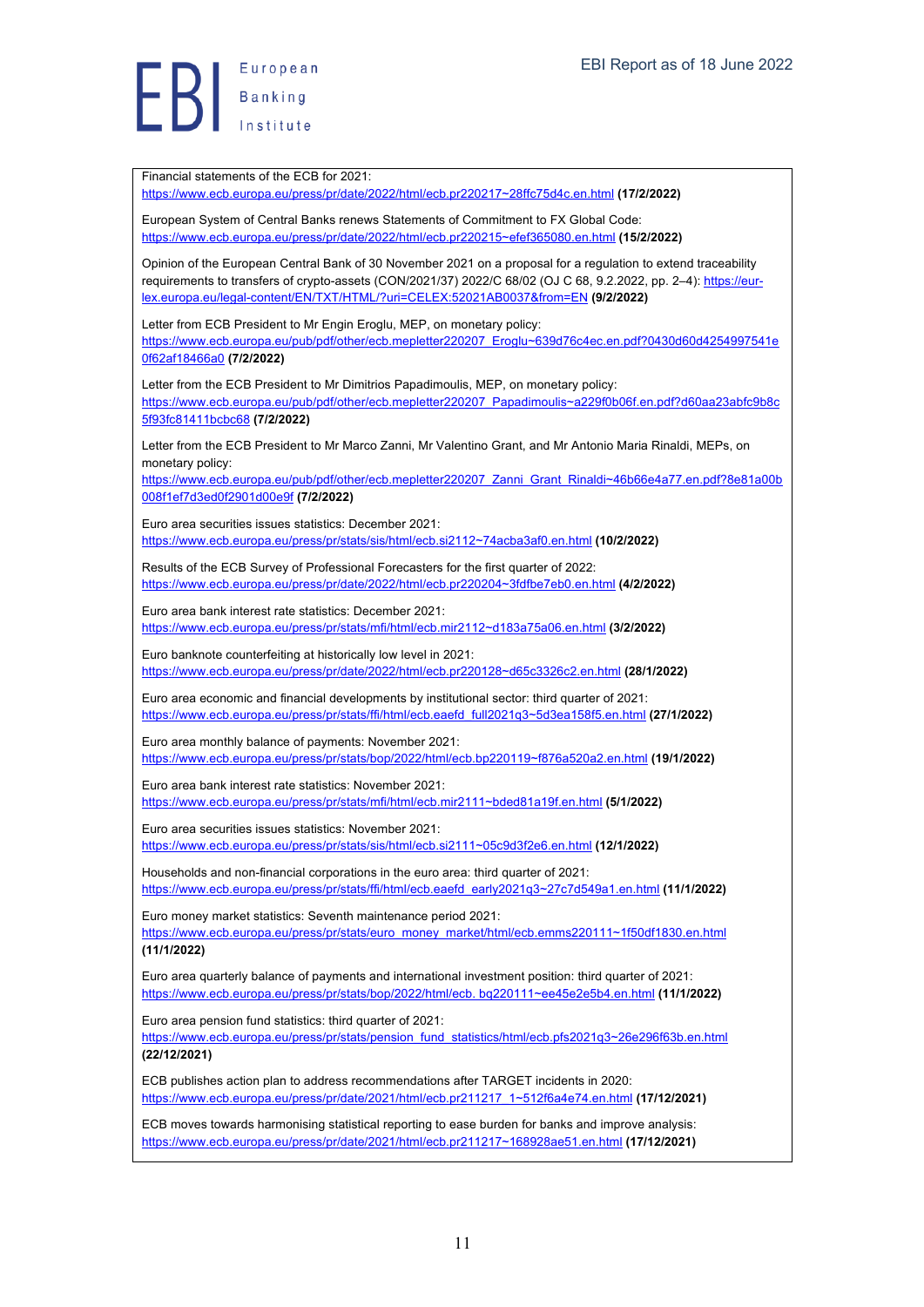Euro area securities issues statistics: October 2021:

https://www.ecb.europa.eu/press/pr/stats/sis/html/ecb.si2110~ddf6d17dd8.en.html **(10/12/2021)**

Euro area insurance corporation statistics: third quarter of 2021:

https://www.ecb.europa.eu/press/pr/stats/icb/html/ecb.icb2021q3~8df84f1994.en.html **(30/11/2021)**

Monetary developments in the euro area: October 2021:

https://www.ecb.europa.eu/press/pr/stats/md/html/ecb.md2110~b1fccebcb9.en.html **(26/11/2021)**

Survey on the Access to Finance of Enterprises: availability of finance improved amid increase in turnover: https://www.ecb.europa.eu/press/pr/date/2021/html/ecb.pr211124~e01183fe90.en.html **(24/11/2021)**

Euro money market statistics: Sixth maintenance period 2021:

https://www.ecb.europa.eu/press/pr/stats/euro\_money\_market/html/ecb.emms211123~5e2b47c548.en.html **(23/11/2021)**

Opinion of the European Central Bank on a proposal for a regulation on European green bonds (CON/2021/30): https://www.ecb.europa.eu/pub/pdf/other/en\_con\_2021\_30\_f\_sign~17d7dd770b..pdf?0c10e62bf85542feef0b140fa1 af4ee4 **(8/11/2021)**

ECB staff macroeconomic projections for the euro area, September 2021: https://www.ecb.europa.eu/pub/projections/html/ecb.projections202109\_ecbstaff~1f59a501e2.en.html **(9/9/2021)**

#### **B. Other Economic Policy Measures**

#### **1. EU Council – Eurogroup Reports and Statements**

Remarks by Paschal Donohoe following the Eurogroup meeting of 16 June 2022: https://www.consilium.europa.eu/en/press/press-releases/2022/06/16/remarks-by-paschal-donohoe-following-theeurogroup-meeting-of-16-june-2022/ **(16/6/2022)**

Eurogroup statement on the future of the Banking Union of 16 June 2022: https://www.consilium.europa.eu/en/press/press-releases/2022/06/16/eurogroup-statement-on-the-future-of-thebanking-union-of-16-june-2022/ **(16/6/2022)**

Euro area member states recommend that Croatia become the 20th member of the euro area: https://www.consilium.europa.eu/en/press/press-releases/2022/06/16/eurogroup-endorses-welcoming-croatia-as-20th-member-country-of-the-euro-area/ **(16/6/2022)**

Remarks by Paschal Donohoe following the Eurogroup meeting of 23 May 2022: https://www.consilium.europa.eu/en/press/press-releases/2022/05/23/remarks-by-paschal-donohoe-following-theeurogroup-meeting-of-23-may-2022/ **(23/5/2022)**

Joint press release by the Eurogroup President, Paschal Donohoe, and Finance Minister Sigrid Kaag following their meeting in The Hague: https://www.consilium.europa.eu/en/press/press-releases/2022/05/18/joint-press-release-bythe-eurogroup-president-paschal-donohoe-and-finance-minister-sigrid-kaag-following-their-meeting-in-the-hague/ **(18/5/2022)**

Remarks by Paschal Donohoe following the video conference of the Eurogroup of 3 May 2022: https://www.consilium.europa.eu/en/press/press-releases/2022/05/03/remarks-by-paschal-donohoe-following-thevideo-conference-of-the-eurogroup-of-3-may-2022/ **(3/5/2022)**

Statement by Eurogroup President, Paschal Donohoe, on the selection of the ESM Managing Director: https://www.consilium.europa.eu/en/press/press-releases/2022/05/02/statement-by-eurogroup-president-paschaldonohoe-on-the-candidates-for-the-post-of-esm-managing-director/ **(2/5/2022)**

President Donohoe's report to the President of the Euro Summit: https://www.consilium.europa.eu/media/54923/pegletter-to-pec-march2022-signed.pdf **(21/3/2022)**

Remarks by Paschal Donohoe following the Eurogroup meeting of 14 March 2022: https://www.consilium.europa.eu/en/press/press-releases/2022/03/14/remarks-by-paschal-donohoe-following-theeurogroup-meeting-of-14-march-2022/ **(14/3/2022)**

Eurogroup statement on the fiscal guidance for 2023: https://www.consilium.europa.eu/en/press/pressreleases/2022/03/14/eurogroup-statement-on-the-fiscal-guidance-for-2023/ **(14/3/2022)**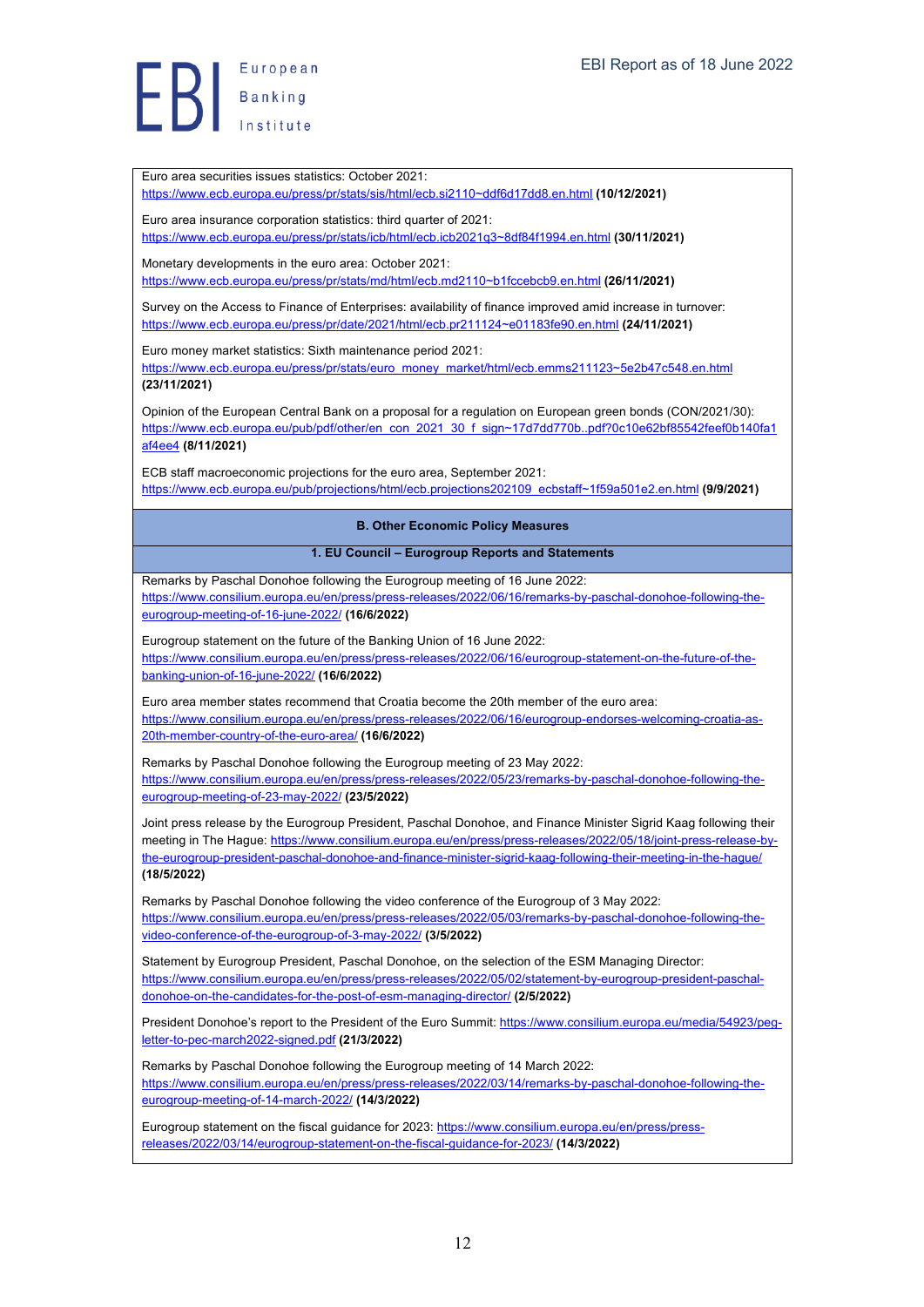European Europea<br>Banking<br>Landerstock

G7 Leaders' Statement, 11 March 2022: https://www.consilium.europa.eu/en/press/press-releases/2022/03/11/q7leaders-statement-11-march-2022/ **(11/3/2022)**

Remarks by Paschal Donohoe following the Eurogroup meeting of 25 February 2022: https://www.consilium.europa.eu/en/press/press-releases/2022/02/25/remarks-by-paschal-donohoe-following-theeurogroup-meeting-of-25-february-2022/ **(25/2/2022)**

Eurogroup statement on the digital euro project: https://www.consilium.europa.eu/en/press/pressreleases/2022/02/25/eurogroup-statement-on-the-digital-euro-project/ **(25/2/2022)**

Opening remarks by Paschal Donohoe at the Eurofi High Level Seminar, 24 February 2022: https://www.consilium.europa.eu/en/press/press-releases/2022/02/25/opening-remarks-by-paschal-donohoe-at-theeurofi-high-level-seminar/ **(25/2/2022)**

Opening remarks by Paschal Donohoe at the Real Instituto Elcano event - Opportunities for the euro area in the context of the recovery: https://www.consilium.europa.eu/en/press/press-releases/2022/02/07/opening-remarks-bypaschal-donohoe-at-the-real-instituto-elcano-event-opportunities-for-the-euro-area-in-the-context-of-the-recovery/ **(7/2/2022)**

Opening remarks by Paschal Donohoe at the European Parliament's ECON Committee, 2 February 2022: https://www.consilium.europa.eu/en/press/press-releases/2022/02/02/opening-remarks-by-paschal-donohoe-at-theeuropean-parliament-s-econ-committee/ **(2/2/2022)**

Remarks by Paschal Donohoe following the Eurogroup meeting of 17 January 2022: https://www.consilium.europa.eu/en/press/press-releases/2022/01/17/remarks-by-paschal-donohoe-following-theeurogroup-meeting-of-17-january-2022/ **(17/1/2022)**

Remarks by President Charles Michel at the European Investment Bank (EIB) Annual Economics Conference 2022: https://www.consilium.europa.eu/en/press/press-releases/2022/01/12/remarks-by-president-charles-michel-at-theeuropean-investment-bank-eib-annual-economics-conference-2022/ **(12/1/2022)**

Reflections on 20 years of the euro: joint article by Eurogroup members: https://www.consilium.europa.eu/en/press/press-releases/2021/12/31/reflections-on-20-years-of-the-euro-jointarticle-by-eurogroup-members/ **(31/12/2021)**

Statement of the Euro Summit, 16 December 2021: https://www.consilium.europa.eu/en/press/pressreleases/2021/12/17/statement-of-the-euro-summit-16-december-2021/ **(17/12/2021)**

Economic and monetary union: President Donohoe's report to the President of the Euro Summit: https://www.consilium.europa.eu/en/press/press-releases/2021/12/13/economic-and-monetary-union-presidentdonohoe-s-report-to-the-president-of-the-euro-summit/ **(13/12/2021)**

Remarks by Paschal Donohoe following the Eurogroup meeting of 6 December 2021: https://www.consilium.europa.eu/en/press/press-releases/2021/12/06/remarks-by-paschal-donohoe-following-theeurogroup-meeting-of-6-december-2021/ **(6/12/2021)**

Eurogroup Statement on the Draft Budgetary Plans for 2022: https://www.consilium.europa.eu/en/press/pressreleases/2021/12/06/eurogroup-statement-on-the-draft-budgetary-plans-for-2022/ **(6/12/2021)**

Remarks by Paschal Donohoe following the Eurogroup meeting of 8 November 2021: https://www.consilium.europa.eu/en/press/press-releases/2021/11/08/remarks-by-paschal-donohoe-following-theeurogroup-meeting-of-8-november-2021/ **(8/11/2021)**

#### **2. Council of the EU**

Cohesion in Europe towards 2050: Council approves conclusions: https://www.consilium.europa.eu/en/press/pressreleases/2022/06/02/cohesion-in-europe-towards-2050-council-approves-conclusions/ **(2/6/2022)**

Digital finance: Provisional agreement reached on DORA: https://www.consilium.europa.eu/en/press/pressreleases/2022/05/11/digital-finance-provisional-agreement-reached-on-dora/ **(11/5/2022)**

Sustainable finance: Council agrees its position on European Green Bonds: https://www.consilium.europa.eu/en/press/press-releases/2022/04/13/sustainable-finance-council-agrees-itsposition-on-european-green-bonds/ **(13/4/2022)**

Council Recommendation of 5 April 2022 on the economic policy of the euro area (OJ C 153, 7.4.2022, pp. 1–6): https://eur-lex.europa.eu/legal-content/EN/TXT/HTML/?uri=CELEX:32022H0407(01)&from=EN **(7/4/2022)**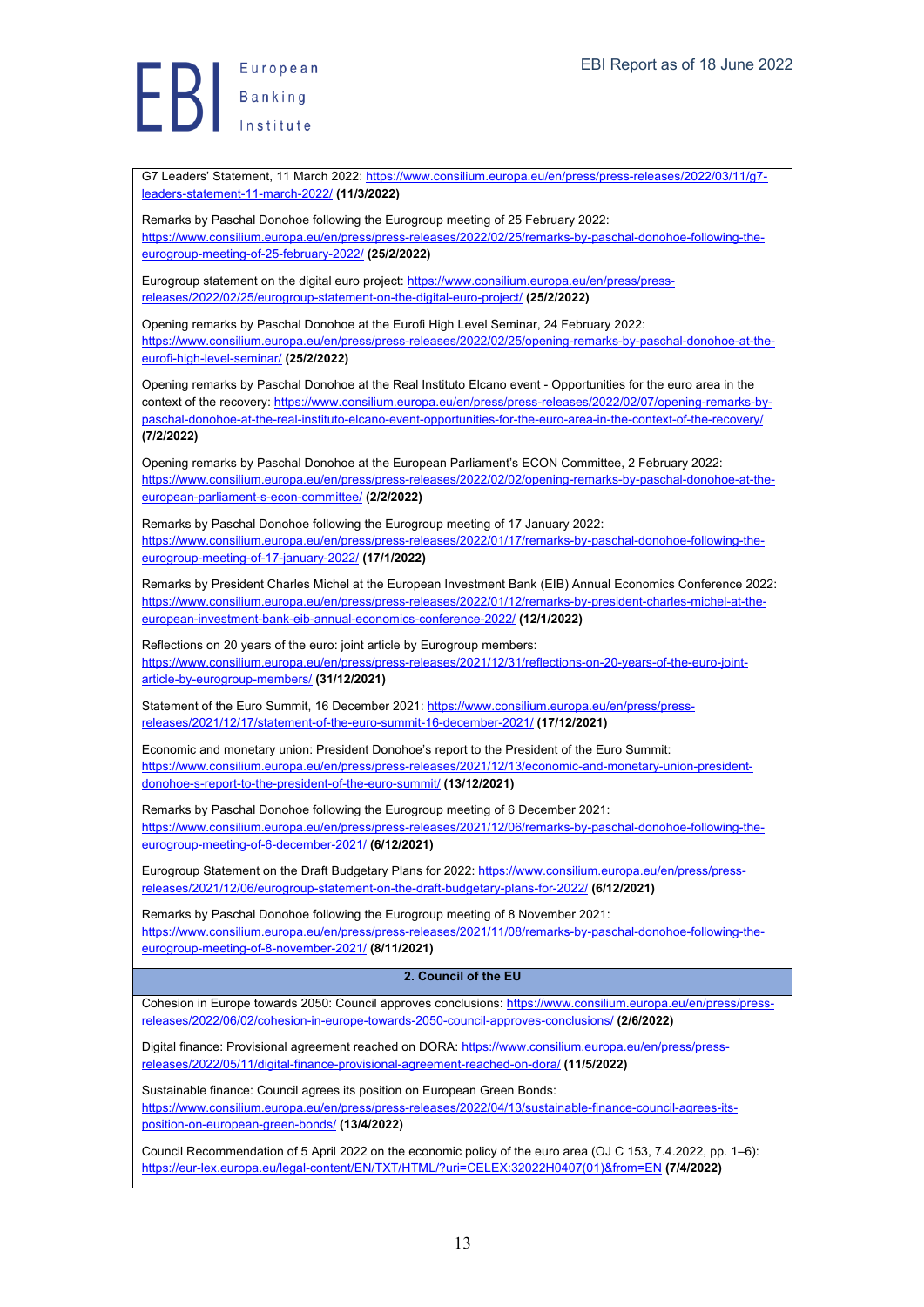Europea<br>Banking<br>Institute European

Council adopts conclusions on strategic autonomy of the European economic and financial sector: https://www.consilium.europa.eu/en/press/press-releases/2022/04/05/council-adopts-conclusions-on-strategicautonomy-of-the-european-economic-and-financial-sector/ **(5/4/2022)**

Remarks by Paschal Donohoe following the Eurogroup meeting of 4 April 2022: https://www.consilium.europa.eu/en/press/press-releases/2022/04/04/remarks-by-paschal-donohoe-following-theeurogroup-meeting-of-4-april-2022/ **(4/4/2022)**

Council Regulation (EU) 2022/345 of 1 March 2022 amending Regulation (EU) No 833/2014 concerning restrictive measures in view of Russia's actions destabilising the situation in Ukraine (OJ L 63, 2.3.2022, pp. 1-4); https://eurlex.europa.eu/legal-content/EN/TXT/HTML/?uri=CELEX:32022R0345&from=EN **(2/3/2022)**

Council Regulation (EU) 2022/334 of 28 February 2022 "amending Council Regulation (EU) No 833/2014 (…)" (OJ L 57, 28.2.2022, pp. 1-3): https://eur-lex.europa.eu/eli/reg/2022/334/oj **(28/2/2022)**

Council Regulation (EU) 2021/2085 of 19 November 2021 establishing the Joint Undertakings under Horizon Europe and repealing Regulations (EC) No 219/2007, (EU) No 557/2014, (EU) No 558/2014, (EU) No 559/2014, (EU) No 560/2014, (EU) No 561/2014 and (EU) No 642/2014 (OJ L 427, 30.11.2021, pp. 17–119): https://eurlex.europa.eu/legal-content/EN/TXT/HTML/?uri=CELEX:32021R2085&from=EN **(30/11/2021)**

Council Decision of 23 November 2021 adopting the Council's position on draft amending budget No 6 of the European Union for the financial year 2021 2021/C 475 I/01 (OJ C 475I , 25.11.2021, pp. 1–2): https://eurlex.europa.eu/legal-content/EN/TXT/HTML/?uri=CELEX:32021D1125(01)&from=EN **(25/11/2021)**

The Council adopted conclusions on resilience and crisis response: https://www.consilium.europa.eu/en/press/pressreleases/2021/11/23/the-council-adopted-conclusions-on-resilience-and-crisis-response/ **(23/11/2021)**

Agreement reached on 2022 EU budget: https://www.consilium.europa.eu/en/press/press-releases/2021/11/16/eubudget-for-2022/ **(16/11/2021)**

Macroeconomic dialogue at political level on 8 November 2021: https://www.consilium.europa.eu/en/press/pressreleases/2021/11/08/macroeconomic-dialogue-at-political-level-on-8-november-2021/ **(8/11/2021)**

European Council conclusions, 21-22 October 2021: https://www.consilium.europa.eu/media/52622/20211022-eucoconclusions-en.pdf **(22/10/2021)**

#### **3. European Parliament and Council of the EU**

Opinion of the European Economic and Social Committee on Recommendation for a Council recommendation on the economic policy of the euro area (COM(2021) 742 final) (OJ C 194, 12.5.2022, pp. 97-101): https://eurlex.europa.eu/legal-content/EN/TXT/HTML/?uri=CELEX:52021AE5532&from=EN **(12/5/2022)**

Opinion of the European Economic and Social Committee on 'Innovative financial instruments as part of the development of social impact companies' (exploratory opinion) (OJ C 194, 12.5.2022, pp. 39-43): https://eurlex.europa.eu/legal-content/EN/TXT/HTML/?uri=CELEX:52021AE5118&from=EN **(12/5/2022)**

Opinion of the European Economic and Social Committee on Rule of law and the recovery fund (own-initiative opinion) (OJ C 194, 12.5.2022, pp. 27-33): https://eur-lex.europa.eu/legalcontent/EN/TXT/HTML/?uri=CELEX:52021IE3791&from=EN **(12/5/2022)**

European Parliament legislative resolution of 19 October 2021 on the proposal for a directive of the European Parliament and of the Council on credit servicers, credit purchasers and the recovery of collateral (COM(2018)0135 — C8-0115/2018 — 2018/0063A(COD)) (OJ C 184, 5.5.2022, p. 178): https://eur-lex.europa.eu/legalcontent/EN/TXT/HTML/?uri=CELEX:52021AP0424&from=EN **(5/5/2022)**

European Parliament legislative resolution of 21 October 2021 on the proposal for a Council regulation establishing the Joint Undertakings under Horizon Europe (COM(2021)0087 — C9-0166/2021 — 2021/0048(NLE)) (OJ C 184, 5.5.2022, pp. 194–362): https://eur-lex.europa.eu/legal-content/EN/TXT/HTML/?uri=CELEX:52021AP0434&from=EN **(5/5/2022)**

Opinion of the European Economic and Social Committee on 'Proposal for a Regulation of the European Parliament and of the Council on European green bonds' (OJ C 152, 6.4.2022, pp. 105–110): https://eur-lex.europa.eu/legalcontent/EN/TXT/HTML/?uri=CELEX:52021AE3634&from=EN **(6/4/2022)**

Opinion of the European Economic and Social Committee on 'Communication from the Commission to the European Parliament, the Council, the European Economic and Social Committee and the Committee of the Regions -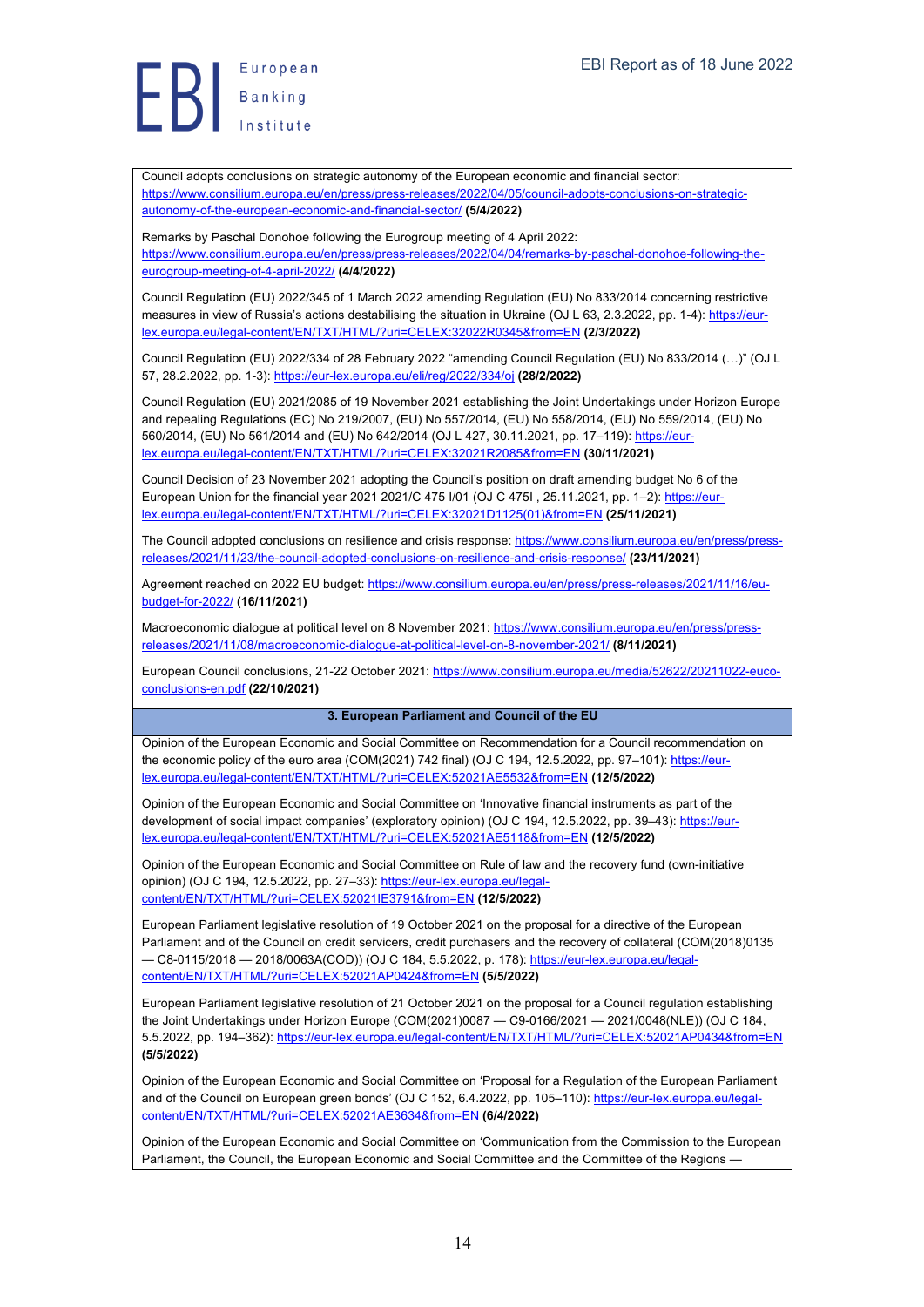Strategy for Financing the Transition to a Sustainable Economy' (OJ C 152, 6.4.2022, pp. 97-104): https://eurlex.europa.eu/legal-content/EN/TXT/HTML/?uri=CELEX:52021AE3471&from=EN **(6/4/2022)**

Opinion of the European Economic and Social Committee on 'Beyond GDP measures for a successful recovery and a sustainable and resilient EU economy' (OJ C 152, 6.4.2022, pp. 7-12): https://eur-lex.europa.eu/legalcontent/EN/TXT/HTML/?uri=CELEX:52021IE2636&from=EN **(6/4/2022)**

European Parliament resolution of 7 July 2021 on control of the financial activities of the European Investment Bank — annual report 2019 (OJ C 99, 1.3.2022, pp. 34-44): https://eur-lex.europa.eu/legalcontent/EN/TXT/HTML/?uri=CELEX:52021IP0332&from=EN **(1/3/2022)**

European Parliament resolution of 7 July 2021 on the financial activities of the European Investment Bank — annual report 2020 (OJ C 99, 1.3.2022, pp. 21–33): https://eur-lex.europa.eu/legalcontent/EN/TXT/HTML/?uri=CELEX:52021IP0331&from=EN **(1/3/2022)**

European Parliament resolution of 10 June 2021 on the views of Parliament on the ongoing assessment by the Commission and the Council of the national recovery and resilience plans (OJ C 67, 8.2.2022, pp. 90–98): https://eur-lex.europa.eu/legal-content/EN/TXT/HTML/?uri=CELEX:52021IP0288&from=EN **(8/2/2022)**

European Parliament legislative resolution of 17 May 2021 on the Council position at first reading with a view to the adoption of a regulation of the European Parliament and of the Council establishing an exchange, assistance and training programme for the protection of the euro against counterfeiting for the period 2021-2027 (the 'Pericles IV' programme), and repealing Regulation (EU) No 331/2014 (06164/1/2021 — C9-0137/2021 — 2018/0194(COD)) (OJ C 15, 12.1.2022, p. 228): https://eur-lex.europa.eu/legal-

content/EN/TXT/HTML/?uri=CELEX:52021AP0216&from=EN **(12/1/2022)**

European Parliament resolution of 18 May 2021 on the review of the European Union Solidarity Fund (2020/2087(INI)) (OJ C 15, 12.1.2022, pp. 2–8): https://eur-lex.europa.eu/legalcontent/EN/TXT/HTML/?uri=CELEX:52021IP0220&from=EN **(12/1/2022)**

European Parliament legislative resolution of 27 April 2021 on the draft Council decision on establishing the specific programme implementing Horizon Europe - the Framework Programme for Research and Innovation (08550/2019 — C9-0167/2020 — 2018/0225(CNS)) (OJ C 506, 15.12.2021, p. 141): https://eurlex.europa.eu/legal-content/EN/TXT/HTML/?uri=CELEX:52021AP0125&from=EN **(15/12/2021)**

European Parliament legislative resolution of 27 April 2021 on the Council position at first reading with a view to the adoption of a regulation of the European Parliament and of the Council establishing Horizon Europe — the Framework Programme for Research and Innovation, laying down its rules for participation and dissemination, and repealing Regulations (EU) No 1290/2013 and (EU) No 1291/2013 (OJ C 506, 15.12.2021, pp. 136–140): https://eur-lex.europa.eu/legal-content/EN/TXT/HTML/?uri=CELEX:52021AP0124&from=EN **(15/12/2021)**

European Parliament resolution of 25 March 2021 on general guidelines for the preparation of the 2022 budget, Section III — Commission (2020/2265(BUI)) (OJ C 494, 8.12.2021, pp. 207–216): https://eur-lex.europa.eu/legalcontent/EN/TXT/HTML/?uri=CELEX:52021BP0106&from=EN **(8/12/2021)**

European Parliament legislative resolution of 25 March 2021 on the proposal for a regulation of the European Parliament and of the Council amending Regulation (EU) No 575/2013 as regards adjustments to the securitisation framework to support the economic recovery in response to the COVID-19 pandemic (OJ C 494, 8.12.2021, pp. 196–196): https://eur-lex.europa.eu/legal-content/EN/TXT/HTML/?uri=CELEX:52021AP0100&from=EN **(8/12/2021)**

European Parliament legislative resolution of 25 March 2021 on the proposal for a regulation of the European Parliament and of the Council amending Regulation (EU) 2017/2402 laying down a general framework for securitisation and creating a specific framework for simple, transparent and standardised securitisation to help the recovery from the COVID-19 pandemic (OJ C 494, 8.12.2021, pp. 195–195): https://eur-lex.europa.eu/legalcontent/EN/TXT/HTML/?uri=CELEX:52021AP0099&from=EN **(8/12/2021)**

Directive (EU) 2021/2167 of the European Parliament and of the Council of 24 November 2021 on credit servicers and credit purchasers and amending Directives 2008/48/EC and 2014/17/EU (OJ L 438, 8.12.2021, pp. 1–37): https://eur-lex.europa.eu/legal-content/EN/TXT/HTML/?uri=CELEX:32021L2167&from=EN **(8/12/2021)**

European Parliament resolution of 25 March 2021 on strengthening the international role of the euro (OJ C 494, 8.12.2021, pp. 118–128): https://eur-lex.europa.eu/legalcontent/EN/TXT/HTML/?uri=CELEX:52021IP0110&from=EN **(8/12/2021)**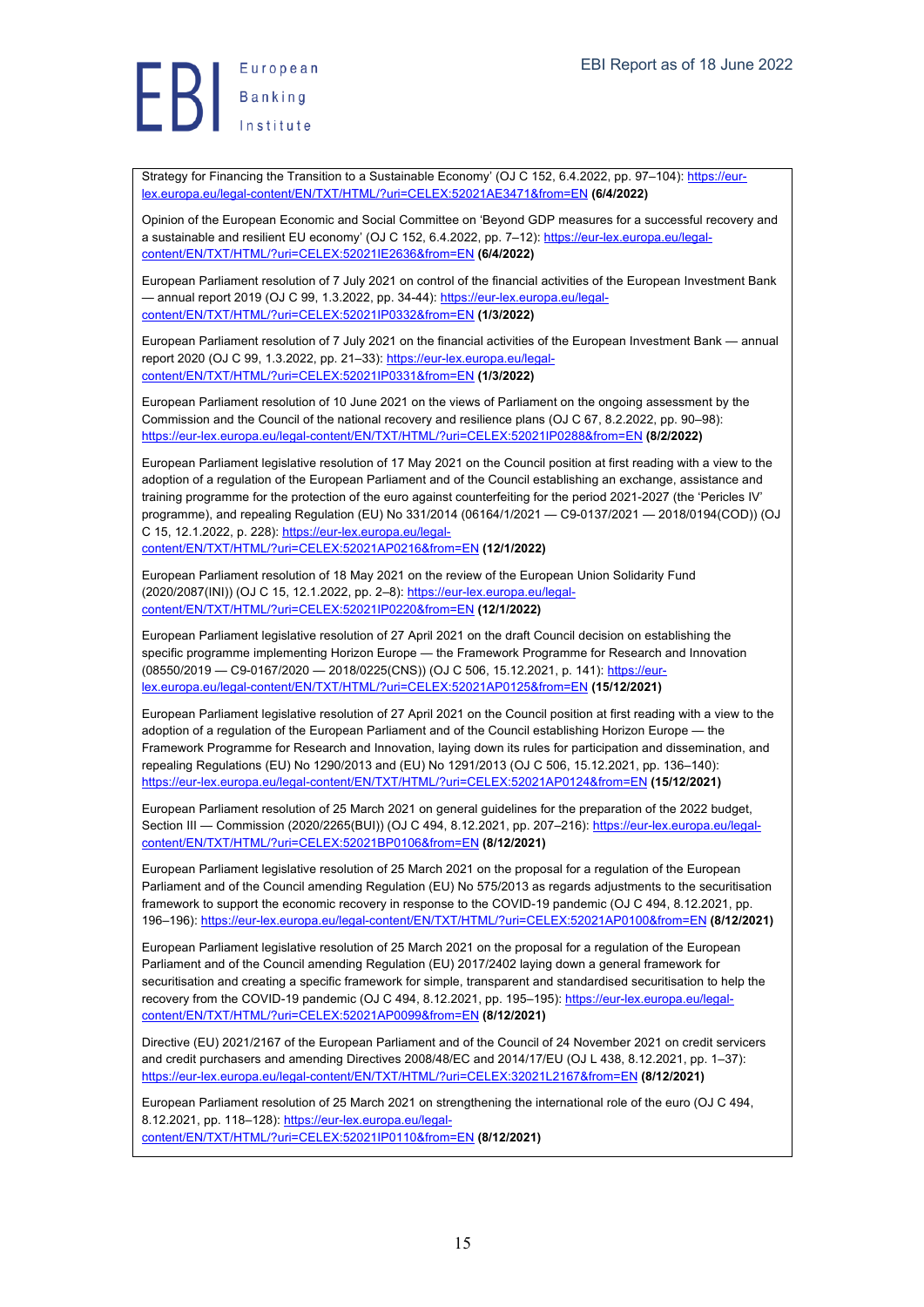

European Parliament legislative resolution of 9 March 2021 on the proposal for a regulation of the European Parliament and of the Council establishing the InvestEU Programme (COM(2020)0403 - C9-0158/2020 -2020/0108(COD)) P9\_TC1-COD(2020)0108 Position of the European Parliament adopted at first reading on 9 March 2021 with a view to the adoption of Regulation (EU) 2021/… of the European Parliament and of the Council establishing the InvestEU Programme and amending Regulation (EU) 2015/1017 (OJ C 474, 24.11.2021, pp. 177– 178): https://eur-lex.europa.eu/legal-content/EN/TXT/HTML/?uri=CELEX:52021AP0068&from=EN **(24/11/2021)**

European Parliament resolution of 11 March 2021 on the European Semester for economic policy coordination: Employment and Social Aspects in the Annual Sustainable Growth Strategy 2021 (2020/2244(INI)) (OJ C 474, 24.11.2021, pp. 99–114): https://eur-lex.europa.eu/legalcontent/EN/TXT/HTML/?uri=CELEX:52021IP0084&from=EN **(24/11/2021)**

European Parliament legislative resolution of 10 February 2021 on the proposal for a regulation of the European Parliament and of the Council establishing a Recovery and Resilience Facility (COM(2020)0408 — C9-0150/2020 — 2020/0104(COD)) P9\_TC1-COD(2020)0104 Position of the European Parliament adopted at first reading on 10 February 2021 with a view to the adoption of Regulation (EU) 2021/… of the European Parliament and of the Council establishing the Recovery and Resilience Facility (OJ C 465, 17.11.2021, pp. 182–184): https://eurlex.europa.eu/legal-

content/EN/TXT/?uri=uriserv%3AOJ.C\_.2021.465.01.0182.01.ENG&toc=OJ%3AC%3A2021%3A465%3ATOC **(17/11/2021)**

European Parliament legislative resolution of 11 February 2021 on the proposal for a regulation of the European Parliament and of the Council amending Regulation (EU) 2017/1129 as regards the EU Recovery prospectus and targeted adjustments for financial intermediaries to help the recovery from the COVID-19 pandemic (COM(2020)0281 — C9-0206/2020 — 2020/0155(COD)) P9\_TC1-COD(2020)0155 Position of the European Parliament adopted at first reading on 11 February 2021 with a view to the adoption of Regulation (EU) 2021/... of the European Parliament and of the Council amending Regulation (EU) 2017/1129 as regards the EU Recovery prospectus and targeted adjustments for financial intermediaries and Directive 2004/109/EC as regards the use of the single electronic reporting format for annual financial reports, to support the recovery from the COVID-19 crisis (OJ C 465, 17.11.2021, pp. 186–187): https://eur-lex.europa.eu/legal-

content/EN/TXT/?uri=uriserv%3AOJ.C\_.2021.465.01.0186.01.ENG&toc=OJ%3AC%3A2021%3A465%3ATOC **(17/11/2021)**

European Parliament legislative resolution of 11 February 2021 on the proposal for a directive of the European Parliament and of the Council amending Directive 2014/65/EU as regards information requirements, product governance and position limits to help the recovery from the COVID-19 pandemic (COM(2020)0280 — C9- 0210/2020 - 2020/0152(COD)) P9\_TC1-COD(2020)0152 Position of the European Parliament adopted at first reading on 11 February 2021 with a view to the adoption of Directive (EU) 2021/… of the European Parliament and of the Council amending Directive 2014/65/EU as regards information requirements, product governance and position limits, and Directives 2013/36/EU and (EU) 2019/878 as regards their application to investment firms, to help the recovery from the COVID-19 crisis (OJ C 465, 17.11.2021, pp. 185-185): https://eur-lex.europa.eu/legalcontent/EN/TXT/?uri=uriserv%3AOJ.C\_.2021.465.01.0185.01.ENG&toc=OJ%3AC%3A2021%3A465%3ATOC **(17/11/2021)**

European Parliament resolution of 20 January 2021 on strengthening the single market: the future of free movement of services (OJ C 456, 10.11.2021, pp. 14-23): https://eur-lex.europa.eu/legalcontent/EN/TXT/?uri=uriserv%3AOJ.C\_.2021.456.01.0014.01.ENG&toc=OJ%3AC%3A2021%3A456%3ATOC **(10/11/2021)**

European Parliament resolution of 24 November 2020 on the Schengen system and measures taken during the COVID-19 crisis (OJ C 425, 20.10.2021, pp. 7–9): https://eur-lex.europa.eu/legalcontent/EN/TXT/PDF/?uri=CELEX:52020IP0315&from=EN **(20/10/2021)**

European Parliament resolution of 25 November 2020 on the foreign policy consequences of the COVID-19 outbreak (OJ C 425, 20.10.2021, pp. 63-72): https://eur-lex.europa.eu/legalcontent/EN/TXT/?uri=uriserv%3AOJ.C\_.2021.425.01.0063.01.ENG&toc=OJ%3AC%3A2021%3A425%3ATOC **(20/10/2021)**

Amendments adopted by the European Parliament on 25 November 2020 on the proposal for a directive of the European Parliament and of the Council amending Directive 2014/65/EU as regards information requirements, product governance and position limits to help the recovery from the COVID-19 pandemic (OJ C 425, 20.10.2021,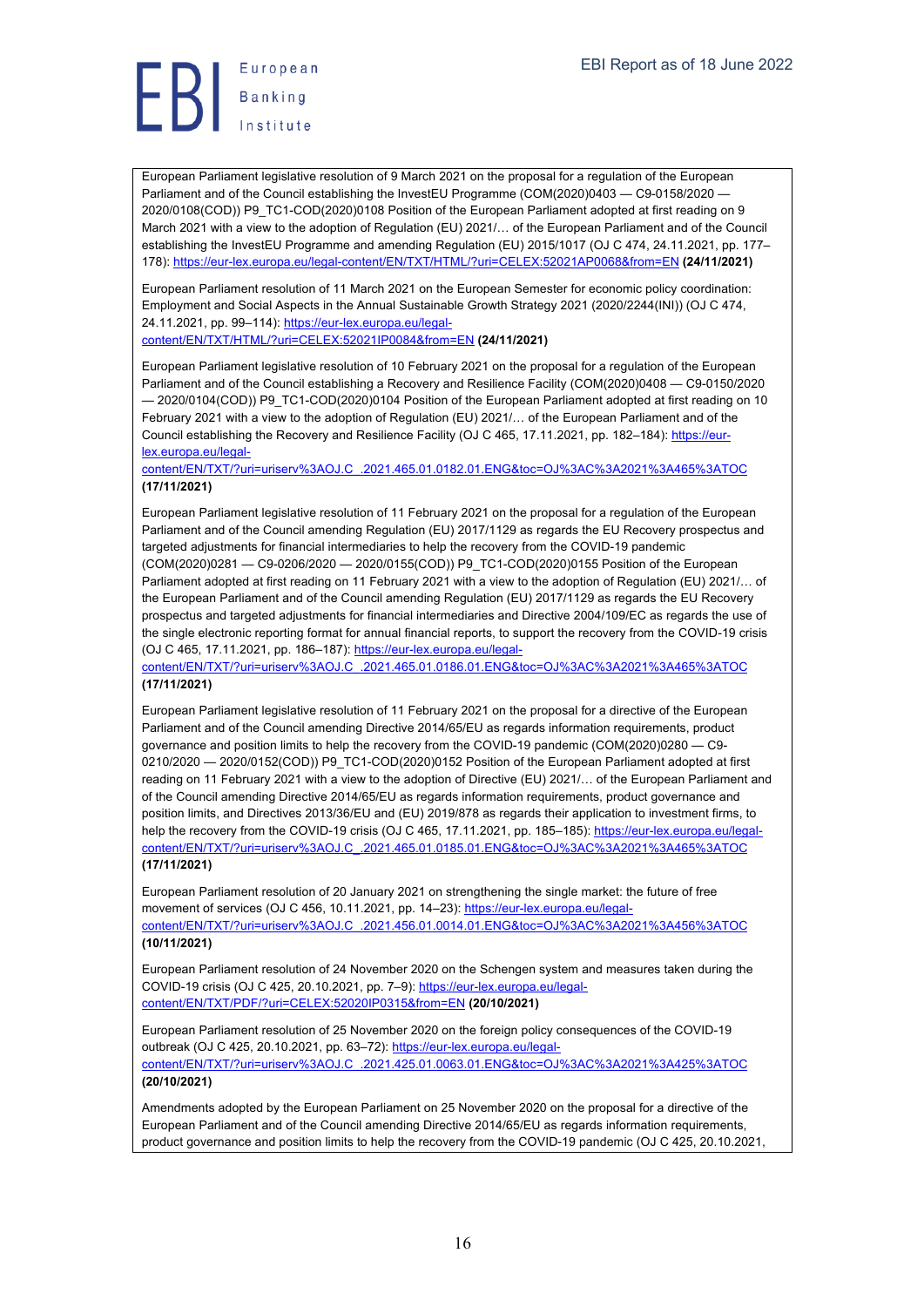pp. 171–183): https://eur-lex.europa.eu/legal-content/EN/TXT/PDF/?uri=CELEX:52020AP0317&from=EN **(20/10/2021)**

European Parliament legislative resolution of 26 November 2020 on the proposal for a Council directive amending Council Directive 2006/112/EC as regards temporary measures in relation to value added tax for COVID-19 vaccines and in vitro diagnostic medical devices in response to the COVID-19 pandemic (OJ C 425, 20.10.2021, p. 187): https://eur-lex.europa.eu/legal-content/EN/TXT/PDF/?uri=CELEX:52020AP0335&from=EN **(20/10/2021)**

European Parliament resolution of 13 November 2020 on the impact of COVID-19 measures on democracy, the rule of law and fundamental rights (OJ C 415, 13.10.2021, pp. 36–49): https://eur-lex.europa.eu/legalcontent/EN/TXT/PDF/?uri=CELEX:52020IP0307&from=EN **(13/10/2021)**

European Parliament resolution of 17 September 2020 on COVID-19: EU coordination of health assessments and risk classification, and the consequences for Schengen and the single market (OJ C 385, 22.9.2021, pp. 159–166): https://eur-lex.europa.eu/legal-content/EN/TXT/HTML/?uri=CELEX:52020IP0240&from=EN **(22/9/2021)**

European Parliament resolution of 17 September 2020 on the Council position on Draft amending budget No 8/2020 of the European Union for the financial year 2020 — Increase of payment appropriations for the Emergency Support Instrument to finance the COVID-19 vaccines strategy and for the impact of the Corona Response Investment Initiative Plus (OJ C 385, 22.9.2021, p. 335): https://eur-lex.europa.eu/legalcontent/EN/TXT/HTML/?uri=CELEX:52020BP0237&from=EN **(22/9/2021)**

European Parliament resolution of 10 July 2020 on the EU's public health strategy post-COVID-19 (OJ C 371, 15.9.2021, pp. 102–109): https://eur-lex.europa.eu/legalcontent/EN/TXT/PDF/?uri=CELEX:52020IP0205&from=EN **(15/9/2021)**

European Parliament legislative resolution of 8 July 2020 on the proposal for a Council regulation amending Regulation (EU) 2017/2454 as regards the dates of application due to the outbreak of the COVID-19 crisis (OJ C 371, 15.9.2021, pp. 119-122): https://eur-lex.europa.eu/legalcontent/EN/TXT/PDF/?uri=CELEX:52020AP0181&from=EN **(15/9/2021)**

**4. European Commission**

**Decisions and Regulations**

Commission Delegated Regulation (EU) 2022/786 of 10 February 2022 amending Commission Delegated Regulation (EU) 2015/61 to supplement Regulation (EU) No 575/2013 of the European Parliament and the Council with regard to liquidity coverage requirement for credit institutions (OJ L 141, 20.5.2022, pp. 1-5): https://eurlex.europa.eu/legal-content/EN/TXT/HTML/?uri=CELEX:32022R0786&from=EN **(20/5/2022)**

Commission Implementing Regulation (EU) 2022/732 of 12 May 2022 laying down technical information for the calculation of technical provisions and basic own funds for reporting with reference dates from 31 March 2022 until 29 June 2022 in accordance with Directive 2009/138/EC of the European Parliament and of the Council on the taking-up and pursuit of the business of Insurance and Reinsurance (OJ L 136, 13.5.2022, pp. 8-101): https://eurlex.europa.eu/legal-content/EN/TXT/HTML/?uri=CELEX:32022R0732&from=EN **(13/5/2022)**

Commission Delegated Regulation (EU) 2022/676 of 3 December 2021 supplementing Regulation (EU) No 575/2013 of the European Parliament and of the Council with regard to regulatory technical standards specifying the conditions in accordance with which consolidation is to be carried out in the cases referred to in Article 18(3) to (6) and Article 18(8) of that Regulation (OJ L 123, 26.4.2022, pp. 1–9): https://eur-lex.europa.eu/legalcontent/EN/TXT/HTML/?uri=CELEX:32022R0676&from=EN **(26/4/2022)**

Commission Implementing Regulation (EU) 2022/631 of 13 April 2022 amending the implementing technical standards laid down in Implementing Regulation (EU) 2021/637 as regards the disclosure of exposures to interest rate risk on positions not held in the trading book (OJ L 117, 19.4.2022, pp. 3-10): https://eur-lex.europa.eu/legalcontent/EN/TXT/HTML/?uri=CELEX:32022R0631&from=EN **(19/4/2022)**

Commission Delegated Regulation (EU) 2022/439 of 20 October 2021 supplementing Regulation (EU) No 575/2013 of the European Parliament and of the Council with regard to regulatory technical standards for the specification of the assessment methodology competent authorities are to follow when assessing the compliance of credit institutions and investment firms with the requirements to use the Internal Ratings Based Approach (OJ L 90, 18.3.2022, pp. 1–66): https://eur-lex.europa.eu/legal-content/EN/TXT/HTML/?uri=CELEX:32022R0439&from=EN **(18/3/2022)**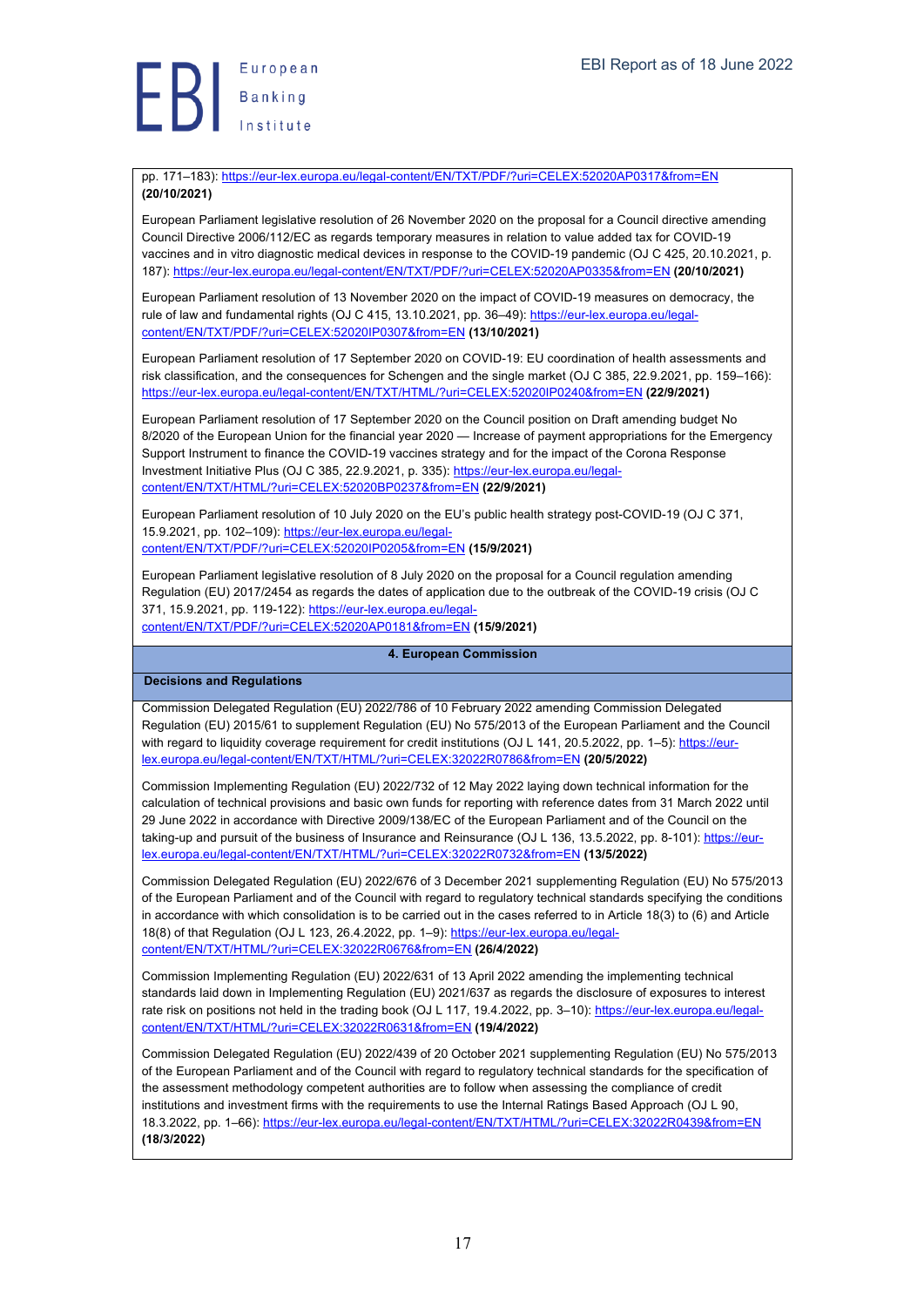

Commission Implementing Regulation (EU) 2022/389 of 8 March 2022 laying down implementing technical standards for the application of Directive (EU) 2019/2034 of the European Parliament and of the Council with regard to the format, structure, content lists and annual publication date of the information to be disclosed by competent authorities (OJ L 79, 9.3.2022, pp. 4-25): https://eur-lex.europa.eu/legalcontent/EN/TXT/HTML/?uri=CELEX:32022R0389&from=EN **(9/3/2022)**

Commission Implementing Regulation (EU) 2022/365 of 3 March 2022 amending Implementing Regulation (EU) 2018/1624 laying down implementing technical standards with regard to procedures and standard forms and templates for the provision of information for the purposes of resolution plans for credit institutions and investment firms pursuant to Directive 2014/59/EU of the European Parliament and of the Council (OJ L 69, 4.3.2022, pp. 60– 104): https://eur-lex.europa.eu/legal-content/EN/TXT/HTML/?uri=CELEX:32022R0365&from=EN **(4/3/2022)**

Commission Delegated Regulation (EU) 2022/192 of 20 October 2021 amending the regulatory technical standards laid down in Commission Delegated Regulation (EU) No 1151/2014 as regards the information to be notified when exercising the right of establishment and the freedom to provide services (OJ L 31, 14.2.2022, pp. 1-3): https://eurlex.europa.eu/legal-content/EN/TXT/HTML/?uri=CELEX:32022R0192&from=EN **(14/2/2022)**

Commission Implementing Regulation (EU) 2022/193 of 17 November 2021 amending the implementing technical standards laid down in Implementing Regulation (EU) No 926/2014 laying down standard forms, templates and procedures as regards the information to be notified when exercising the right of establishment and the freedom to provide services (OJ L 31, 14.2.2022, pp. 4–20): https://eur-lex.europa.eu/legalcontent/EN/TXT/HTML/?uri=CELEX:32022R0193&from=EN **(14/2/2022)**

Commission Implementing Regulation (EU) 2022/186 of 10 February 2022 laying down technical information for the calculation of technical provisions and basic own funds for reporting with reference dates from 31 December 2021 until 30 March 2022 in accordance with Directive 2009/138/EC of the European Parliament and of the Council on the taking-up and pursuit of the business of Insurance and Reinsurance (OJ L 30, 11.2.2022, pp. 7–101); https://eurlex.europa.eu/legal-content/EN/TXT/HTML/?uri=CELEX:32022R0186&from=EN **(11/2/2022)**

Commission Delegated Regulation (EU) 2022/127 of 7 December 2021 supplementing Regulation (EU) 2021/2116 of the European Parliament and of the Council with rules on paying agencies and other bodies, financial management, clearance of accounts, securities and use of euro (OJ L 20, 31.1.2022, pp. 95-130): https://eurlex.europa.eu/legal-content/EN/TXT/HTML/?uri=CELEX:32022R0127&from=EN **(31/1/2022)**

Commission Implementing Regulation (EU) 2022/128 of 21 December 2021 laying down rules for the application of Regulation (EU) 2021/2116 of the European Parliament and of the Council on paying agencies and other bodies, financial management, clearance of accounts, checks, securities and transparency (OJ L 20, 31.1.2022, pp. 131– 196): https://eur-lex.europa.eu/legal-content/EN/TXT/HTML/?uri=CELEX:32022R0128&from=EN **(31/1/2022)**

Commission Delegated Regulation (EU) 2021/2106 of 28 September 2021 on supplementing Regulation (EU) 2021/241 of the European Parliament and of the Council establishing the Recovery and Resilience Facility by setting out the common indicators and the detailed elements of the recovery and resilience scoreboard (OJ L 429, 1.12.2021, pp. 83–91): https://eur-lex.europa.eu/legal-content/EN/TXT/HTML/?uri=CELEX:32021R2106&from=EN **(1/12/2021)**

Commission Delegated Regulation (EU) 2021/2105 of 28 September 2021 supplementing Regulation (EU) 2021/241 of the European Parliament and of the Council establishing the Recovery and Resilience Facility by defining a methodology for reporting social expenditure (OJ L 429, 1.12.2021, pp. 79–82): https://eur-lex.europa.eu/legalcontent/EN/TXT/HTML/?uri=CELEX:32021R2105&from=EN **(1/12/2021)**

Commission Implementing Regulation (EU) 2021/2006 of 16 November 2021 laying down implementing technical standards amending Implementing Regulation (EU) 2016/1800 as regards the allocation of credit assessments of external credit assessment institutions to an objective scale of credit quality steps in accordance with Directive 2009/138/EC of the European Parliament and of the Council (OJ L 407, 17.11.2021, pp. 18–26): https://eurlex.europa.eu/legal-content/EN/TXT/HTML/?uri=CELEX:32021R2006&from=EN **(17/11/2021)**

Commission Implementing Regulation (EU) 2021/2005 of 16 November 2021 laying down implementing technical standards amending Implementing Regulation (EU) 2016/1799 as regards the mapping tables specifying the correspondence between the credit risk assessments of external credit assessment institutions and the credit quality steps set out in Regulation (EU) No 575/2013 of the European Parliament and of the Council (OJ L 407, 17.11.2021, pp. 10–17): https://eur-lex.europa.eu/legal-content/EN/TXT/HTML/?uri=CELEX:32021R2005&from=EN **(17/11/2021)**

Commission Implementing Regulation (EU) 2021/1964 of 11 November 2021 laying down technical information for the calculation of technical provisions and basic own funds for reporting with reference dates from 30 September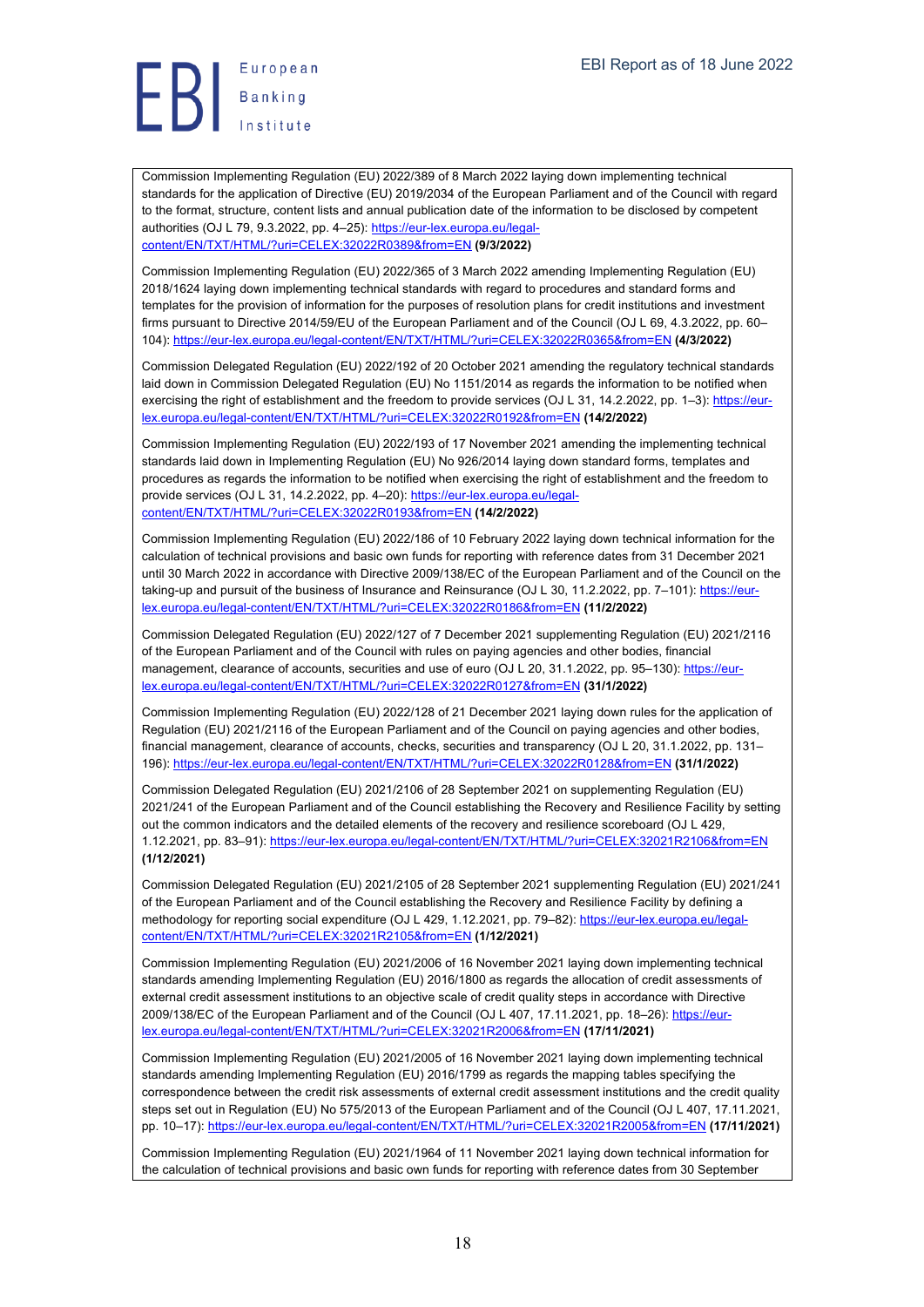**B**<br>
B<br>
B<br>
Institute

2021 until 30 December 2021 in accordance with Directive 2009/138/EC of the European Parliament and of the Council on the taking-up and pursuit of the business of Insurance and Reinsurance (OJ L 400, 12.11.2021, pp. 52– 147): https://eur-lex.europa.eu/legal-

content/EN/TXT/?uri=uriserv%3AOJ.L\_.2021.400.01.0052.01.ENG&toc=OJ%3AL%3A2021%3A400%3ATOC **(12/11/2021)**

Adoption of the legislative act Further measures to protect the EU budget and Next Generation EU resources (NGEU) against fraud and irregularities by requiring an obligatory use of a single data-mining tool provided by the Commission 2021/C 406 I/01 (OJ C 406I, 8.10.2021, p. 1): https://eur-lex.europa.eu/legalcontent/EN/TXT/PDF/?uri=CELEX:32021C1008(01)&from=EN **(8/10/2021)**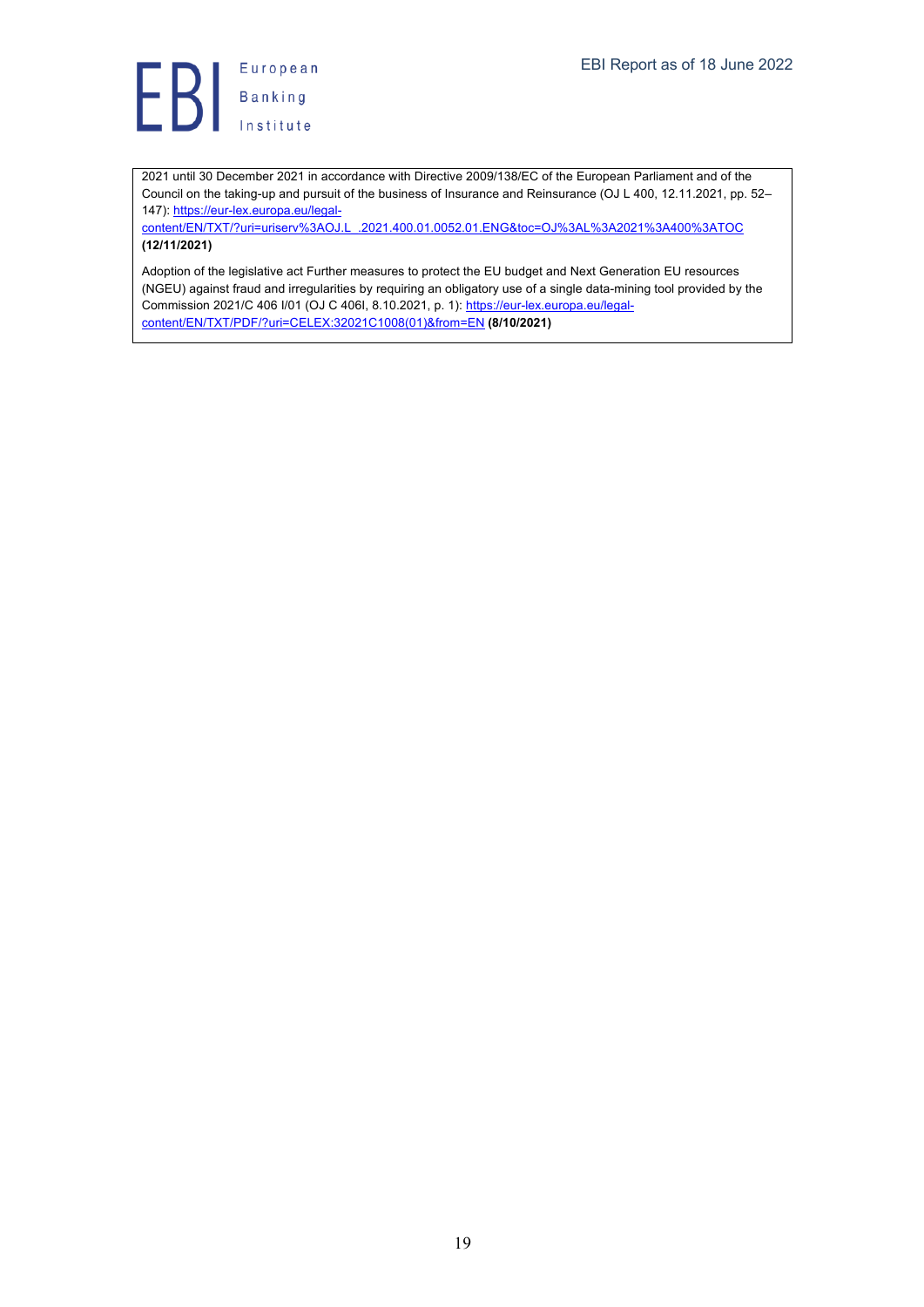#### **Proposals for legal acts**

#### **Communications / Guidelines / Recommendations**

Communication from the Commission – Guidelines on State aid to promote risk finance investments (OJ C 508, 16.12.2021, pp. 1-36): https://eur-lex.europa.eu/legal-

content/EN/TXT/HTML/?uri=CELEX:52021XC1216(04)&from=EN **(16/12/2021)**

Communication from the Commission on the application of Article 107 and 108 of the Treaty on the Functioning of the European Union to short-term export credit insurance, 2021/C 497/02 (OJ C 497, 10.12.2021, pp. 5–13): https://eur-lex.europa.eu/legal-content/EN/TXT/HTML/?uri=CELEX:52021XC1210(01)&from=EN **(10/12/2021)**

Communication from the Commission to the European Parliament, the Council, the European Economic and Social Committee, the Committee of the Regions: A competition policy fit for new challenges (COM(2021) 713 final): https://eur-lex.europa.eu/legal-content/EN/TXT/HTML/?uri=CELEX:52021DC0713&from=EN **(18/11/2021)**

Communication from the Commission to the European Parliament, the Council, the European Central Bank, the European Economic and Social Committee, the Committee of the Regions: The EU economy after COVID-19: implications for economic governance (COM(2021) 662 final, pp. 1-19):

https://ec.europa.eu/info/sites/default/files/economy-finance/economic\_governance\_review-communication.pdf **(19/10/2021)**

Commission Recommendation (EU) 2021/1433 of 1 September 2021 on conformity assessment and market surveillance procedures within the context of the COVID-19 threat (OJ L 310, 2.9.2021, pp. 1–6): https://eurlex.europa.eu/legal-content/EN/TXT/HTML/?uri=CELEX:32021H1433&from=EN **(2/9/2021)**

**Other**

NextGenerationEU: European Commission endorses Poland's €35.4 billion recovery and resilience plan: https://ec.europa.eu/commission/presscorner/detail/en/ip\_22\_3375 **(1/6/2022)**

Convergence Report reviews Member States' preparedness to join the euro area and paves the way for Croatia's euro adoption on 1 January 2023: https://ec.europa.eu/commission/presscorner/detail/en/ip\_22\_3312 **(1/6/2022)**

Remarks by Executive Vice-President Dombrovskis at the ECOFIN press conference: https://ec.europa.eu/commission/presscorner/detail/en/speech\_22\_3293 **(24/5/2022)**

Commission (Eurostat) publishes 2022 report on Sustainable Development Goals in the European Union: https://ec.europa.eu/commission/presscorner/detail/en/ip\_22\_3212 **(23/5/2022)**

European Semester Spring Package: Sustaining a green and sustainable recovery in the face of increased uncertainty: https://ec.europa.eu/commission/presscorner/detail/en/ip\_22\_3182 **(23/5/2022)**

Remarks by Commissioner Gentiloni at the Eurogroup press conference: https://ec.europa.eu/commission/presscorner/detail/en/speech\_22\_3269 **(23/5/2022)**

Questions and Answers: Targeted adjustments to the Financial Regulation: https://ec.europa.eu/commission/presscorner/detail/en/qanda\_22\_3030 **(16/5/2022)**

Remarks by Commissioner Gentiloni at the Spring 2022 Economic Forecast press conference: https://ec.europa.eu/commission/presscorner/detail/en/speech\_22\_3107 **(16/5/2022)**

Spring 2022 Economic Forecast: Russian invasion tests EU economic resilience: https://ec.europa.eu/commission/presscorner/detail/en/ip\_22\_3070 **(16/5/2022)**

NextGenerationEU: European Commission raises a further €9 billion in support of Europe's recovery and resilience: https://ec.europa.eu/commission/presscorner/detail/en/ip\_22\_2982 **(11/5/2022)**

NextGenerationEU: European Commission endorses positive preliminary assessment of Croatia's request for €700 million disbursement under the Recovery and Resilience Facility: https://ec.europa.eu/commission/presscorner/detail/en/ip\_22\_2810 **(10/5/2022)**

Commission boosts Horizon Europe budget to support green, health and digital innovations and displaced researchers of Ukraine: https://ec.europa.eu/commission/presscorner/detail/en/ip\_22\_2843 **(10/5/2022)**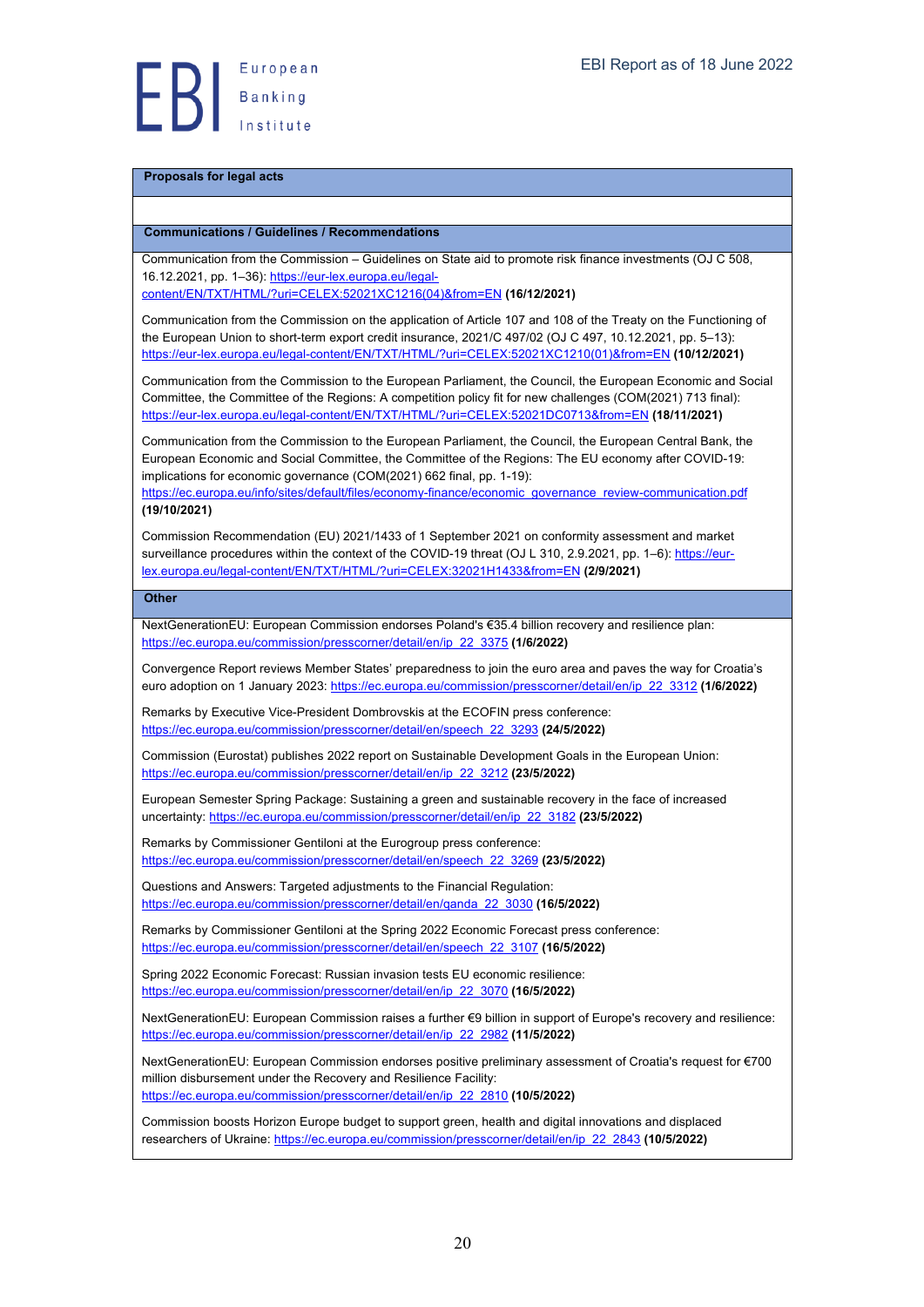Press remarks by Commissioner Gentiloni at the Eurogroup press conference: https://ec.europa.eu/commission/presscorner/detail/en/speech\_22\_2791 **(3/5/2022)**

NextGenerationEU: European Commission endorses Bulgaria's €6.3 billion recovery and resilience plan: https://ec.europa.eu/commission/presscorner/detail/en/ip\_22\_2282 **(7/4/2022)**

NextGenerationEU: European Commission supports Europe's sustainable transition with second green bond syndication: https://ec.europa.eu/commission/presscorner/detail/en/ip\_22\_2271 **(5/4/2022)**

Remarks by Commissioner Gentiloni at the Eurogroup press conference: https://ec.europa.eu/commission/presscorner/detail/en/speech\_22\_2276 **(4/4/2022)**

NextGenerationEU: European Commission endorses Sweden's €3.3 billion recovery and resilience plan: https://ec.europa.eu/commission/presscorner/detail/en/ip\_22\_1992 **(29/3/2022)**

NextGenerationEU: European Commission endorses positive preliminary assessment of Portugal's request for €1.16 billion disbursement under the Recovery and Resilience Facility: https://ec.europa.eu/commission/presscorner/detail/en/ip\_22\_1965 **(25/3/2022)**

NextGenerationEU: European Commission completes the second successful bond issuance in 2022: https://ec.europa.eu/commission/presscorner/detail/en/ip\_22\_1935 **(22/3/2022)**

Bank recovery and resolution: European Commission approves resolution schemes for the Croatian and the Slovenian subsidiaries of Sberbank Europe AG: https://ec.europa.eu/commission/presscorner/detail/en/ip\_22\_1492 **(1/3/2022)**

NextGenerationEU: First annual report on the Recovery and Resilience Facility finds implementation is well underway: https://ec.europa.eu/commission/presscorner/detail/en/ip\_22\_1198 **(1/3/2022)**

NextGenerationEU: European Commission endorses positive preliminary assessment of Greece's request for €3.6 billion disbursement under Recovery and Resilience Facility: https://ec.europa.eu/commission/presscorner/detail/en/ip\_22\_1354 **(28/2/2022)**

NextGenerationEU: European Commission endorses positive preliminary assessment of Italy's request for €21 billion disbursement under the Recovery and Resilience Facility:

https://ec.europa.eu/commission/presscorner/detail/en/ip\_22\_1356 **(28/2/2022)**

Winter 2022 Economic Forecast: Growth expected to regain traction after winter slowdown: https://ec.europa.eu/commission/presscorner/detail/en/ip\_22\_926 **(10/2/2022)**

NextGenerationEU: European Commission raises an additional €5 billion in support for Europe's recovery: https://ec.europa.eu/commission/presscorner/detail/en/ip\_22\_845 **(8/2/2022)**

EU Taxonomy: Commission presents Complementary Climate Delegated Act to accelerate decarbonisation: https://europa.eu/newsroom/ecpc-failover/pdf/ip-22-711\_en.pdf **(2/2/2022)**

NextGenerationEU: European Commission endorses positive preliminary assessment of France's request for €7.4 billion disbursement under the Recovery and Resilience Facility: https://ec.europa.eu/commission/presscorner/detail/en/ip\_22\_576 **(26/1/2022)**

EU Cohesion policy: Almost €385.5 million from the EU Solidarity Fund to 19 countries to tackle the coronavirus health emergency: https://ec.europa.eu/commission/presscorner/detail/en/ip\_22\_395 **(19/1/2022)**

Remarks by Executive Vice-President Dombrovskis at the ECOFIN press conference: https://ec.europa.eu/commission/presscorner/detail/en/speech\_22\_408 **(18/1/2022)**

Press remarks by Commissioner Gentiloni at the Eurogroup press conference: https://ec.europa.eu/commission/presscorner/detail/en/speech\_22\_396 **(17/1/2022)**

Financial literacy: Commission and OECD-INFE publish joint framework to improve individuals' financial skills: https://ec.europa.eu/commission/presscorner/detail/en/ip\_22\_283 **(11/1/2022)**

€47 million fund to protect intellectual property of EU SMEs in their COVID-19 recovery and green and digital transitions: https://ec.europa.eu/commission/presscorner/detail/en/ip\_22\_181 **(10/1/2022)**

EU Taxonomy: Commission begins expert consultations on Complementary Delegated Act covering certain nuclear and gas activities: https://ec.europa.eu/commission/presscorner/detail/en/ip\_22\_2 **(1/1/2022)**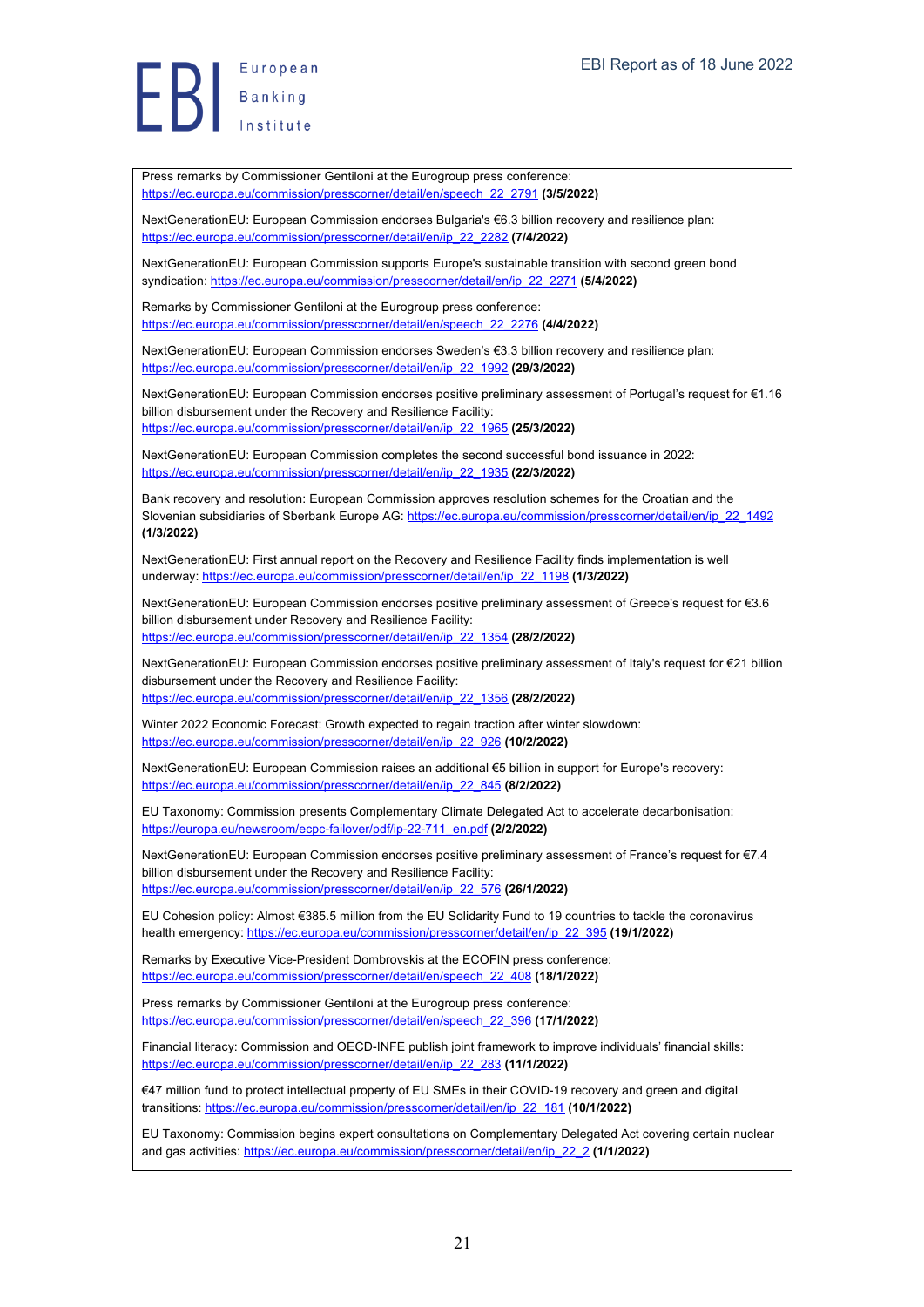European  $\left\{\right\}$  Banking

The Commission proposes the next generation of EU own resources: https://ec.europa.eu/commission/presscorner/detail/en/ip\_21\_7025 **(22/12/2021)**

Commission Decision of 20 December 2021 on the financial management of the mutual insurance mechanism established under Regulation (EU) 2021/695 of the European Parliament and of the Council for actions under the Seventh Framework Programme, Horizon 2020, Horizon Europe and Euratom Programmes (OJ C 514I , 21.12.2021, pp. 6–18): https://eur-lex.europa.eu/legal-content/EN/TXT/HTML/?uri=CELEX:32021D1221(01)&from=EN **(21/12/2021)**

Commission Delegated Regulation (EU) 2021/2268 of 6 September 2021 amending the regulatory technical standards laid down in Commission Delegated Regulation (EU) 2017/653 as regards the underpinning methodology and presentation of performance scenarios, the presentation of costs and the methodology for the calculation of summary cost indicators, the presentation and content of information on past performance and the presentation of costs by packaged retail and insurance-based investment products (PRIIPs) offering a range of options for investment and alignment of the transitional arrangement for PRIIP manufacturers offering units of funds referred to in Article 32 of Regulation (EU) No 1286/2014 of the European Parliament and of the Council as underlying investment options with the prolonged transitional arrangement laid down in that Article (OJ L 455I, 20.12.2021, pp. 1–55): https://eur-lex.europa.eu/legal-content/EN/TXT/HTML/?uri=CELEX:32021R2268&from=EN **(20/12/2021)**

Remarks by Commissioner Gentiloni at the Eurogroup press conference: https://ec.europa.eu/commission/presscorner/detail/en/speech\_21\_6652 **(6/12/2021)**

State aid: Commission adopts revised Guidelines on State aid to promote risk finance investments: https://ec.europa.eu/commission/presscorner/detail/en/ip\_21\_6553 **(6/12/2021)**

NextGenerationEU: European Commission adopts positive preliminary assessment of Spain's request for €10 billion disbursement under Recovery and Resilience Facility: https://ec.europa.eu/commission/presscorner/detail/en/ip\_21\_6597 **(3/12/2021)**

EU financial instruments supported European SMEs during the coronavirus crises with €29 billion in 2020: https://ec.europa.eu/commission/presscorner/detail/en/ip\_21\_6348 **(2/12/2021)**

European Semester Autumn Package: rebounding stronger from the crisis and making Europe greener and more digital: https://ec.europa.eu/commission/presscorner/detail/en/ip\_21\_6105 **(24/11/2021)**

Autumn 2021 Economic Forecast: From recovery to expansion, amid headwinds: https://ec.europa.eu/commission/presscorner/detail/en/ip\_21\_5883 **(11/11/2021)**

Remarks by Commissioner Gentiloni at the Eurogroup press conference: https://ec.europa.eu/commission/presscorner/detail/en/speech\_21\_5868 **(8/11/2021)**

Resolution of the European Committee of the Regions' proposals in view of the European Commission Work Programme for 2022 (OJ C 440, 29.10.2021, pp. 1-5): https://eur-lex.europa.eu/legalcontent/EN/TXT/?uri=uriserv%3AOJ.C\_.2021.440.01.0001.01.ENG&toc=OJ%3AC%3A2021%3A440%3ATOC **(29/10/2021)**

Banking Package 2021: new EU rules to strengthen banks' resilience and better prepare for the future: https://ec.europa.eu/commission/presscorner/detail/en/ip\_21\_5401 **(27/10/2021)**

Questions and Answers on the Banking Package 2021: https://ec.europa.eu/commission/presscorner/detail/en/qanda\_21\_5386 **(27/10/2021)**

2022 Commission Work Programme: Making Europe stronger together: https://ec.europa.eu/info/index\_en **(19/10/2021)**

NextGenerationEU: European Commission successfully issues first green bond to finance the sustainable recovery: https://ec.europa.eu/commission/presscorner/detail/en/ip\_21\_5207 **(12/10/2021)**

Questions and Answers: NextGenerationEU first green bond issuance: https://ec.europa.eu/commission/presscorner/detail/en/qanda\_21\_5211 **(12/10/2021)**

EU Cohesion policy on the front line of the recovery: €34 billion approved for regions and cities in just 4 months: https://ec.europa.eu/commission/presscorner/detail/en/ip\_21\_5130 **(11/10/2021)**

Questions and Answers: Proposal to amend EU Budget for 2021 to support global vaccination and funding for global emergencies: https://ec.europa.eu/commission/presscorner/detail/en/qanda\_21\_5086 **(11/10/2021)**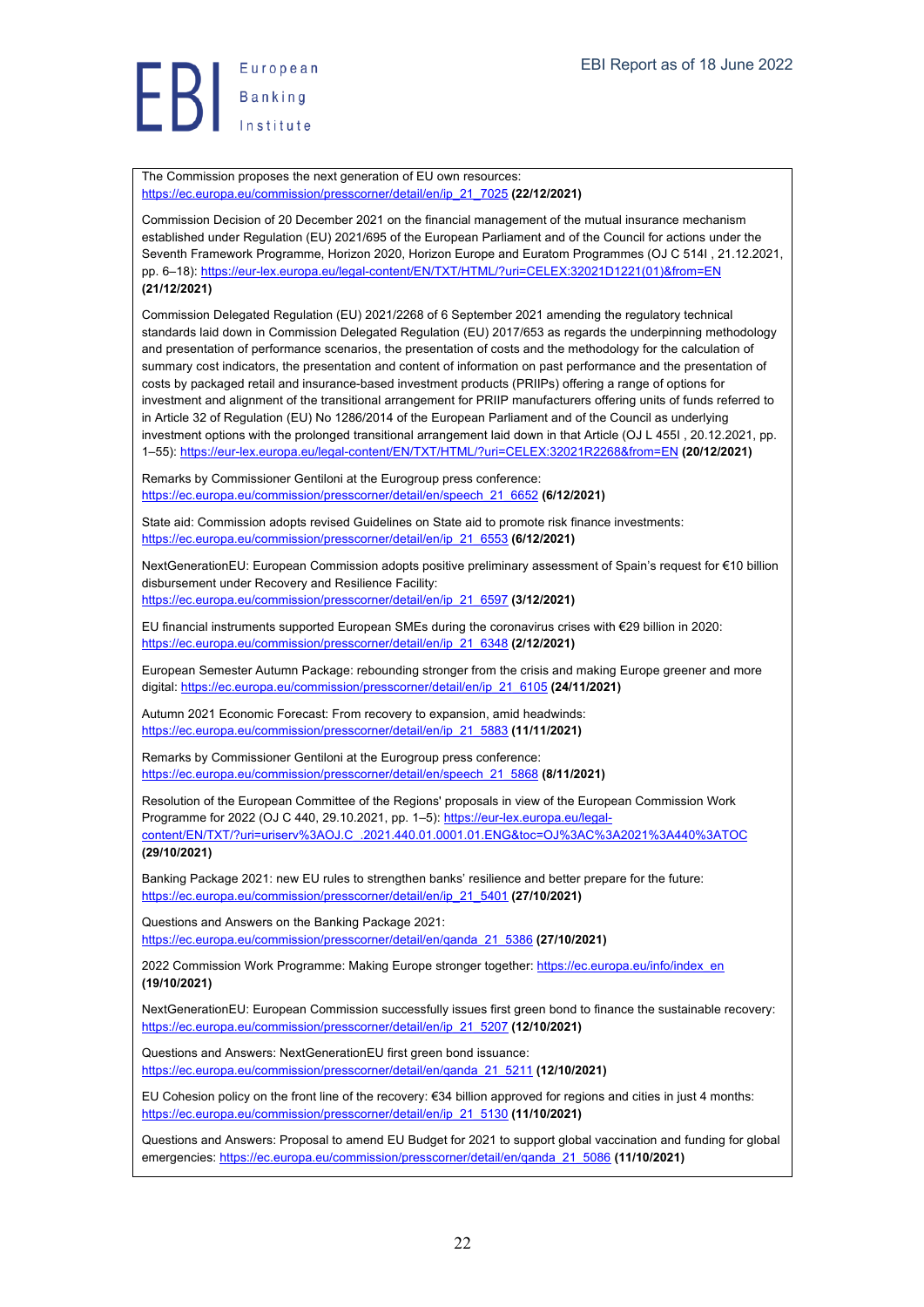United States–European Commission Joint Statement: Launch of the joint COVID-19 Manufacturing and Supply Chain Taskforce: https://ec.europa.eu/commission/presscorner/detail/en/statement\_21\_4847 **(22/9/2021)**

An U.S.-EU Agenda for Beating the Global Pandemic: Vaccinating the World, Saving Lives Now, and Building Back Better Health Security: https://ec.europa.eu/commission/presscorner/detail/en/statement\_21\_4846 **(22/9/2021)**

Reviewing EU insurance rules: encouraging insurers to invest in Europe's future: https://ec.europa.eu/commission/presscorner/detail/en/ip\_21\_4783 **(22/9/2021)**

Questions and Answers: Proposals for amendments to the Solvency II Directive and a new Insurance Recovery and Resolution Directive: https://ec.europa.eu/commission/presscorner/detail/en/qanda\_21\_4764 **(22/9/2021)**

SURE: Report confirms instrument's success in protecting jobs and incomes: https://ec.europa.eu/commission/presscorner/detail/en/ip\_21\_4822 **(22/9/2021)**

Coronavirus: Commission signs contract for the supply of a monoclonal antibody treatment: https://ec.europa.eu/commission/presscorner/detail/en/ip\_21\_4827 **(21/9/2021)**

REACT-EU: €4.7 billion to support jobs, skills and people most in need in Italy: https://ec.europa.eu/commission/presscorner/detail/en/ip\_21\_4731 **(17/9/2021)**

European Health Emergency preparedness and Response Authority (HERA): Getting ready for future health emergencies: https://ec.europa.eu/commission/presscorner/detail/en/ip\_21\_4672 **(16/9/2021)**

Questions and Answers: European Health Emergency preparedness and Response Authority – HERA: https://ec.europa.eu/commission/presscorner/detail/en/qanda\_21\_4733 **(16/9/2021)**

Team Europe: €34 billion disbursed so far to tackle COVID-19 in partner countries: https://ec.europa.eu/commission/presscorner/detail/en/ip\_21\_4729 **(16/9/2021)**

NextGenerationEU: Fourth bond issuance maintains strong momentum for EU borrowing for recovery: https://ec.europa.eu/commission/presscorner/detail/en/ip\_21\_4707 **(14/9/2021)**

NextGenerationEU: European Commission gearing up for issuing €250 billion of NextGenerationEU green bonds: https://ec.europa.eu/commission/presscorner/detail/en/ip\_21\_4565 **(7/9/2021)**

Questions and Answers: NextGenerationEU Green Bond framework and funding plan update: https://ec.europa.eu/commission/presscorner/detail/en/qanda\_21\_4567 **(7/9/2021)**

#### **5. European Stability Mechanism (ESM)**

ESM Board of Governors approves 2021 Annual Report: https://www.esm.europa.eu/press-releases/esm-boardgovernors-approves-2021-annual-report **(16/6/2022)**

Klaus Regling at Eurogroup press conference, May 2022: https://www.esm.europa.eu/videos-and-photos/klausregling-eurogroup-press-conference-may-2022 **(23/5/2022)**

Klaus Regling at Eurogroup press conference, March 2022: https://www.esm.europa.eu/press-conferences/klausregling-eurogroup-press-conference-march-2022 **(14/3/2022)**

European financial integration: the role of banks in capital markets - article by Rolf Strauch: https://www.esm.europa.eu/speeches-and-presentations/european-financial-integration-role-banks-capital-marketsarticle-rolf **(23/2/2022)**

ESM joins Network of Central Banks and Supervisors for Greening the Financial System as an Observer: https://www.esm.europa.eu/press-releases/esm-joins-network-central-banks-and-supervisors-greening-financialsystem-observer **(14/2/2022)**

How to deepen Europe's Economic and Monetary Union?: https://www.esm.europa.eu/speeches-andpresentations/how-deepen-europes-economic-and-monetary-union **(24/1/2022)**

EMU deepening agenda in the aftermath of COVID-19: https://www.esm.europa.eu/speeches-andpresentations/emu-deepening-agenda-aftermath-covid-19 **(24/1/2022)**

Risk-sharing in the euro area: https://www.esm.europa.eu/speeches-and-presentations/risk-sharing-euro-area **(24/1/2022)**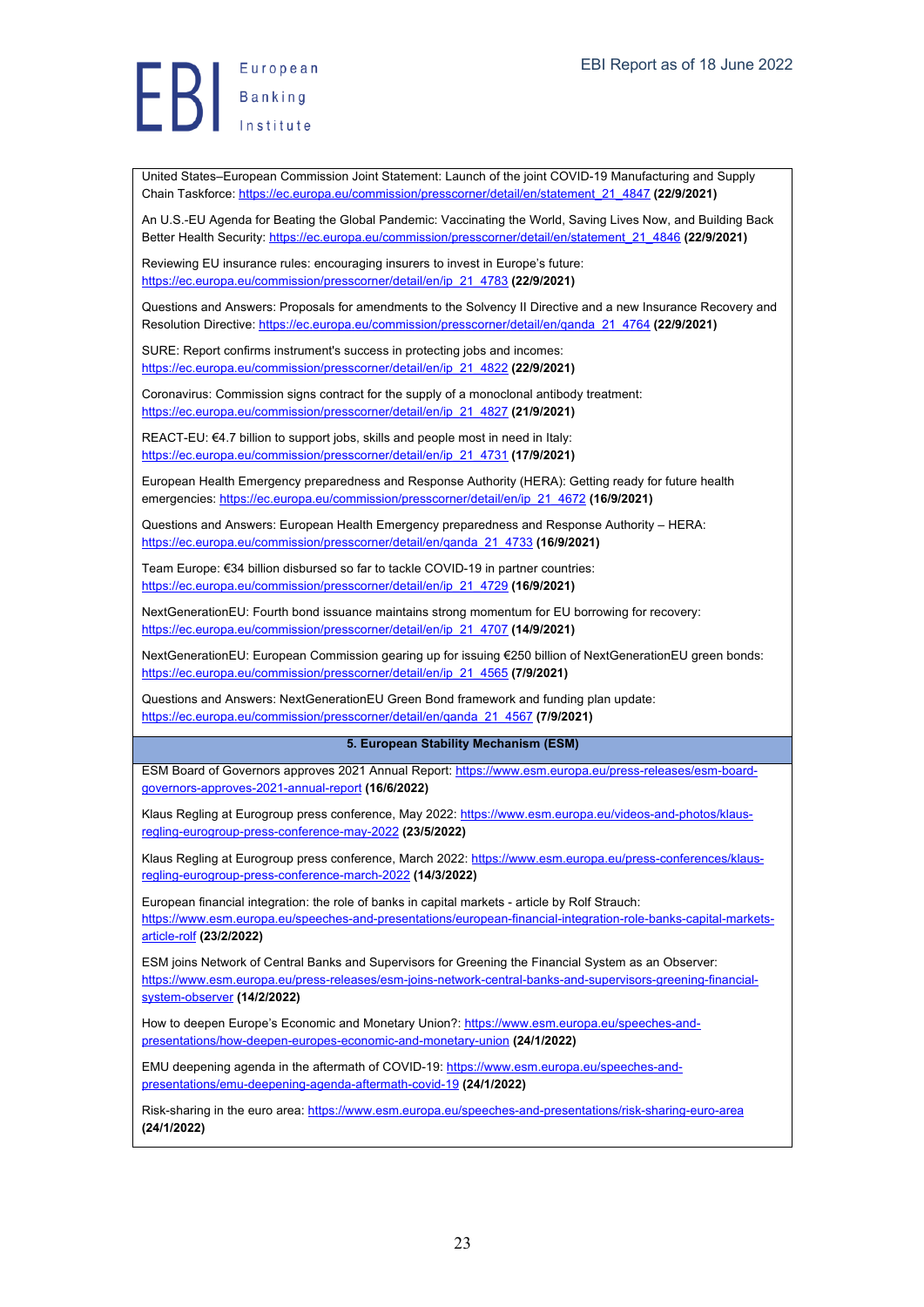Klaus Regling at Eurogroup press conference, January 2022: https://www.esm.europa.eu/press-conferences/klausregling-eurogroup-press-conference-january-2022 **(17/1/2022)**

Time for euro safe asset futures?: https://www.esm.europa.eu/blog/time-euro-safe-asset-futures **(10/12/2021)**

The ESM's backstop to the Single Resolution Fund: financial safety net in times of crises - speech by Klaus Regling: https://www.esm.europa.eu/speeches-and-presentations/esms-backstop-single-resolution-fund-financial-safety-nettimes-crises **(10/12/2021)**

Rolf Strauch at Eurogroup press conference, November 2021: https://www.esm.europa.eu/press-conferences/rolfstrauch-eurogroup-press-conference-november-2021 **(8/11/2021)**

The monetary union: stable despite crises - speech by Klaus Regling: https://www.esm.europa.eu/speeches-andpresentations/monetary-union-stable-despite-crises-speech-klaus-regling **(8/10/2021)**

ESM completes 2021 funding with highest demand in eight years: https://www.esm.europa.eu/press-releases/esmcompletes-2021-funding-highest-demand-eight-years **(4/10/2021)**

#### **6. Measures taken by Member States**

Coronavirus Outbreak – List of Member State Measures approved under Article 107(2)b TFEU, Article 107(3)b TFEU and under the Temporary State Aid Framework:

https://ec.europa.eu/competition/state\_aid/what\_is\_new/State\_aid\_decisions\_TF\_and\_107\_2b\_107\_3b\_107\_3c.pdf **Fehler! Linkreferenz ungültig.(17/5/2021)**

Overview of national measures by Member State: https://ec.europa.eu/newsroom/ecfin/item-

detail.cfm?item\_id=673882&utm\_source=ecfin\_newsroom&utm\_medium=Website&utm\_campaign=ecfin&utm\_conte nt=Overview%20of%20national%20measures%20by%20Member%20State&lang=en

#### **7. Recovery and Resilience Facility**

The link below guides to the National recovery and resilience plans, and contains the draft or final plans and, where available, the Commission assessment and accompanying press material: https://ec.europa.eu/info/businesseconomy-euro/recovery-coronavirus/recovery-and-resilience-facility\_en

#### **8. Organisation for Economic Co-operation and Development (OECD)**

G20 GDP Growth – First quarter of 2022, OECD: https://www.oecd.org/newsroom/g20-gdp-growth-first-quarter-2022-oecd.htm **(14/6/2022)**

Composite Leading Indicators (CLI), OECD, June 2022: https://www.oecd.org/newsroom/composite-leadingindicators-cli-oecd-june-2022.htm **(13/6/2022)**

OECD 2022 Ministerial Statement and outcomes: https://www.oecd.org/newsroom/oecd-2022-ministerial-statementand-outcomes.htm **(10/6/2022)**

Unemployment Rates, OECD - Updated: June 2022: https://www.oecd.org/newsroom/unemployment-rates-oecdupdate-june-2022.htm **(9/6/2022)**

OECD Economic Outlook reveals heavy global price of Russia's war against Ukraine: https://www.oecd.org/newsroom/oecd-economic-outlook-reveals-heavy-global-price-of-russia-s-war-againstukraine.htm **(8/6/2022)**

Consumer Prices, OECD - Updated: 2 June 2022: https://www.oecd.org/newsroom/consumer-prices-oecd-updated-2-june-2022.htm **(2/6/2022)**

International trade statistics: trends in first quarter 2022: https://www.oecd.org/newsroom/international-tradestatistics-trends-in-first-quarter-2022.htm **(24/5/2022)**

GDP Growth – First quarter of 2022, OECD: https://www.oecd.org/newsroom/gdp-growth-first-quarter-2022oecd.htm **(23/5/2022)**

Unemployment Rates, OECD - Updated: May 2022: https://www.oecd.org/newsroom/unemployment-rates-oecdupdate-may-2022.htm **(11/5/2022)**

Composite Leading Indicators (CLI), OECD, May 2022: https://www.oecd.org/newsroom/composite-leadingindicators-cli-oecd-may-2022.htm **(10/5/2022)**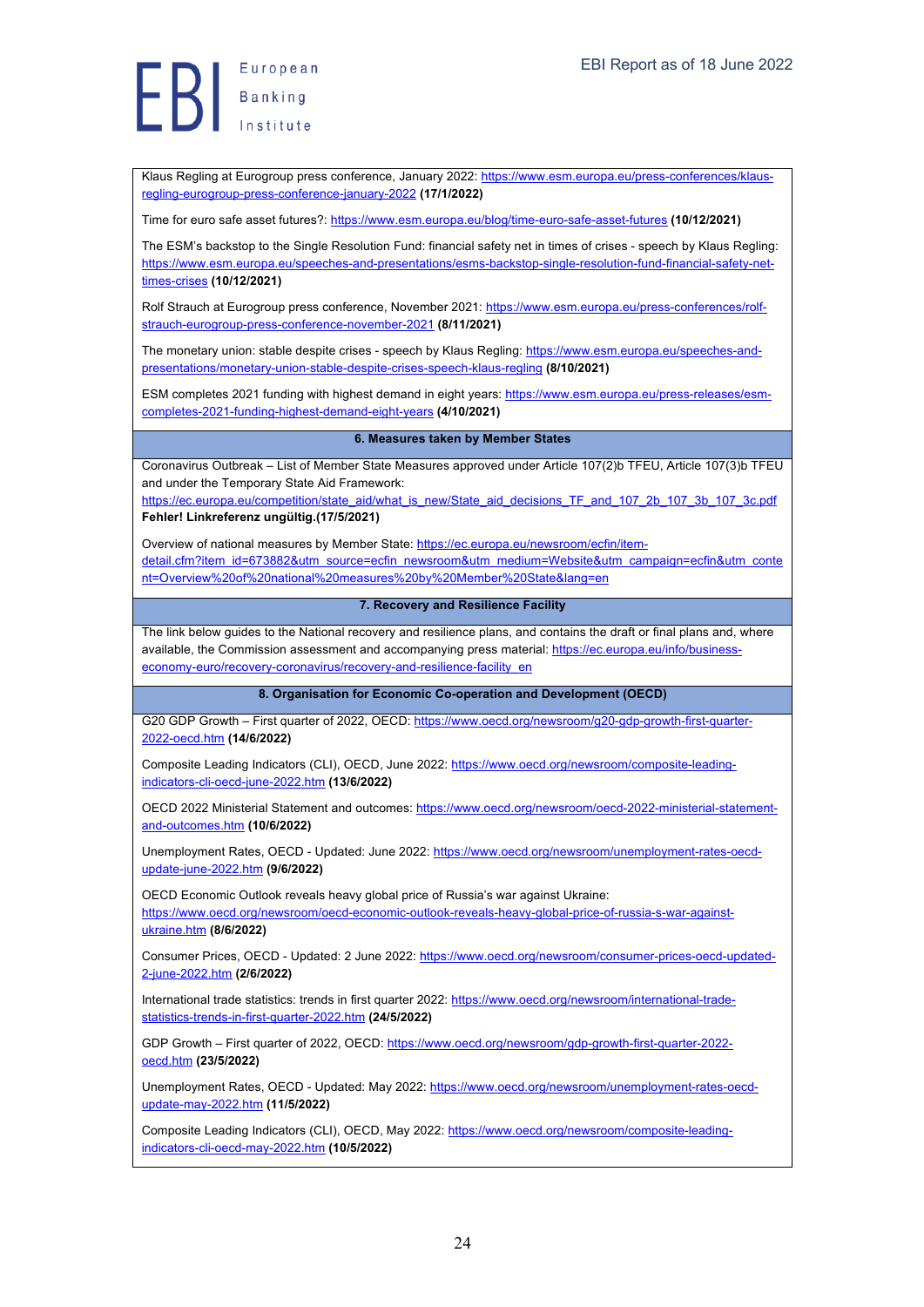European Banking<br>Banking<br>Institute

Growth and economic well-being: Fourth quarter 2021, OECD: https://www.oecd.org/newsroom/growth-andeconomic-well-being-fourth-quarter-2021-oecd.htm **(5/4/2022)**

Consumer Prices, OECD - Updated: 4 May 2022: https://www.oecd.org/newsroom/consumer-prices-oecd-updated-4may-2022.htm **(4/5/2022)**

OECD countries advancing slowly on sustainable development targets by 2030: https://www.oecd.org/newsroom/oecd-countries-advancing-slowly-on-sustainable-development-targets-by-2030.htm **(27/4/2022)**

Employment situation, OECD, fourth quarter 2021: https://www.oecd.org/newsroom/employment-situation-oecdfourth-quarter-2021.htm **(21/4/2022)**

COVID-19 assistance to developing countries lifts foreign aid in 2021 – OECD:

https://www.oecd.org/newsroom/covid-19-assistance-to-developing-countries-lifts-foreign-aid-in-2021-oecd.htm **(12/4/2022)**

Unemployment Rates, OECD - Updated: April 2022: https://www.oecd.org/newsroom/unemployment-rates-oecdupdate-april-2022.htm **(12/4/2022)**

Composite Leading Indicators (CLI), OECD, April 2022: https://www.oecd.org/newsroom/composite-leadingindicators-cli-oecd-april-2022.htm **(11/4/2022)**

Consumer Prices, OECD - Updated: 5 April 2022: https://www.oecd.org/newsroom/consumer-prices-oecd-updated-5-april-2022.htm **(5/4/2022)**

Countries pledge to step up action on climate and environment at OECD Environment Ministerial: d.org/newsroom/countries-pledge-to-step-up-action-on-climate-and-environment-at-oecdenvironment-ministerial.htm **(31/3/2022)**

New OECD report shows loans to SMEs hit new heights during the pandemic, as small firms face renewed pressures during the recovery: https://www.oecd.org/newsroom/new-oecd-report-shows-loans-to-smes-hit-newheights-during-the-pandemic-as-small-firms-face-renewed-pressures-during-the-recovery.htm **(29/3/2022)**

The OECD proposes a prototype for the Blue Dot Network to operationalise quality infrastructure projects: https://www.oecd.org/newsroom/the-oecd-proposes-a-prototype-for-the-blue-dot-network-to-operationalise-qualityinfrastructure-projects.htm **(21/3/2022)**

OECD calls for well-targeted support to the vulnerable as war undermines global recovery: https://www.oecd.org/newsroom/oecd-calls-for-well-targeted-support-to-the-vulnerable-as-war-undermines-globalrecovery.htm **(17/3/2022)**

G20 GDP Growth - Fourth quarter of 2021, OECD: https://www.oecd.org/newsroom/g20-gdp-growth-fourth-quarter-2021-oecd.htm **(15/3/2022)**

Unemployment Rates, OECD – Updated: March 2022: https://www.oecd.org/newsroom/unemployment-rates-oecdupdate-march-2022.htm **(10/3/2022)**

Consumer Prices, OECD – Updated: 3 March 2022: https://www.oecd.org/newsroom/consumer-prices-oecdupdated-3-march-2022.htm **(3/3/2022)**

International trade statistics: trends in fourth quarter 2021: https://www.oecd.org/newsroom/international-tradestatistics-trends-in-fourth-quarter-2021.htm **(24/2/2022)**

GDP Growth - Fourth quarter of 2021, OECD: https://www.oecd.org/newsroom/gdp-growth-fourth-quarter-2021 oecd.htm **(21/2/2022)**

Composite Leading Indicators (CLI), OECD, February 2022: https://www.oecd.org/newsroom/composite-leadingindicators-cli-oecd-february-2022.htm **(9/2/2022)**

Unemployment Rates, OECD - Updated: February 2022: https://www.oecd.org/newsroom/unemployment-ratesoecd-update-february-2022.htm **(8/2/2022)**

Growth and economic well-being: Third quarter 2021, OECD: https://www.oecd.org/newsroom/growth-andeconomic-well-being-third-quarter-2021-oecd.htm **(7/2/2022)**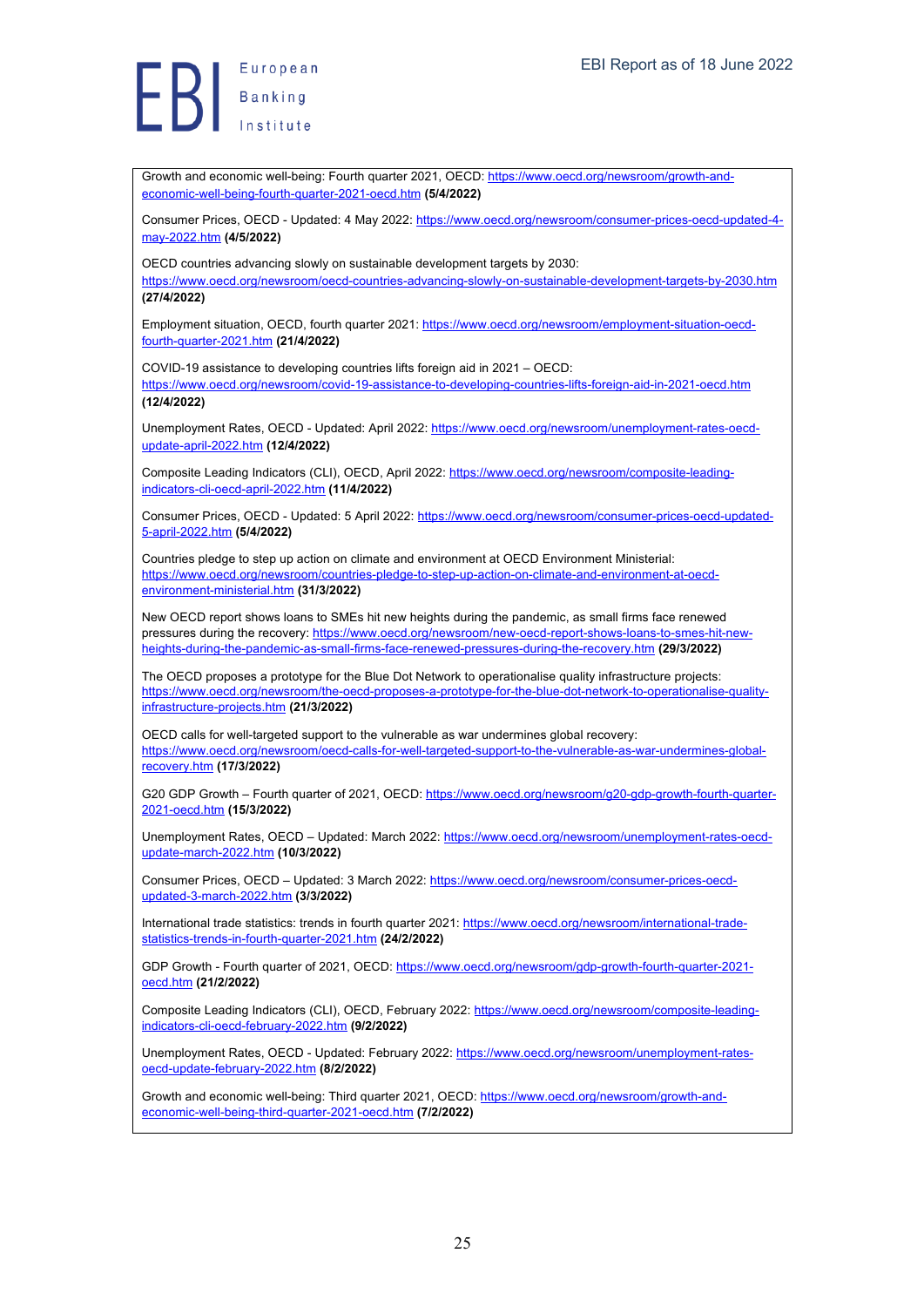Europea<br>Banking<br>Institute European

Services trade liberalised in 2021, showing significant decrease in volume and effects of new measures, OECD says: https://www.oecd.org/newsroom/services-trade-liberalised-in-2021-showing-significant-decrease-in-volumeand-effects-of-new-measures.htm **(1/2/2022)**

Employment situation, OECD, third quarter 2021: https://www.oecd.org/newsroom/employment-situation-oecd-thirdquarter-2021.htm **(25/1/2022)**

New OECD hub to boost transparency on the tax treatment of foreign aid: https://www.oecd.org/newsroom/newoecd-hub-to-boost-transparency-on-the-tax-treatment-of-foreign-aid.htm **(19/1/2022)**

Unemployment Rates, OECD – Updated: January 2022: https://www.oecd.org/newsroom/unemployment-rates-oecdupdate-january-2022.htm **(18/1/2022)**

Composite Leading Indicators (CLI), OECD, January 2022: https://www.oecd.org/newsroom/composite-leadingindicators-cli-oecd-january-2022.htm **(17/1/2022)**

Consumer Prices, OECD - Updated: 11 January 2022: https://www.oecd.org/newsroom/consumer-prices-oecdupdated-11-january-2022.htm **(11/1/2022)**

OECD releases Pillar Two model rules for domestic implementation of 15% global minimum tax: https://www.oecd.org/newsroom/oecd-releases-pillar-two-model-rules-for-domestic-implementation-of-15-percentglobal-minimum-tax.htm **(20/12/2021)**

G20 GDP Growth - Third quarter of 2021, OECD: https://www.oecd.org/newsroom/g20-gdp-growth-third-quarter-2021-oecd.htm **(14/12/2021)**

Composite Leading Indicators (CLI), OECD, December 2021: https://www.oecd.org/newsroom/composite-leadingindicators-cli-oecd-december-2021.htm **(9/12/2021)**

Government support cushions tax revenues in OECD countries from the worst impacts of the COVID-19 crisis: https://www.oecd.org/newsroom/government-support-cushions-tax-revenues-in-oecd-countries-from-the-worstimpacts-of-the-covid-19-crisis.htm **(6/12/2021)**

Media Advisory - Assessing the initial impact of COVID-19 on tax revenues across OECD countries: https://www.oecd.org/newsroom/media-advisory-assessing-the-initial-impact-of-covid-19-on-tax-revenues-acrossoecd-countries.htm **(1/12/2021)**

OECD Economic Outlook sees recovery continuing but warns of growing imbalances and risks: https://www.oecd.org/newsroom/oecd-economic-outlook-sees-recovery-continuing-but-warns-of-growingimbalances-and-risks.htm **(1/12/2021)**

International trade statistics: trends in third quarter 2021: https://www.oecd.org/newsroom/international-tradestatistics-trends-in-third-quarter-2021.htm **(23/11/2021)**

GDP Growth – Third quarter of 2021, OECD: https://www.oecd.org/newsroom/gdp-growth-third-quarter-2021 oecd.htm **(18/11/2021)**

Growth and economic well-being: second quarter 2021, OECD: https://www.oecd.org/newsroom/growth-andeconomic-well-being-second-quarter-2021-oecd.htm **(8/11/2021)**

Global economic recovery continues but remains uneven, says OECD: https://www.oecd.org/newsroom/globaleconomic-recovery-continues-but-remains-uneven-says-oecd.htm **(21/9/2021)**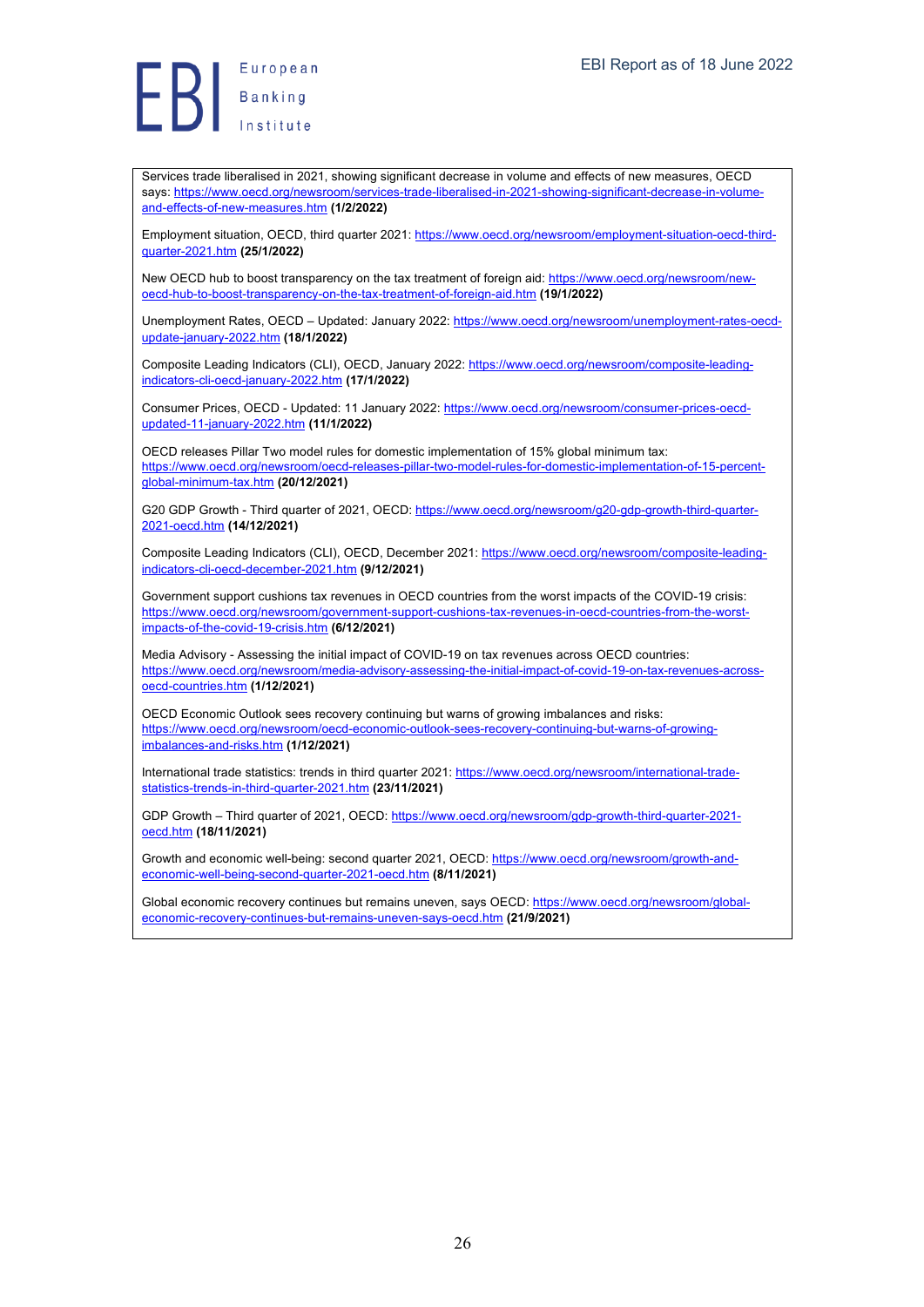

| 1. Financial Stability Board (FSB)                                                                                                                                                                                                                                                    |
|---------------------------------------------------------------------------------------------------------------------------------------------------------------------------------------------------------------------------------------------------------------------------------------|
| FSB Sub-Saharan Africa group discusses climate-related risks, cross-border payments and crypto-assets:<br>https://www.fsb.org/2022/06/fsb-sub-saharan-africa-group-discusses-climate-related-risks-cross-border-payments-<br>and-crypto-assets/ (16/6/2022)                           |
| FSB Middle East and North Africa group discusses financial stability outlook and risks from crypto-assets:<br>https://www.fsb.org/2022/06/fsb-middle-east-and-north-africa-group-discusses-financial-stability-outlook-and-risks-<br>from-crypto-assets/ (14/6/2022)                  |
| FSB and IMF announce completion of the G20 Initiative to close Data Gaps identified in the Global Financial Crisis:<br>https://www.fsb.org/2022/06/fsb-and-imf-announce-completion-of-the-q20-initiative-to-close-data-gaps-identified-in-<br>the-global-financial-crisis/ (9/6/2022) |
| FSB Americas Group discusses global and regional vulnerabilities and climate-related financial risks:<br>https://www.fsb.org/2022/06/fsb-americas-group-discusses-global-and-regional-vulnerabilities-and-climate-related-<br>financial-risks/ (7/6/2022)                             |
| FSB holds 2022 Roundtable on External Audit: https://www.fsb.org/2022/06/fsb-holds-2022-roundtable-on-external-<br>audit/ (3/6/2022)                                                                                                                                                  |
| Propelling a graceful transition: the role of the financial system: https://www.fsb.org/wp-content/uploads/S010622.pdf<br>(1/6/2022)                                                                                                                                                  |
| FSB Europe Group discusses regional vulnerabilities, crypto-assets and climate change:<br>https://www.fsb.org/2022/05/fsb-europe-group-discusses-regional-vulnerabilities-crypto-assets-and-climate-change/<br>(24/5/2022)                                                            |
| FSB Asia group discusses current vulnerabilities and climate-related financial risks: https://www.fsb.org/2022/05/fsb-<br>asia-group-discusses-current-vulnerabilities-and-climate-related-financial-risks/ (20/5/2022)                                                               |
| Diverse challenges, common threads: preserving global financial stability today and tomorrow:<br>https://www.fsb.org/wp-content/uploads/Knot-ISDA-AGM-Keynote-speech.pdf (11/5/2022)                                                                                                  |
| FSB publishes peer review on out-of-court corporate debt workouts: https://www.fsb.org/2022/05/fsb-publishes-peer-<br>review-on-out-of-court-corporate-debt-workouts/ (9/5/2022)                                                                                                      |
| FSB analyses external vulnerabilities in emerging market economies associated with US dollar funding:<br>https://www.fsb.org/2022/04/fsb-analyses-external-vulnerabilities-in-emerging-market-economies-associated-with-us-<br>dollar-funding/ (26/4/2022)                            |
| FSB Chair's letter to G20 outlines financial stability issues arising from Russia's invasion of Ukraine:<br>https://www.fsb.org/2022/04/fsb-chairs-letter-to-g20-outlines-financial-stability-issues-arising-from-russias-invasion-<br>of-ukraine/ (20/4/2022)                        |
| Potential risks to financial stability from rising commodity prices: https://www.fsb.org/2022/04/potential-risks-to-<br>financial-stability-from-rising-commodity-prices/ (11/4/2022)                                                                                                 |
| FSB welcomes smooth transition from LIBOR: https://www.fsb.org/2022/04/fsb-welcomes-smooth-transition-from-<br>libor/ (5/4/2022)                                                                                                                                                      |
| FSB report finds that COVID-19 has accelerated the trend towards digitalisation of retail financial services:<br>https://www.fsb.org/2022/03/fsb-report-finds-that-covid-19-has-accelerated-the-trend-towards-digitalisation-of-retail-<br>financial-services/ (21/3/2022)            |
| FSB, CPMI and IOSCO analysis highlights need to continue work on CCP financial resources:<br>https://www.fsb.org/2022/03/fsb-cpmi-and-iosco-analysis-highlights-need-to-continue-work-on-ccp-financial-<br>resources/ (10/3/2022)                                                     |
| A global Europe to meet global financial stability challenges: https://www.fsb.org/wp-content/uploads/S250222.pdf<br>(25/2/2022)                                                                                                                                                      |
| Approaches to Debt Overhang Issues of Non-financial Corporates: Discussion paper:<br>https://www.fsb.org/2022/02/approaches-to-debt-overhang-issues-of-non-financial-corporates-discussion-paper/<br>(22/2/2022)                                                                      |
| The road ahead: lifting barriers for cross-border payments: https://www.fsb.org/wp-content/uploads/S220222.pdf<br>(22/2/2022)                                                                                                                                                         |
|                                                                                                                                                                                                                                                                                       |

**II. Financial Stability – Banking Regulation A. International Level**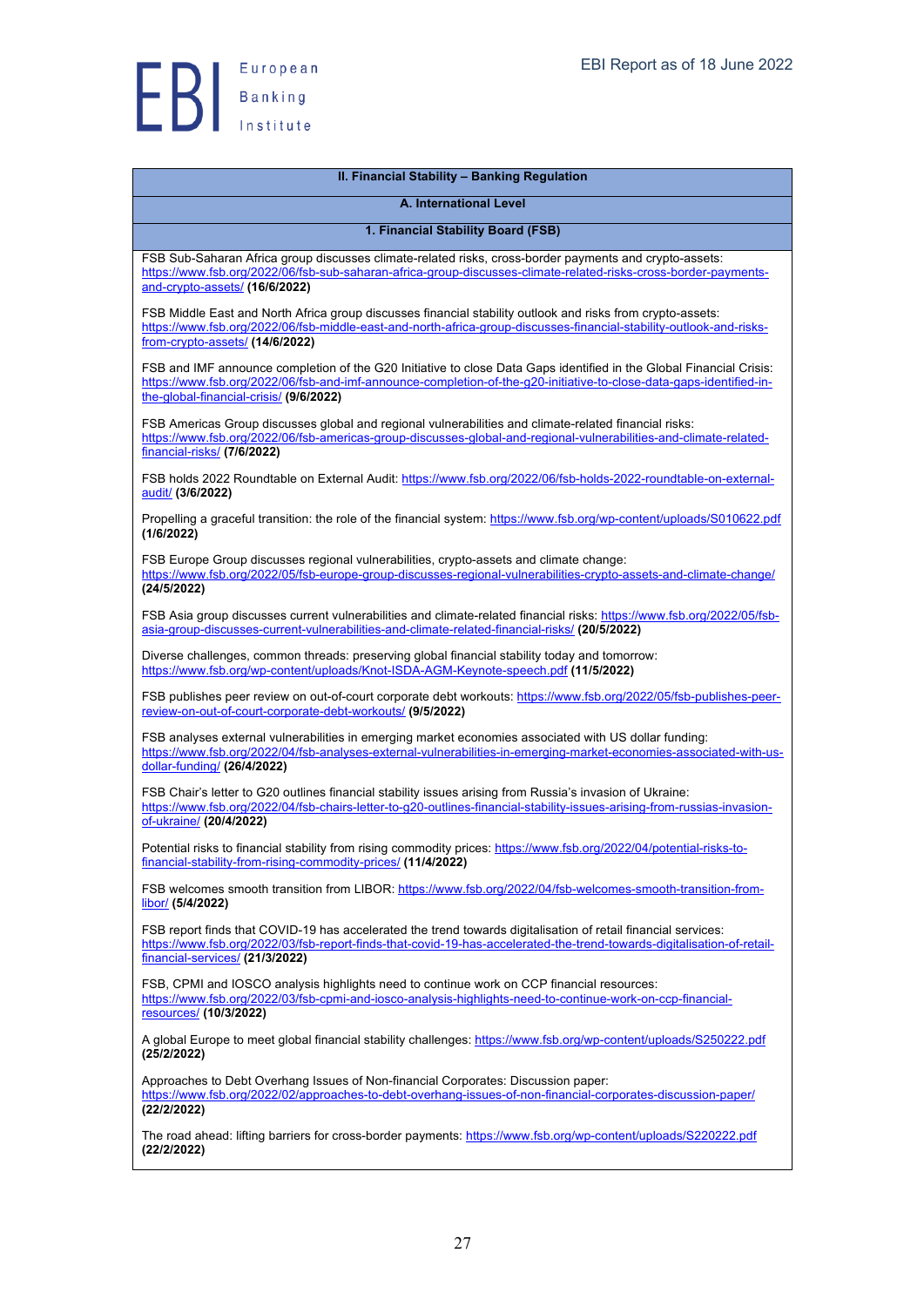FSB Chair outlines work priorities for 2022 to G20 Finance Ministers and Central Bank Governors: https://www.fsb.org/2022/02/fsb-chair-outlines-work-priorities-for-2022-to-g20-finance-ministers-and-central-bankgovernors/ **(17/2/2022)**

Navigating change in the global financial system: the role of the FSB: https://www.fsb.org/wpcontent/uploads/S170222.pdf **(17/2/2022)**

FSB warns of emerging risks from crypto-assets to global financial stability: https://www.fsb.org/2022/02/fsb-warnsof-emerging-risks-from-crypto-assets-to-global-financial-stability/ **(16/2/2022)**

Internal Interconnectedness in Resolution Planning for Insurers: Practices Paper: https://www.fsb.org/2022/01/internal-interconnectedness-in-resolution-planning-for-insurers-practices-paper/ **(10/1/2022)**

Resolution Funding for Insurers: Practices Paper: https://www.fsb.org/2022/01/resolution-funding-for-insurerspractices-paper/ **(10/1/2022)**

FSB reports on global trends and risks in non-bank financial intermediation: https://www.fsb.org/2021/12/fsb-reportson-global-trends-and-risks-in-non-bank-financial-intermediation-2/ **(16/12/2021)**

FSB Europe Group discusses non-bank financial intermediation and third-party outsourcing: https://www.fsb.org/2021/12/fsb-europe-group-discusses-non-bank-financial-intermediation-and-third-partyoutsourcing/ **(14/12/2021)**

FSB illustrates practical approaches to the execution of bail-in: https://www.fsb.org/2021/12/fsb-illustrates-practicalapproaches-to-the-execution-of-bail-in/ **(13/12/2021)**

2021 Resolution Report: "Glass half-full or still half-empty?" https://www.fsb.org/2021/12/2021-resolution-reportglass-half-full-or-still-half-empty/ **(7/12/2021)**

FSB Plenary meets in Basel: https://www.fsb.org/2021/11/fsb-plenary-meets-in-basel/ **(18/11/2021)**

Effective Implementation of FSB Principles for Sound Compensation Practices and Implementation Standards: 2021 progress report: https://www.fsb.org/2021/11/effective-implementation-of-fsb-principles-for-sound-compensationpractices-and-implementation-standards-2021-progress-report **(4/11/2021)**

Lessons learnt from the COVID-19 pandemic from a financial stability perspective: Final report: https://www.fsb.org/2021/10/lessons-learnt-from-the-covid-19-pandemic-from-a-financial-stability-perspective-finalreport **(28/10/2021)**

2021 FSB Annual Report: https://www.fsb.org/2021/10/2021-fsb-annual-report **(27/10/2021)**

Financial Stability and Coordination in Times of Crisis: https://www.fsb.org/wp-content/uploads/S181021.pdf **(18/10/2021)**

FSB and IMF publish the 2021 Progress Report on the G20 Data Gaps Initiative: https://www.fsb.org/2021/10/fsband-imf-publish-the-2021-progress-report-on-the-g20-data-gaps-initiative **(8/10/2021)**

FSB launches new financial stability surveillance framework: https://www.fsb.org/wp-content/uploads/P300921.pdf **(30/9/2021)**

**2. Bank for International Settlements (BIS) – Basel Committee on Banking Supervision (BCBS)**

#### **Regulatory Measures**

Principles for the effective management and supervision of climate-related financial risks: https://www.bis.org/bcbs/publ/d532.htm **(15/6/2022)**

Basel Committee finalises principles on climate-related financial risks, progresses work on specifying cryptoassets' prudential treatment and agrees on way forward for the G-SIB assessment methodology review, Press release: https://www.bis.org/press/p220531.htm#:~:text=%20%20%201%20Basel%20Committee%20finalises%20principles, Banking%20Union%20on%20the%20G-SIB%20methodology.%20More%20 **(31/5/2022)**

Principles for the effective management and supervision of climate-related financial risks: https://www.bis.org/bcbs/publ/d530.pdf **(16/11/2021)**

Voluntary disclosure of sovereign exposures: https://www.bis.org/bcbs/publ/d528.htm **(11/11/2021)**

Revisions to market risk disclosure requirements: https://www.bis.org/bcbs/publ/d529.htm **(11/11/2021)**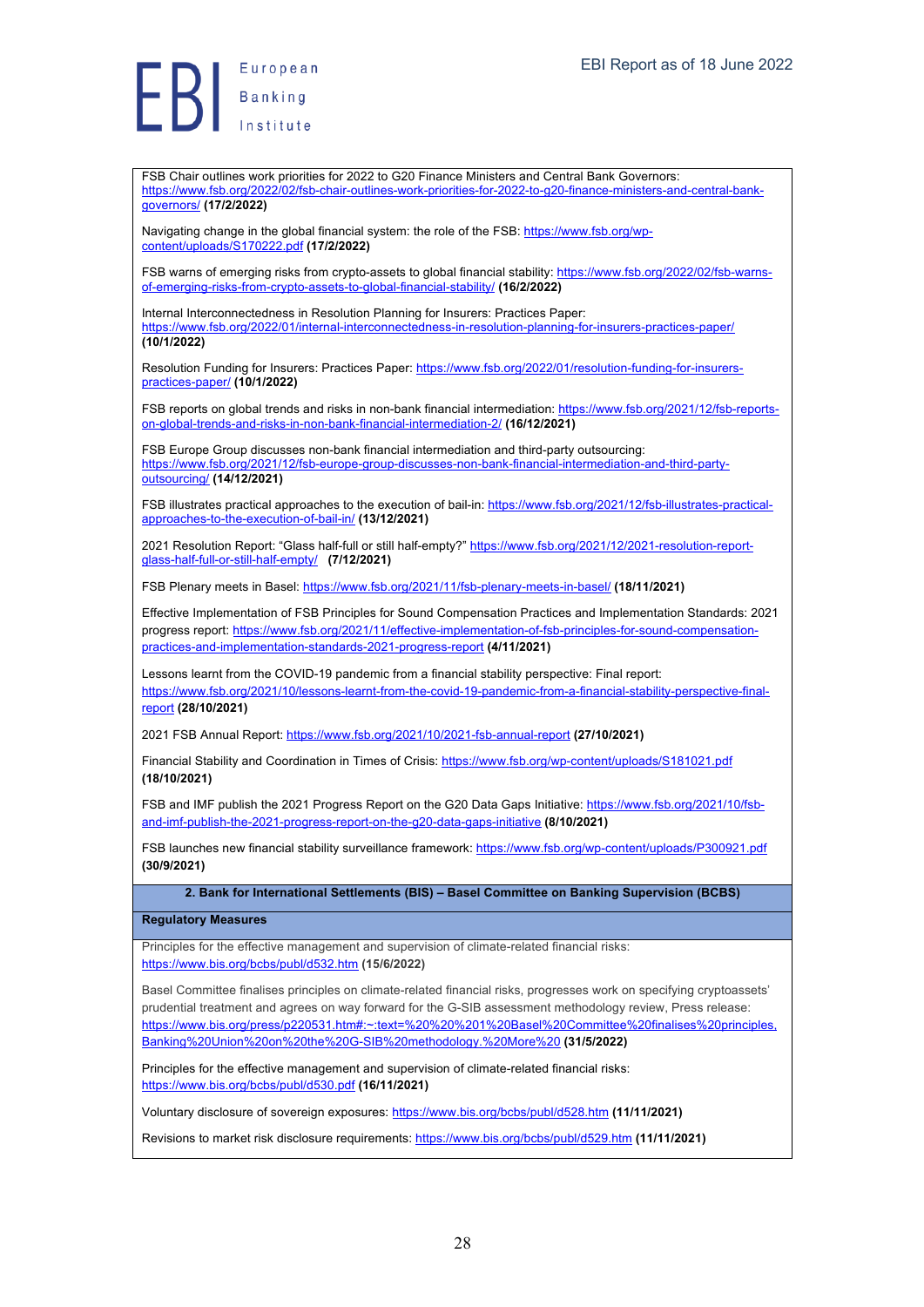European Banking<br>Banking<br>Institute

G-SIB assessment methodology review process - technical amendment finalisation: https://www.bis.org/bcbs/publ/d527.htm **(9/11/2021)**

#### **Selected Reports and Studies**

Newsletter on third- and fourth-party risk management and concentration risk: https://www.bis.org/publ/bcbs\_nl28.htm **(30/3/2022)**

Newsletter on artificial intelligence and machine learning: https://www.bis.org/publ/bcbs\_nl27.htm **(16/3/2022)**

Newsletter on Covid-19 related credit risk issues: https://www.bis.org/publ/bcbs\_nl26.htm **(2/3/2022)**

Basel III Monitoring Report: https://www.bis.org/bcbs/publ/d531.htm **(21/2/2022)**

BIS CPMI Report highlights rapid development of retail fast payments and implications for real-time gross settlement systems: https://www.bis.org/press/p211214.htm **(14/12/2021)**

BIS Quarterly Review, December 2021: https://www.bis.org/publ/qtrpdf/r\_qt2112.htm (6/12/2021)

Progress report on adoption of the Basel regulatory framework: https://www.bis.org/bcbs/publ/d525.htm (14/10/2021)

Basel III Monitoring Report: https://www.bis.org/bcbs/publ/d524.htm **(29/9/2021)**

#### **Other**

Committee on the Global Financial System: Private sector debt and financial stability: https://www.bis.org/publ/cgfs67.htm **(23/5/2022)**

Committee on Payments and Market Infrastructures: Improving access to payment systems for cross-border payments: best practices for self-assessments: https://www.bis.org/cpmi/publ/d202.htm **(12/5/2022)**

Committee on Payments and Market Infrastructures: Extending and aligning payment system operating hours for cross-border payments: https://www.bis.org/cpmi/publ/d203.htm **(12/5/2022)**

Computers and money: the work of the Basel Committee on cryptoassets: https://www.bis.org/speeches/sp220512.htm **(12/5/2022)**

Lessons from Covid-19 on Basel reforms and next steps: Keynote speech by Pablo Hernández de Cos, Chair of the Basel Committee on Banking Supervision and Governor of the Bank of Spain, at the BCBS-CGFS research conference: https://www.bis.org/speeches/sp220511.htm **(11/5/2022)**

Remarks at City Week Panel 2022: https://www.bis.org/speeches/sp220426.htm **(26/4/2022)**

Old risks, new challenges, same objective: the work programme of the Basel Committee in 2022: https://www.bis.org/speeches/sp220225.htm **(25/2/2022)**

Banks' risk-based capital ratios remained stable and liquidity ratios improved in H1 2021: https://www.bis.org/press/p220221.htm **(21/2/2022)**

Correspondent banking trends persisted in 2020, even as payment landscape changed, new data show: https://www.bis.org/press/p211213.htm **(13/12/2021)**

Committee on Payments and Market Infrastructures: Covid-19 accelerated the digitalisation of payments: https://www.bis.org/statistics/payment\_stats/commentary2112.htm **(9/12/2021)**

Basel Committee publishes more details on global systemically important banks: https://www.bis.org/press/p211123.htm **(23/11/2021)**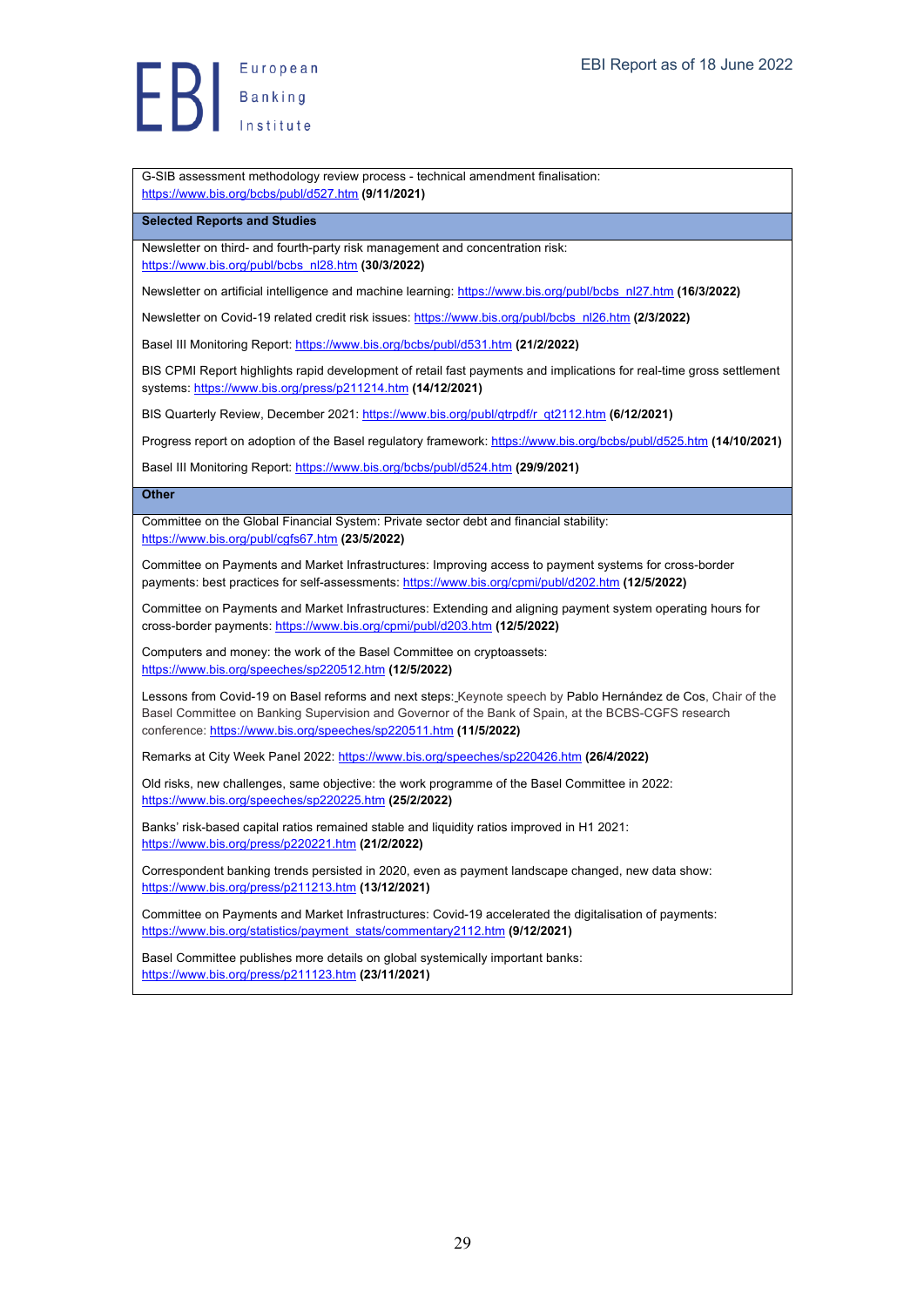

#### **3. International Association of Deposit Insurers (IADI)**

IADI Fintech Brief No. 8 – Introductory Brief (Part II): Opportunities for Deposit Insurers (DepTech): https://www.iadi.org/en/news/iadi-fintech-brief-no-8-introductory-brief-part-ii-opportunities-for-deposit-insurersdeptech/ **(7/6/2022)**

IADI Survey Brief No. 3 – "COVID-19 and Deposit Insurer Fund Sizes": https://www.iadi.org/en/news/iadi-surveybrief-no-3-covid-19-and-deposit-insurer-fund-sizes **(30/5/2022)**

2022 IADI Deposit Insurance Report: Global Trends and Key Emerging Issues: https://www.iadi.org/en/news/2022 iadi-deposit-insurance-report-global-trends-and-key-emerging-issues **(17/2/2022)**

IADI Survey Brief No. 2 – "COVID-19 and Covered Deposits": https://www.iadi.org/en/news/iadi-survey-brief-no-2 covid-19-and-covered-deposits **(31/1/2022)**

Deposit Insurance Coverage Level and Scope:

https://www.iadi.org/en/assets/File/Papers/Approved%20Research%20-

%20Discussion%20Papers/IADI%20Research%20Paper%20on%20Deposit%20Insurance%20Coverage%20and%2 0Scope.pdf **(20/12/2021)**

IADI Guidance Paper: Ways to resolve a financial cooperative while keeping the cooperative structure: https://www.iadi.org/en/news/iadi-guidance-paper-ways-to-resolve-a-financial-cooperative-while-keeping-thecooperative-structure/ **(14/12/2021)**

IADI Policy Brief No. 5 - Climate Change Fever: Can Deposit Insurers Stay Cool?: https://www.iadi.org/en/assets/File/Papers/Policy%20Briefs/IADI - Policy\_Brief\_5\_Climate\_Change\_Fever.pdf **(5/10/2021)**

IADI Policy Brief No. 4 - "Five Emerging Issues in Deposit Insurance": https://www.iadi.org/en/news/iadi-policy-briefno-4-five-emerging-issues-in-deposit-insurance **(16/9/2021)**

#### **B. EU – Euro Area Level**

#### **1. ECB – Single Supervisory Mechanism (SSM)**

**Regulatory Measures**

Recommendation of the European Central Bank of 25 March 2022 amending Recommendation ECB/2017/10 on common specifications for the exercise of some options and discretions available in Union law by national competent authorities in relation to less significant institutions (OJ C 142, 30.3.2022, pp. 1-9): https://eur-lex.europa.eu/legalcontent/EN/TXT/HTML/?uri=CELEX:52022HB0013&from=EN **(30/3/2022)**

Guideline (EU) 2022/508 of the European Central Bank of 25 March 2022 amending Guideline (EU) 2017/697 of the European Central Bank on the exercise of options and discretions available in Union law by national competent authorities in relation to less significant institutions (OJ L 102, 30.3.2022, pp. 34-42): https://eur-lex.europa.eu/legalcontent/EN/TXT/HTML/?uri=CELEX:32022O0508&from=EN **(30/3/2022)**

Regulation (EU) 2022/504 of the European Central Bank of 25 March 2022 amending Regulation (EU) 2016/445 on the exercise of options and discretions available in Union law (OJ L 102, 30.3.2022, pp. 11–15): https://eurlex.europa.eu/legal-content/EN/TXT/HTML/?uri=CELEX:32022R0504&from=EN **(30/3/2022)**

ECB takes decisions related to RCB Bank phasing out its banking operations: https://www.bankingsupervision.europa.eu/press/pr/date/2022/html/ssm.pr220324~3e29618447.en.html **(24/3/2022)**

Decision (EU) 2022/368 of the European Central Bank of 18 February 2022 amending Decision (EU) 2015/2218 on the procedure to exclude staff members from the presumption of having a material impact on a supervised credit institution's risk profile (OJ L 69, 4.3.2022, pp. 117–122): https://eur-lex.europa.eu/legalcontent/EN/TXT/HTML/?uri=CELEX:32022D0368&from=EN **(4/3/2022)**

ECB assesses that Sberbank Europe AG and its subsidiaries in Croatia and Slovenia are failing or likely to fail: https://www.bankingsupervision.europa.eu/press/pr/date/2022/html/ssm.pr220228~3121b6aec1.en.html **(28/2/2022)**

Decision (EU) [2022/134] of the European Central Bank of 19 January 2022 laying down common rules on the transmission by the European Central Bank of supervisory information to authorities and bodies for the purpose of carrying out the tasks conferred on it by Council Regulation (EU) No 1024/2013 (ECB/2022/2) (OJ L 20, 31.1.2022,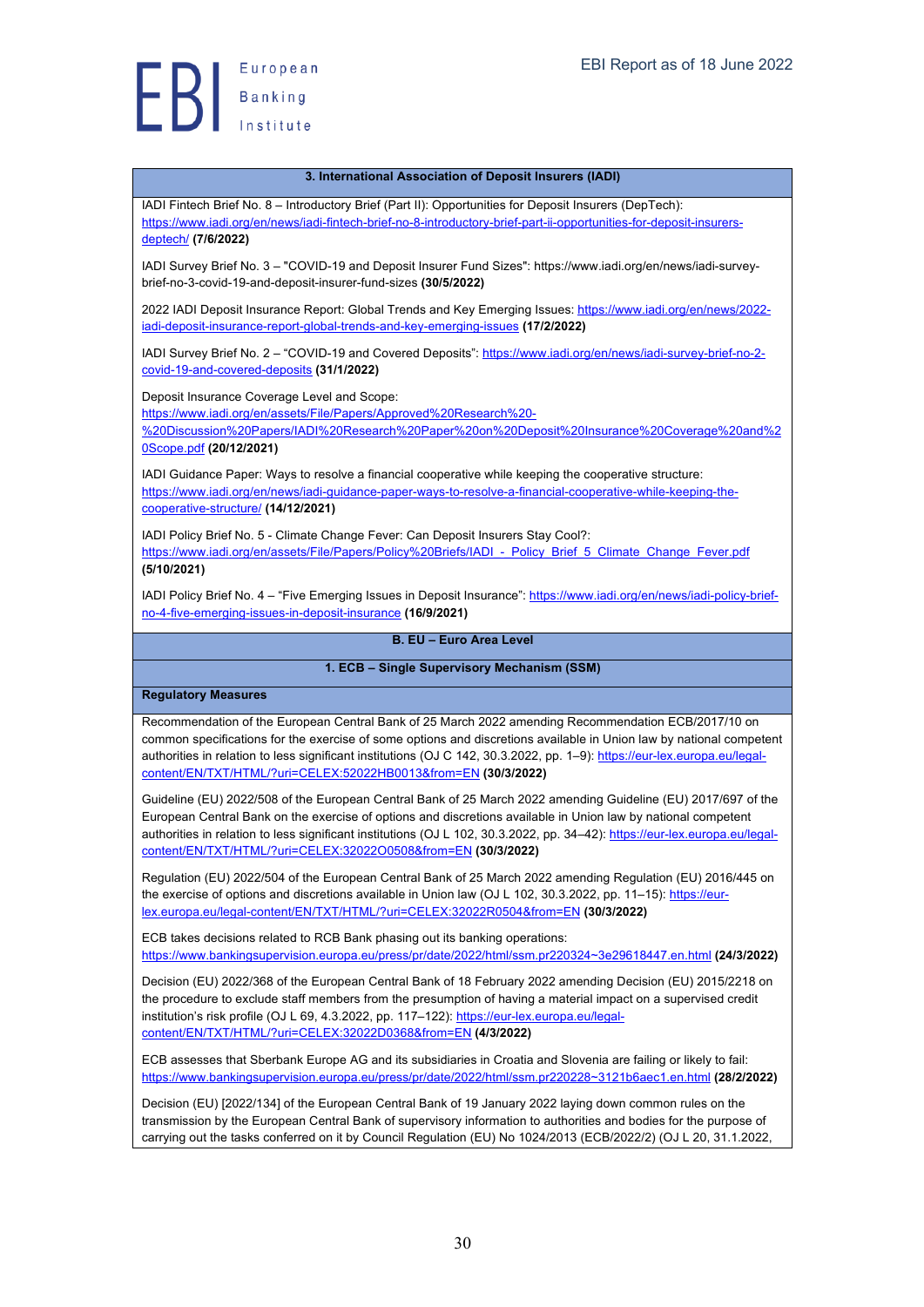pp. 275–281): https://eur-lex.europa.eu/legal-content/EN/TXT/HTML/?uri=CELEX:32022D0134&from=EN **(31/1/2022)**

Guideline (EU) 2022/67 of the European Central Bank of 6 January 2022 amending Guideline (EU) 2021/830 on balance sheet item statistics and interest rate statistics of monetary financial institutions (ECB/2022/1) (OJ L 11, 18.1.2022, pp. 56–57): https://eur-lex.europa.eu/legal-content/EN/TXT/HTML/?uri=CELEX:32022O0067&from=EN **(18/1/2022)**

ECB will not extend liquidity relief beyond December 2021:

https://www.bankingsupervision.europa.eu/press/pr/date/2021/html/ssm.pr211217~39656a78e8.en.html **(17/12/2021)**

Guideline (EU) 2021/2256 of the European Central Bank of 2 November 2021 laying down the principles of the Ethics Framework for the Single Supervisory Mechanism (OJ L 454, 17.12.2021, pp. 21–31): https://eurlex.europa.eu/legal-

content/EN/TXT/?uri=uriserv%3AOJ.L\_.2021.454.01.0021.01.ENG&toc=OJ%3AL%3A2021%3A454%3ATOC **(17/12/2021)**

**Selected Reports and Studies**

Opinion of the European Central Bank of 24 March 2022 on a proposal for amendments to Regulation (EU) No 575/2013 of the European Parliament and of the Council as regards requirements for credit risk, credit valuation adjustment risk, operational risk, market risk and the output floor (CON/2022/11) 2022/C 233/02 (OJ C 233, 16.6.2022, pp. 14–21): https://eur-lex.europa.eu/legal-content/EN/TXT/HTML/?uri=CELEX:52022AB0011&from=EN **(16/6/2022)**

'Failing or Likely to Fail' Assessment of Sberbank Europe AG:

https://www.bankingsupervision.europa.eu/ecb/pub/pdf/ssm.FOLTF\_assessment\_of\_Sberbank\_Europe\_AG~144fd7 7e46.en.pdf?10476a94d046643b0f2a6d6c5dda78ac **(10/6/2022)**

'Failing or Likely to Fail' Assessment of Sberbank banka d.d. (Slovenia):

https://www.bankingsupervision.europa.eu/ecb/pub/pdf/ssm.FOLTF\_assessment\_of\_Sberbank\_banka\_dd\_Slovenia ~909da3febc.en.pdf?1484265142e4b9ef869a57e89ec992a3 **(10/6/2022)**

'Failing or Likely to Fail' Assessment of Sberbank banka d.d. (Croatia): https://www.bankingsupervision.europa.eu/ecb/pub/pdf/ssm.FOLTF\_assessment\_of\_Sberbank\_banka\_dd\_Croatia~ 4863b5c10e.en.pdf?94da3f1df07460846081f8cb512ee54e **(10/6/2022)**

Letter from Andrea Enria, Chair of the Supervisory Board, to Mr Melo, MEP, on banking supervision: https://www.bankingsupervision.europa.eu/ecb/pub/pdf/ssm.mepletter220607\_Melo~fdaacbad04.en.pdf?2b8b8794f0 9070f8a99d3db994406982 **(7/6/2022)**

Opinion on a proposal for a Directive of the European Parliament and of the Council amending Directive 2013/36/EU as regards supervisory powers, sanctions, third-country branches, environmental, social and governance risks (CON/2022/16):

https://www.ecb.europa.eu/pub/pdf/other/en\_con\_2022\_16\_f\_sign~6e7b088958.en.pdf?985485884b8e2e80d9d62af fbe6c2e23 **(28/4/2022)**

SREP IT Risk Questionnaire 2022:

https://www.bankingsupervision.europa.eu/banking/srep/2022/html/ssm.srep\_ITRQ2021~e9f4873634.en.pdf?a4128 2ba3ef4aee054ba908e3962f912 **(27/4/2022)**

Letter from Andrea Enria, Chair of the Supervisory Board, to Mr Andresen, Mr Fernández, Mr Garicano, Mr Urtasun, MEPs, on banking supervision:

https://www.bankingsupervision.europa.eu/ecb/pub/pdf/ssm.mepletter20420\_Andresen\_Fernandez\_Garicano\_Urtas un~6ffc08988f.en.pdf?0f07e215d552bf87b3f4ade4c63d75f8 **(20/4/2022)**

Supervisory Banking Statistics - Fourth quarter 2021:

https://www.bankingsupervision.europa.eu/ecb/pub/pdf/ssm.supervisorybankingstatistics\_fourth\_quarter\_2021\_2022 04~3a089f178f.en.pdf?269363966ebffbbac4a56f044c005ec9 **(8/4/2022)**

Letter from Andrea Enria, Chair of the Supervisory Board, to Mr Grant, Mr Rinaldi, Mr Zanni, MEPs, on banking supervision:

https://www.bankingsupervision.europa.eu/ecb/pub/pdf/ssm.mepletter220406\_Zanni\_Grant\_Rinaldi~001659124b.en. pdf?b9d8e94c4ab5e249902469fc3305e0ee **(6/4/2022)**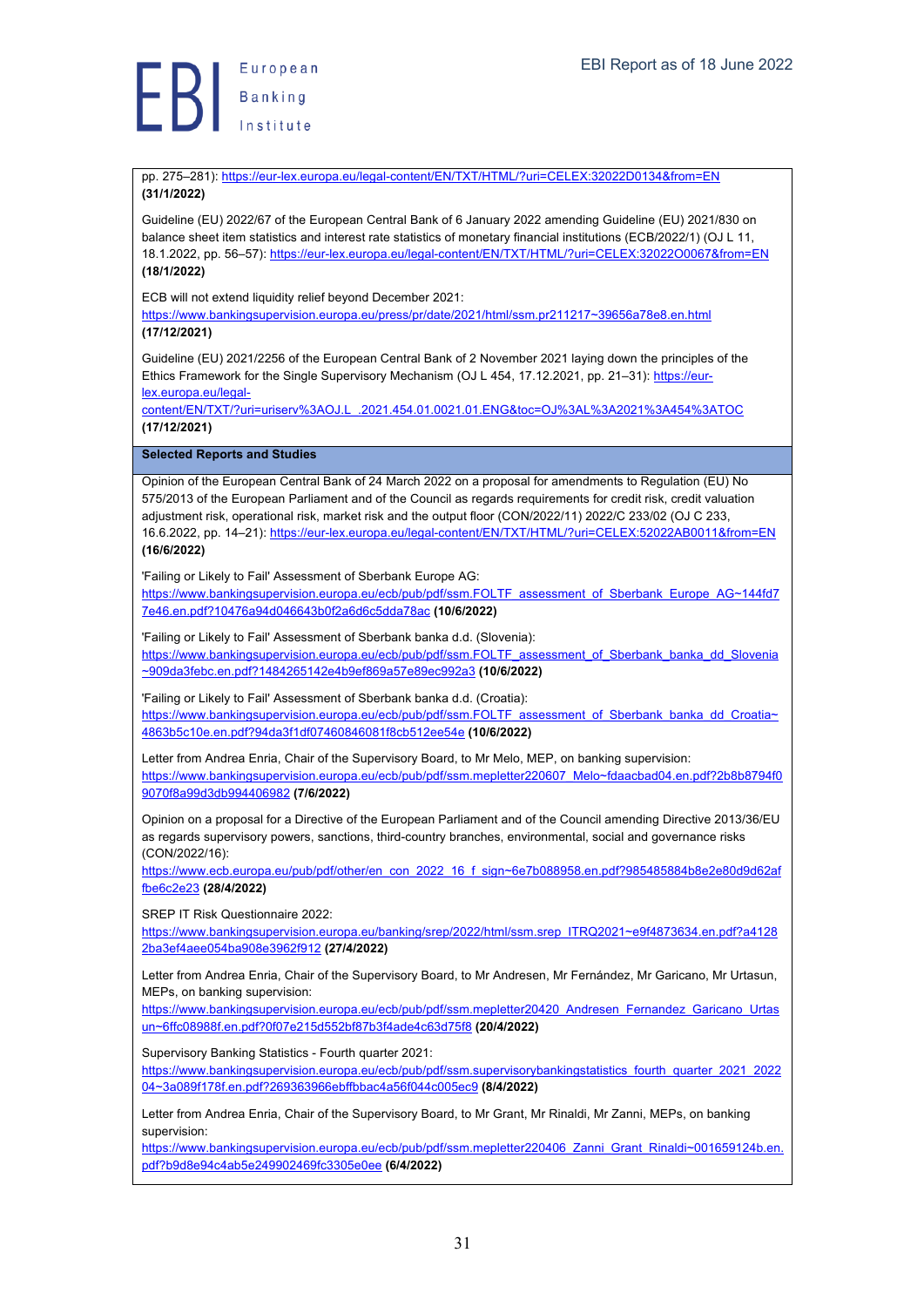Written overview ahead of the exchange of views of the Chair of the Supervisory Board of the ECB with the Eurogroup on 4 April 2022: https://www.bankingsupervision.europa.eu/ecb/pub/pdf/ssm.written\_overview\_chair\_exchange\_views\_eurogroup~19 1d192f77.en.pdf?8e06c75744b749117d06e794e5e61ee0 **(4/4/2022)** ECB Annual Report on supervisory activities 2021: https://www.bankingsupervision.europa.eu/press/publications/annual-report/html/ssm.ar2021~52a7d32451.en.html **(31/3/2022)** Letter from Andrea Enria, Chair of the Supervisory Board, to Mr Kelleher, MEP, on banking supervision: https://www.bankingsupervision.europa.eu/ecb/pub/pdf/ssm.mepletter220330\_Kelleher~f72154543b.en.pdf?346d71c d8ab3cf39a5be0e5abde8918c **(30/3/2022)** Letter from Andrea Enria, Chair of the Supervisory Board, to Mr Eickhout, Mr Urtasun, MEPs, on the supervision of climate-related and environmental risks: https://www.bankingsupervision.europa.eu/ecb/pub/pdf/ssm.mepletter220323\_Eickhout\_Urtasun~c7faf9eb51.en.pdf ?a290b2f70888c084212745d4c281babd **(28/3/2022)** Guide on the notification of securitisation transactions: https://www.bankingsupervision.europa.eu/ecb/pub/pdf/ssm.Guide\_on\_the\_notification\_of\_securitisation\_transaction s~af41af5e72.en.pdf?19e70a7de56cd278278d0556a3008a98 **(18/3/2022)** Supervisory assessment of institutions' climate-related and environmental risks disclosures: https://www.bankingsupervision.europa.eu/ecb/pub/pdf/ssm.ECB\_Report\_on\_climate\_and\_environmental\_disclosur es\_202203~4ae33f2a70.en.pdf?2e88c1605db8adf0b748ad4aeb8721d7 **(14/3/2022)** Aggregated results of SREP 2021: https://www.bankingsupervision.europa.eu/banking/srep/2022/html/ssm.srepaggregateresults2022.en.html **(10/2/2022)** Supervisory methodology: https://www.bankingsupervision.europa.eu/banking/srep/2022/html/ssm.srep202202\_supervisorymethodology2022.e n.html **(10/2/2022)** ECB Banking Supervision launches 2022 climate risk stress test: https://www.bankingsupervision.europa.eu/press/pr/date/2022/html/ssm.pr220127~bd20df4d3a.en.html **(27/1/2022)** Macro-financial scenarios for the 2022 climate risk stress test: https://www.bankingsupervision.europa.eu/ecb/pub/pdf/ssm.macrofinancialscenariosclimateriskstresstest2022~bcac 934986.en.pdf?72c6c962d205c60079242a009f149400 **(27/1/2022)** Supervisory Banking Statistics - Third quarter 2021: https://www.bankingsupervision.europa.eu/ecb/pub/pdf/ssm.supervisorybankingstatistics\_third\_quarter\_2021\_20220 1~878ac568a9.en.pdf?fdbb3e07379fbef7baf2606b20a80a0a **(12/1/2022)** Opinion of the European Central Bank of 29 December 2021 on a proposal for a regulation laying down harmonised rules on artificial intelligence (CON/2021/40): https://www.ecb.europa.eu/pub/pdf/other/en\_con\_2021\_40\_f\_sign~eba69a1321..pdf?bde0d38cca2f607d45f67af0f8d 3fa2a **(29/12/2021)** Guide to fit and proper assessments – revised December 2021: https://www.bankingsupervision.europa.eu/ecb/pub/pdf/ssm.fit\_and\_proper\_guide\_update202112~d66f230eca.en.pd f?2d820dbe2ae62cb3878f742224b0931a **(8/12/2021)** ECB Banking Supervision – Supervisory priorities for 2022-2024: https://www.bankingsupervision.europa.eu/banking/priorities/html/ssm.supervisory\_priorities2022~0f890c6b70.en.ht ml **(7/12/2021)** The state of climate and environmental risk management in the banking sector: https://www.bankingsupervision.europa.eu/ecb/pub/pdf/ssm.202111guideonclimaterelatedandenvironmentalrisks~4b25454055.en.pdf?4b9506e394f16a1bf41608fb5a85732e **(22/11/2021)** Climate risk stress test: SSM stress test 2022: https://www.bankingsupervision.europa.eu/ecb/pub/pdf/ssm.climateriskstresstest2021~a4de107198.en.pdf?cf1f5448 6edba0da0ad0d9df9271ed97 **(18/10/2021)**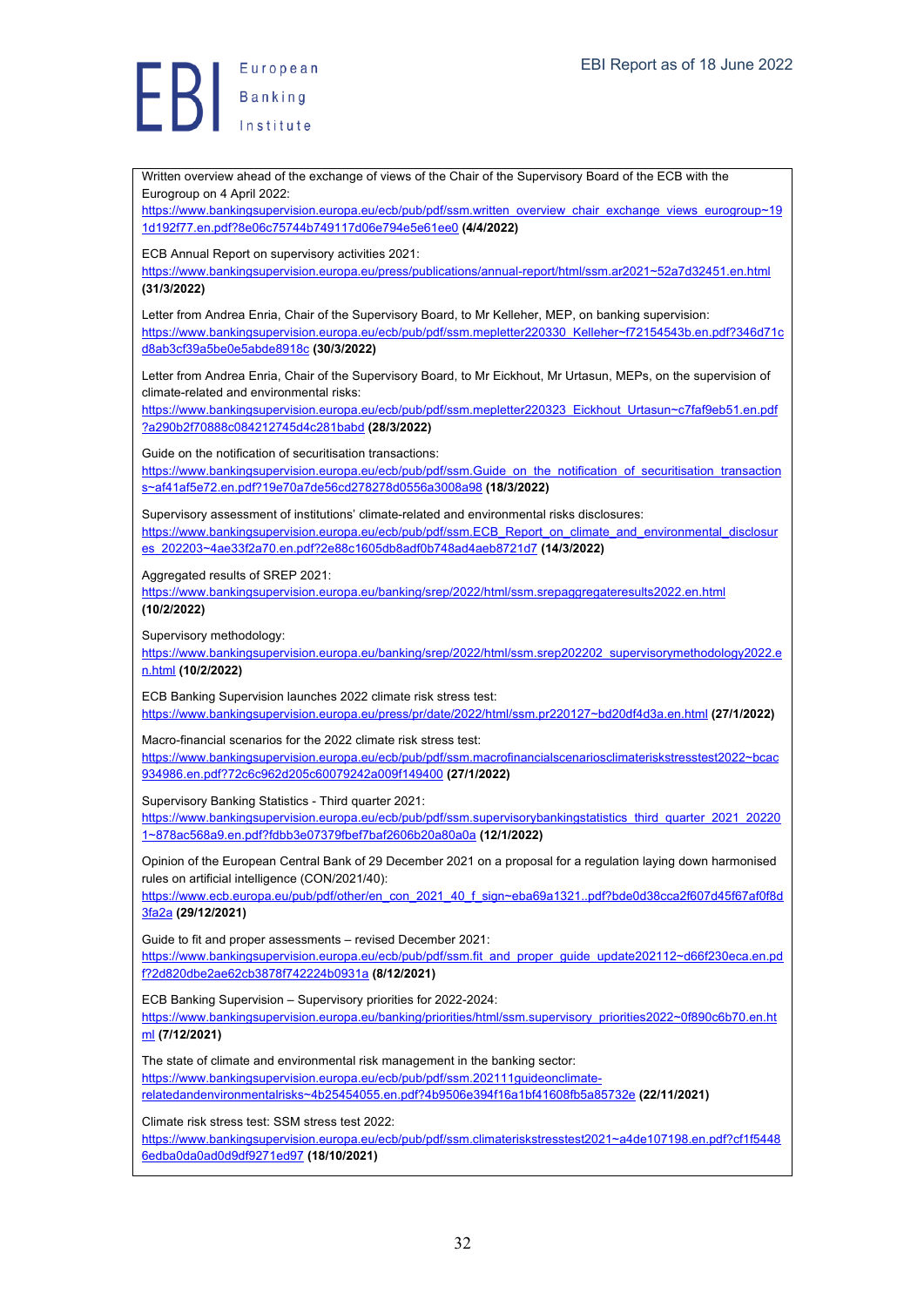ECB publishes supervisory banking statistics for the second quarter of 2021:

https://www.bankingsupervision.europa.eu/press/pr/date/2021/html/ssm.pr211006~a12ec7f0fd.en.html **(6/10/2021)**

### **Other**

Keynote speech by Frank Elderson, Member of the Executive Board of the ECB and Vice-Chair of the Supervisory Board of the ECB, Florence School of Banking and Finance's Bank Board Academy "Sitting on Bank boards: Suitability and better governance":

https://www.bankingsupervision.europa.eu/press/speeches/date/2022/html/ssm.sp220611~fa99fcbb52.en.html **(11/6/2022)**

Presentation by Andrea Enria, Chair of the Supervisory Board of the ECB, at Associazione Bancaria Italiana - Comitato Esecutivo:

https://www.bankingsupervision.europa.eu/press/speeches/date/2022/html/ssm.sp220518~e3dcf231b5.en.pdf?a57a 10b7ed6988899c67db6fc2f9b075 **(18/5/2022)**

Speech by Andrea Enria, Chair of the Supervisory Board of the ECB, at the Institut Montaigne, Paris, 17 May 2022: https://www.bankingsupervision.europa.eu/press/speeches/date/2022/html/ssm.sp220517~e33713d293.en.html **(17/5/2022)**

Opinion on a proposal for amendments to Regulation (EU) No 575/2013 as regards requirements for credit risk, credit valuation adjustment risk, operational risk, market risk and the output floor (CON/2022/11): https://www.ecb.europa.eu/pub/pdf/other/en\_con\_2022\_11\_f\_sign~c61d08274d.en.pdf?f4a6b1aff77327f77d526280 552b326b **(25/3/2022)**

Letter from Andrea Enria, Chair of the Supervisory Board, to Mr Eickhout, Mr Urtasun, MEPs, on the supervision of climate-related and environmental risks:

https://www.ecb.europa.eu/pub/pdf/other/ecb.mepletter220323\_Eickhout\_Urtasun~b248269bab.en.pdf?6a183f464a2 a23fd880720ddf26f8303 **(23/3/2022)**

ECB withdraws initiative on conferral of powers in relation to central counterparties (CCPs): https://www.ecb.europa.eu/press/pr/date/2019/html/ecb.pr190320~df3e12da5a.en.html **(20/3/2022)**

Opinion of the ECB of 13 January 2022 on a proposal to amend Regulation (EU) No 575/2013 on prudential requirements for credit institutions and investment firms with respect to resolution (OJ C 122, 17.3.2022, pp. 33–34): https://eur-lex.europa.eu/legal-content/EN/TXT/HTML/?uri=CELEX:52022AB0003&from=EN **(17/3/2022)**

Frank Elderson: Prudential pathways to Paris:

https://www.bankingsupervision.europa.eu/press/speeches/date/2022/html/ssm.sp220223~e32add6881.en.html **(23/2/2022)**

ECB will not extend capital and leverage relief for banks:

https://www.bankingsupervision.europa.eu/press/pr/date/2022/html/ssm.pr220210\_1~ea3dd0cd51.en.html **(10/2/2022)**

ECB requires banks to hold marginally more capital in 2022:

https://www.bankingsupervision.europa.eu/press/pr/date/2022/html/ssm.pr220210~6455538b07.en.html **(10/2/2022)**

Speech by Andrea Enria, Chair of the Supervisory Board of the ECB, at the press conference on the results of the 2021 SREP cycle:

https://www.bankingsupervision.europa.eu/press/speeches/date/2022/html/ssm.sp220210~b95041902b.en.html **(10/2/2022)**

ECB publishes consolidated banking data for end-September 2021: https://www.ecb.europa.eu/press/pr/date/2022/html/ecb.pr220210~a997470516.en.html **(10/2/2022)**

Letter from the ECB President to Mr Ilhan Kyuchyuk, MEP, on financial sector issues: https://www.ecb.europa.eu/pub/pdf/other/ecb.mepletter220207\_Kyuchyuk~86be6e5f17.en.pdf?d8852cd23c4e836b6 94e82bb93283738 **(7/2/2022)**

Opinion of the European Central Bank of 5 November 2021 on a proposal for a regulation on European green bonds (CON/2021/30) 2022/C 27/04 (OJ C 27, 19.1.2022, pp. 4–13): https://eur-lex.europa.eu/legalcontent/EN/TXT/HTML/?uri=CELEX:52021AB0030&from=EN **(19/1/2022)**

Opinion of the European Central Bank of January 2022 on a proposal to amend Regulation (EU) No 575/2013 on prudential requirements for credit institutions and investment firms with respect to resolution (CON/2022/3):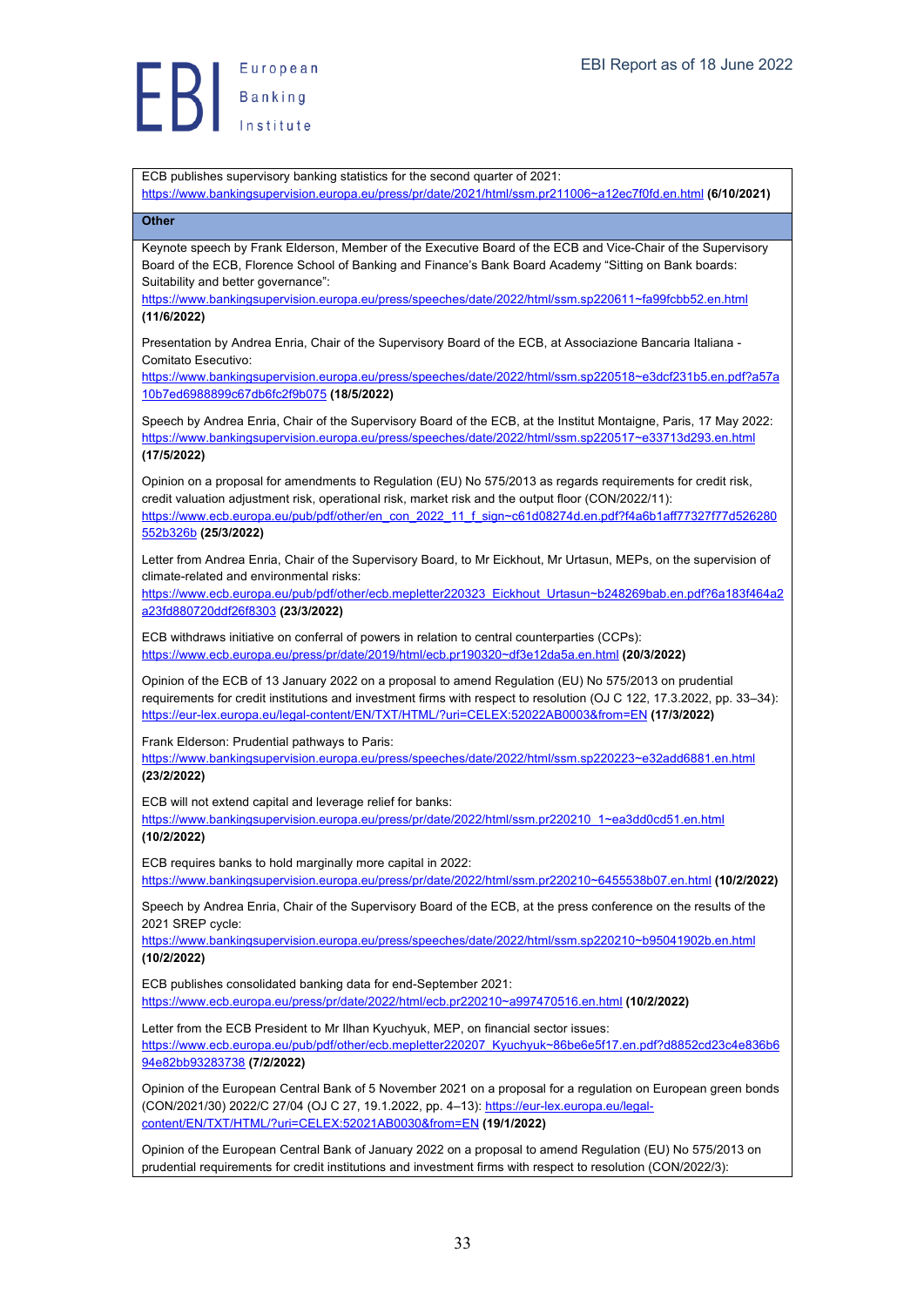European Europea<br>Banking

https://www.ecb.europa.eu/pub/pdf/other/en\_con\_2022\_3\_f\_sign~9ae5d22e07..pdf?051034dccccb147d11ce1f8aa8 6c647a **(17/1/2022)**

Andrea Enria: Exchange of views with the European Affairs Committee and Finance Committee of the French Senate:

https://www.bankingsupervision.europa.eu/press/speeches/date/2022/html/ssm.sp220112~0fab1eb3ad.en.html **(12/1/2022)**

Andrea Enria: Interview with Les Échos:

https://www.bankingsupervision.europa.eu/press/interviews/date/2022/html/ssm.in220110~9fa0e44b60.en.html **(10/1/2022)**

Letter from Andrea Enria, Chair of the Supervisory Board, to Mr Comín i Oliveres, Ms Ponsatí Obiols, Mr Puigdemont i Casamajó, MEPs, on banking supervision:

https://www.bankingsupervision.europa.eu/ecb/pub/pdf/ssm.mepletter\_PonsatiObiols\_PuigdemontCasamajo\_Comini Oliveres~9214404c6e.en.pdf?237fbdff570ccd1c26668264000da6b4 **(7/1/2022)**

Feedback on the input provided by the European Parliament as part of its "resolution on Banking Union – Annual Report 2020":

https://www.bankingsupervision.europa.eu/ecb/pub/pdf/ssm~59811d5fb7.feedback\_ar2020.pdf?cb0d6c67bbf71a870 d6ce3730c31ecc2 **(22/12/2021)**

Letter from Andrea Enria, Chair of the Supervisory Board, to Mr Grant, Mr Rinaldi, Mr Zanni, MEPs, on credit risk: https://www.bankingsupervision.europa.eu/ecb/pub/pdf/ssm.mepletter\_Grant\_Rinaldi\_Zanni~6ccee476f9.en.pdf?dec e1858d1ddaf92db35e68c382feff8 **(16/12/2021)**

Andrea Enria: Our supervisory priorities for a healthier banking sector after the pandemic: https://www.bankingsupervision.europa.eu/press/blog/2021/html/ssm.blog211207~9095f6f1fd.en.html **(7/12/2021)**

ECB consults on its draft Guide on the notification of securitisation transactions: https://www.bankingsupervision.europa.eu/press/pr/date/2021/html/ssm.pr211115~6c7fd6b850.en.html **(15/11/2021)**

Written overview ahead of the exchange of views of the Chair of the Supervisory Board of the ECB with the Eurogroup on 4 October 2021:

https://www.bankingsupervision.europa.eu/ecb/pub/pdf/ssm.written\_statement\_by\_SB\_Chair\_for\_Eurogroup\_hearin g~aa9046aef5.en.pdf?6b4536a31c4de972ca2fd52272861103 **(29/9/2021)**

ECB-EBA letter on EU implementation of outstanding Basel III reforms: https://www.bankingsupervision.europa.eu/ecb/pub/pdf/ssm.ECB-

EBA\_letter\_on\_B3\_implementation~88fdb33210.en.pdf?924ec60ea1f65979d0aaee3a39476c49 **(7/9/2021)**

**2. European Banking Authority (EBA)**

EBA highlights main achievements in 2021 in its Annual Report: https://www.eba.europa.eu/eba-highlights-mainachievements-2021-its-annual-report **(15/6/2022)**

EBA publishes Guidelines on role and responsibilities of the AML/CFT compliance officer: https://www.eba.europa.eu/eba-publishes-guidelines-role-and-responsibilities-amlcft-compliance-officer **(14/6/2022)**

EBA issues revised list of ITS validation rules: https://www.eba.europa.eu/eba-issues-revised-list-its-validation-rules-8 **(13/6/2022)**

ESAs propose extending temporary exemptions regime for intragroup contracts during EMIR review: https://www.eba.europa.eu/esas-propose-extending-temporary-exemptions-regime-intragroup-contracts-during-emir-

review **(13/6/2022)**

EBA consults on technical standards on the identification of a group of connected clients: https://www.eba.europa.eu/eba-consults-technical-standards-identification-group-connected-clients **(8/6/2022)**

EBA consults on Guidelines to resolution authorities on the publication of their approach to implementing the bail-in tool: https://www.eba.europa.eu/eba-consults-guidelines-resolution-authorities-publication-their-approachimplementing-bail-tool **(7/6/2022)**

ESAs provide clarifications on key areas of the RTS under SFDR: https://www.eba.europa.eu/esas-provideclarifications-key-areas-rts-under-sfdr **(2/6/2022)**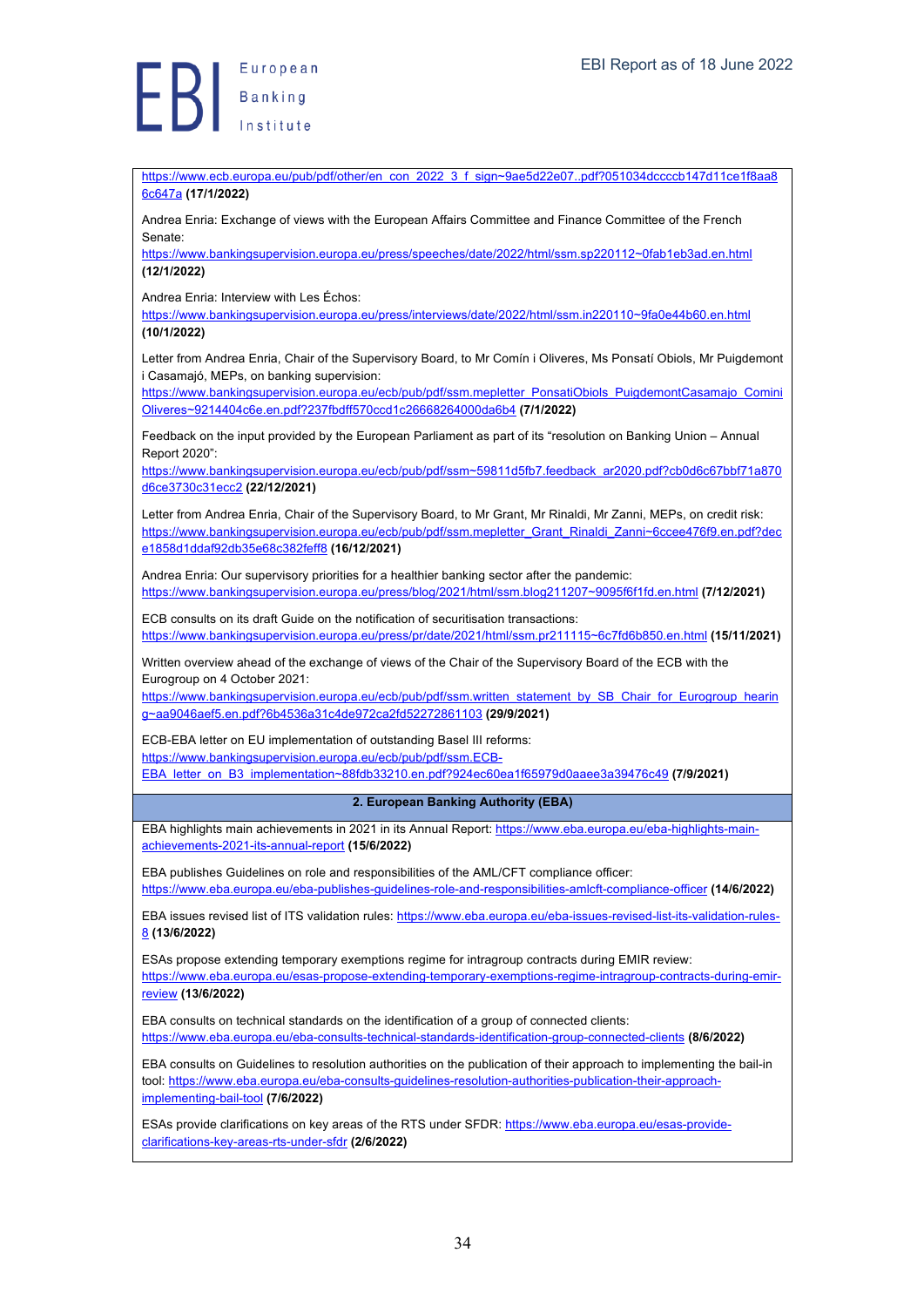ESAs publish the joint Report on the withdrawal of authorisation for serious breaches of AML/CFT rules: https://www.eba.europa.eu/esas-publish-joint-report-withdrawal-authorisation-serious-breaches-amlcft-rules **(1/6/2022)**

EBA updates mapping between technical standards on Pillar 3 disclosures and technical standards on supervisory reporting (v3.0): https://www.eba.europa.eu/eba-updates-mapping-between-technical-standards-pillar-3-disclosuresand-technical-standards **(24/5/2022)**

EBA publishes final technical standards to identify shadow banking entities: https://www.eba.europa.eu/ebapublishes-final-technical-standards-identify-shadow-banking-entities-0 **(23/5/2022)**

EBA adopts decision on supervisory reporting for intermediate EU parent undertaking threshold monitoring: https://www.eba.europa.eu/eba-adopts-decision-supervisory-reporting-intermediate-eu-parent-undertaking-thresholdmonitoring **(18/5/2022)**

EBA publishes peer review on management of non-performing exposures: https://www.eba.europa.eu/ebapublishes-peer-review-management-non-performing-exposures **(17/5/2022)**

EBA consults on standardised information requirements to support sales of non-performing loans: https://www.eba.europa.eu/eba-consults-standardised-information-requirements-support-sales-non-performing-loans **(16/5/2022)**

EBA publishes final technical standards on crowdfunding service providers: https://www.eba.europa.eu/ebapublishes-final-technical-standards-crowdfunding-service-providers **(13/5/2022)**

EBA sees progress in the implementation of the supervisory review and evaluation process and of the supervisory priorities for 2021 but flags some areas for improvement: https://www.eba.europa.eu/eba-sees-progressimplementation-supervisory-review-and-evaluation-process-and-supervisory **(11/5/2022)**

ESAs call for improvements in product descriptions intended for retail investors: https://www.eba.europa.eu/esascall-improvements-product-descriptions-intended-retail-investors%C2%A0%C2%A0 **(10/5/2022)**

The EBA has designed an efficient framework for reporting of deposits subject to Russian and Belarusian economic sanctions: https://www.eba.europa.eu/eba-has-designed-efficient-framework-reporting-deposits-subject-russian-andbelarusian-economic **(10/5/2022)**

EBA updates technical standards in view of its 2023 benchmarking of internal approaches: https://www.eba.europa.eu/eba-updates-technical-standards-view-its-2023-benchmarking-internal-approaches **(5/5/2022)**

EBA provides its advice to the EU Commission on non-bank lending: https://www.eba.europa.eu/eba-provides-itsadvice-eu-commission-non-bank-lending **(4/5/2022)**

EBA updates its Guidelines for assessing equivalence of professional secrecy regimes of third country authorities: https://www.eba.europa.eu/eba-updates-its-guidelines-assessing-equivalence-professional-secrecy-regimes-thirdcountry **(3/5/2022)**

EBA publishes amended final draft technical standards on the mapping of ECAIs for securitisation positions: https://www.eba.europa.eu/eba-publishes-amended-final-draft-technical-standards-mapping-ecais-securitisationpositions **(3/5/2022)**

ESAs recommend changes to make the PRIIPs key information document more consumer-friendly: https://www.eba.europa.eu/esas-recommend-changes-make-priips-key-information-document-more-consumerfriendly **(2/5/2022)**

ESAs consult on sustainability disclosures for simple, transparent and standardised securitisations: https://www.eba.europa.eu/esas-consult-sustainability-disclosures-simple-transparent-and-standardisedsecuritisations **(2/5/2022)**

EBA proposes to simplify and improve the macroprudential framework: https://www.eba.europa.eu/eba-proposessimplify-and-improve-macroprudential-framework **(29/4/2022)**

EBA calls on financial institutions and supervisors to provide access to the EU's financial system: https://www.eba.europa.eu/eba-calls-financial-institutions-and-supervisors-provide-access-eu-financial-system **(27/4/2022)**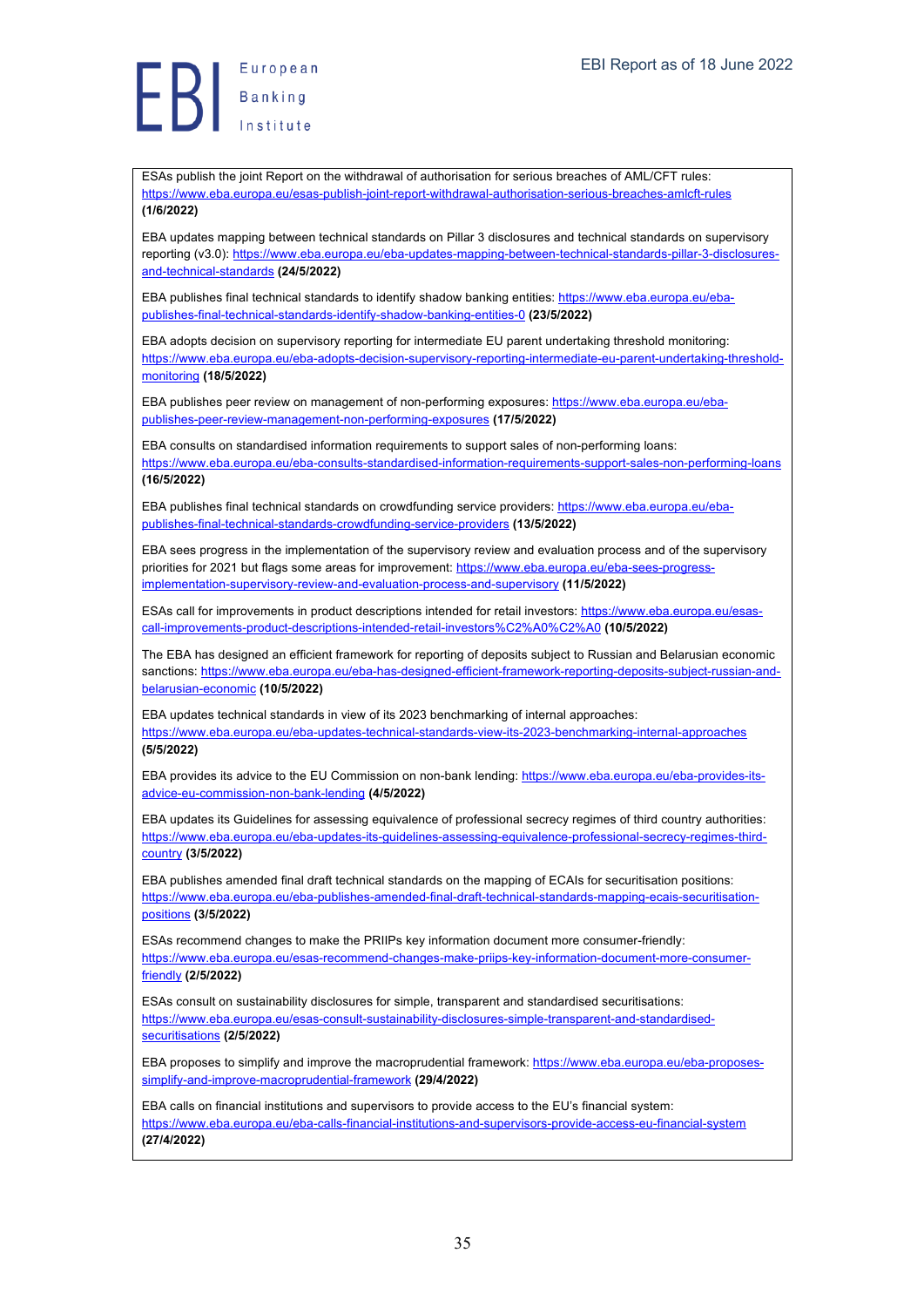EBA sees progress in MREL shortfall reduction by largest institutions while smaller institutions are lagging behind: https://www.eba.europa.eu/eba-sees-progress-mrel-shortfall-reduction-largest-institutions-while-smaller-institutionsare **(22/4/2022)**

ESAs publish joint Annual Report for 2021: https://www.eba.europa.eu/esas-publish-joint-annual-report-2021 **(19/4/2022)**

ESAs see recovery stalling amid existing and new risks: https://www.eba.europa.eu/esas-see-recovery-stalling-amidexisting-and-new-risks **(13/4/2022)**

EBA publishes final draft technical standards on the risk retention requirements for securitisations: https://www.eba.europa.eu/eba-publishes-final-draft-technical-standards-risk-retention-requirements-securitisations **(12/4/2022)**

EBA issues an opinion on the European Commission's proposed amendments to the EBA final draft technical standards for own funds and eligible liabilities: https://www.eba.europa.eu/eba-issues-opinion-europeancommission%E2%80%99s-proposed-amendments-eba-final-draft-technical-standards-own **(8/4/2022)**

EBA publishes final Report on the amendment of its technical standards on the exemption to strong customer authentication for account access: https://www.eba.europa.eu/eba-publishes-final-report-amendment-its-technicalstandards-exemption-strong-customer **(5/4/2022)**

EBA Risk Dashboard indicates limited direct impact on EU banks from the Russian invasion of Ukraine but also points to clear medium-term risks: https://www.eba.europa.eu/eba-risk-dashboard-indicates-limited-direct-impact-eubanks-russian-invasion-ukraine-also-points **(1/4/2022)**

ESAs issue updated supervisory statement on the application of the Sustainable Finance Disclosure Regulation: https://www.eba.europa.eu/esas-issue-updated-supervisory-statement-application-sustainable-finance-disclosureregulation **(25/3/2022)**

EBA updates list of institutions involved in the 2022 supervisory benchmarking exercise: https://www.eba.europa.eu/eba-updates-list-institutions-involved-2022-supervisory-benchmarking-exercise

#### **(23/3/2022)**

EBA publishes final draft technical standards on default probabilities and loss given default for default risk model under the internal approach for market risk: https://www.eba.europa.eu/eba-publishes-final-draft-technical-standardsdefault-probabilities-and-loss-given-default-default **(21/3/2022)**

EBA publishes revised Guidelines on common procedures and methodologies for the supervisory review and evaluation process: https://www.eba.europa.eu/eba-publishes-revised-quidelines-common-procedures-andmethodologies-supervisory-review-and **(18/3/2022)**

EBA issues Opinion on new measure introduced by the National Bank of Belgium to address macroprudential risk: https://www.eba.europa.eu/eba-issues-opinion-new-measure-introduced-national-bank-belgium-addressmacroprudential-risk **(17/3/2022)**

EU financial regulators warn consumers on the risks of crypto-assets: https://www.eba.europa.eu/eu-financialregulators-warn-consumers-risks-crypto-assets **(17/3/2022)**

EBA releases phase 1 of its 3.2 reporting framework and updates on validation rules: https://www.eba.europa.eu/eba-releases-phase-1-its-32-reporting-framework-and-updates-validation-rules **(10/3/2022)**

EBA recommends adjustments to the proposed EU Green Bond Standard as regards securitisation transactions: https://www.eba.europa.eu/eba-recommends-adjustments-proposed-eu-green-bond-standard-regards-securitisationtransactions **(2/3/2022)**

EBA responds to ESRB recommendation on identifying legal entities: https://www.eba.europa.eu/eba-responds-esrbrecommendation-identifying-legal-entities **(25/2/2022)**

EBA publishes final Guidelines on the limited network exclusion under the Payment Services Directive: https://www.eba.europa.eu/eba-publishes-final-guidelines-limited-network-exclusion-under-payment-servicesdirective **(24/2/2022)**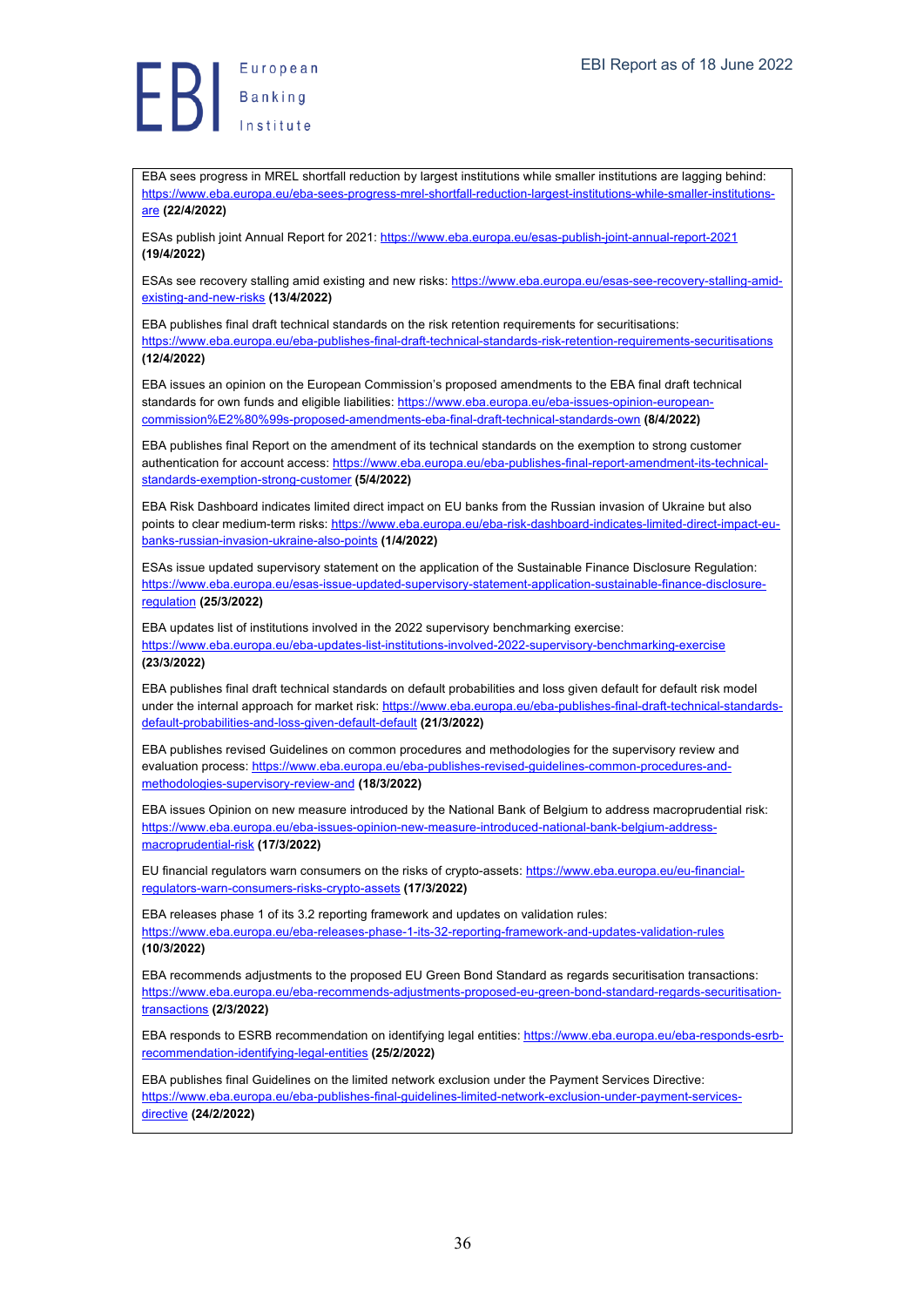EBA publishes annual assessment of banks' internal approaches for the calculation of capital requirements: https://www.eba.europa.eu/eba-publishes-annual-assessment-banks%E2%80%99-internal-approaches-calculationcapital-requirements **(22/2/2022)**

EBA updates methodology for assessing third country equivalence of regulatory and supervisory frameworks: https://www.eba.europa.eu/eba-updates-methodology-assessing-third-country-equivalence-regulatory-andsupervisory-frameworks **(21/2/2022)**

EBA makes adjustments to the Single Rulebook Q&A process: https://www.eba.europa.eu/eba-makes-adjustmentssingle-rulebook-qa-process **(11/2/2022)**

EBA issues an Opinion on the European Commission's proposed amendments to the EBA final draft technical standards on fixed overheads requirements: https://www.eba.europa.eu/eba-issues-opinion-europeancommission%E2%80%99s-proposed-amendments-eba-final-draft-technical-standards **(11/2/2022)**

The ESAs recommend actions to ensure the EU's regulatory and supervisory framework remains fit-for-purpose in the digital age: https://www.eba.europa.eu/esas-recommend-actions-ensure-eu%E2%80%99s-regulatory-andsupervisory-framework-remains-fit-purpose-digital **(7/2/2022)**

Financial education and literacy: a priority for the ESAs: https://www.eba.europa.eu/financial-education-and-literacypriority-esas **(3/2/2022)**

EBA publishes technical standards listing advanced economy countries for market risk own funds requirements: https://www.eba.europa.eu/eba-publishes-technical-standards-listing-advanced-economy-countries-market-risk-ownfunds **(2/2/2022)**

ESAs publish thematic repository on financial education and digitalisation initiatives of National Competent Authorities: https://www.eba.europa.eu/esas-publish-thematic-repository-financial-education-and-digitalisationinitiatives-national **(31/1/2022)**

ESAs welcome ESRB Recommendation to create a pan-European systemic cyber incident coordination framework: https://www.eba.europa.eu/esas-welcome-esrb-recommendation-create-pan-european-systemic-cyber-incidentcoordination-framework **(27/1/2022)**

EBA amends standards on currencies with constraints on the availability of liquid assets: https://www.eba.europa.eu/eba-amends-standards-currencies-constraints-availability-liquid-assets **(26/1/2022)**

EBA publishes binding standards on Pillar 3 disclosures on ESG risks: https://www.eba.europa.eu/eba-publishesbinding-standards-pillar-3-disclosures-esg-risks **(24/1/2022)**

EBA consults on updates to its Guidelines on data collection exercises regarding high earners: https://www.eba.europa.eu/eba-consults-updates-its-guidelines-data-collection-exercises-regarding-high-earners **(21/1/2022)**

EBA publishes a Discussion Paper on its preliminary observations on selected payment fraud data under the Payment Services Directive: https://www.eba.europa.eu/eba-publishes-discussion-paper-its-preliminaryobservations-selected-payment-fraud-data-under **(17/1/2022)**

EBA confirms the continued application of COVID-19 related reporting and disclosure requirements until further notice: https://www.eba.europa.eu/eba-confirms-continued-application-covid-19-related-reporting-and-disclosurerequirements-until **(17/1/2022)**

EBA publishes Guidelines for institutions and resolution authorities on improving banks' resolvability and consults on transferability: https://www.eba.europa.eu/eba-publishes-guidelines-institutions-and-resolution-authorities-improvingbanks%E2%80%99-resolvability-and **(13/1/2022)**

Asset quality has further improved, but cyber risk remains a source of concern for EU banks: https://www.eba.europa.eu/asset-quality-has-further-improved-cyber-risk-remains-source-concern-eu-banks **(10/1/2022)**

ESAs publish list of financial conglomerates for 2021: https://www.eba.europa.eu/esas-publish-list-financialconglomerates-2021 **(7/1/2022)**

EBA publishes the methodology for investment firms to be reclassified as credit institutions: https://www.eba.europa.eu/eba-publishes%C2%A0%C2%A0methodology%C2%A0-investment-firms-bereclassified-credit-institutions%C2%A0 **(20/12/2021)**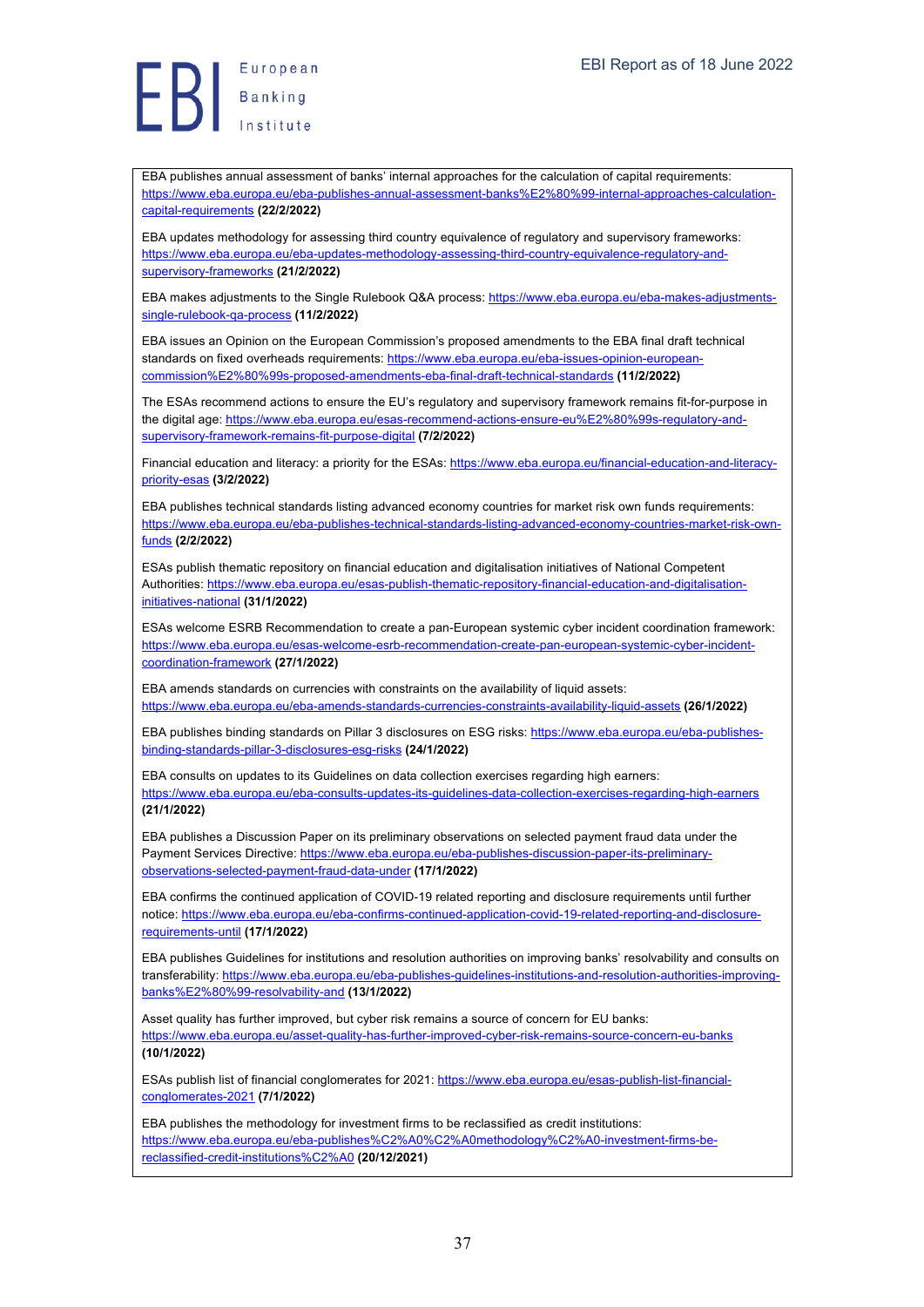Europea<br>Banking<br>Institute European

The EBA introduces enhanced proportionality in supervisory reporting: https://www.eba.europa.eu/eba-introducesenhanced-proportionality-supervisory-reporting **(20/12/2021)**

EBA consults on the performance-related triggers for non-sequential amortisation systems in simple, transparent and standardised on-balance-sheet securitisations: https://www.eba.europa.eu/eba-consults-performance-relatedtriggers-non-sequential-amortisation-systems-simple-transparent-and **(20/12/2021)**

EBA consults on amending technical standards on benchmarking of internal models: https://www.eba.europa.eu/eba-consults-amending-technical-standards-benchmarking-internal-models **(17/12/2021)**

EBA will run its next EU-wide stress test in 2023: https://www.eba.europa.eu/eba-will-run-its-next-eu-wide-stresstest-2023 **(17/12/2021)**

EBA proposes amendments to technical standards on the mapping of ECAIs for securitisation positions: https://www.eba.europa.eu/eba-proposes-amendments-technical-standards-mapping-ecais-securitisation-positions **(17/12/2021)**

EBA confirms EU banks' solid overall liquidity position but warns about low foreign currency liquidity buffers: https://www.eba.europa.eu/eba-confirms-eu-banks%E2%80%99-solid-overall-liquidity-position-warns-about-lowforeign-currency-liquidity **(17/12/2021)**

EBA publishes final Guidelines on the delineation and reporting of available financial means of deposit guarantee schemes: https://www.eba.europa.eu/eba-publishes-final-guidelines-delineation-and-reporting-available-financialmeans-deposit-guarantee **(17/12/2021)**

The EBA's feasibility study on integrated reporting system provides a long-term vision for increasing efficiencies and reducing reporting costs: https://www.eba.europa.eu/eba%E2%80%99s-feasibility-study-integrated-reportingsystem-provides-long-term-vision-increasing **(16/12/2021)**

EBA publishes amended technical standards on credit risk adjustments: https://www.eba.europa.eu/ebapublishes%C2%A0-amended-technical-standards-credit-risk-adjustments **(13/12/2021)**

EBA consults on liquidity requirements for investment firms: https://www.eba.europa.eu/eba-consults-liquidityrequirements-investment-firms **(10/12/2021)**

EBA consults on draft technical standards setting requirements for crowdfunding service providers: https://www.eba.europa.eu/eba-consults-draft-technical-standards-setting-requirements-crowdfunding-serviceproviders **(8/12/2021)**

EBA updates on monitoring of CET1 capital instruments: https://www.eba.europa.eu/eba-updates-monitoring-cet1 capital-instruments **(8/12/2021)**

EBA risk assessment shows improvements in EU banks solvency, profitability and liquidity, but asset price corrections remain a key threat: https://www.eba.europa.eu/eba-risk-assessment-shows-improvements-eu-bankssolvency-profitability-and-liquidity-asset-price **(3/12/2021)**

EBA publishes sample of banks participating in the December 2021 mandatory Basel III monitoring exercise: https://www.eba.europa.eu/eba-publishes-sample-banks-participating-december-2021-mandatory-basel-iiimonitoring-exercise **(1/12/2021)**

EBA publishes final draft technical standards on how to calculate risk weighted exposure amounts for exposures towards collective investment undertakings: https://www.eba.europa.eu/eba-publishes-final-draft-technicalstandards-how-calculate-risk-weighted-exposure-amounts-exposures **(24/11/2021)**

EBA publishes its final Guidelines on remuneration for investment firms under the Investment Firms Directive: https://www.eba.europa.eu/eba-publishes-its-final-guidelines-remuneration-investment-firms-under-investment-firmsdirective **(22/11/2021)**

EBA publishes its final revised Guidelines on internal governance for investment firms under the Investment Firms Directive: https://www.eba.europa.eu/eba-publishes-its-final-revised-guidelines-internal-governance-investmentfirms-under-investment **(22/11/2021)**

EBA and ESMA consult on framework for the supervisory review and evaluation process of investment firms: https://www.eba.europa.eu/eba-and-esma-consult-framework-supervisory-review-and-evaluation-processinvestment-firms **(18/11/2021)**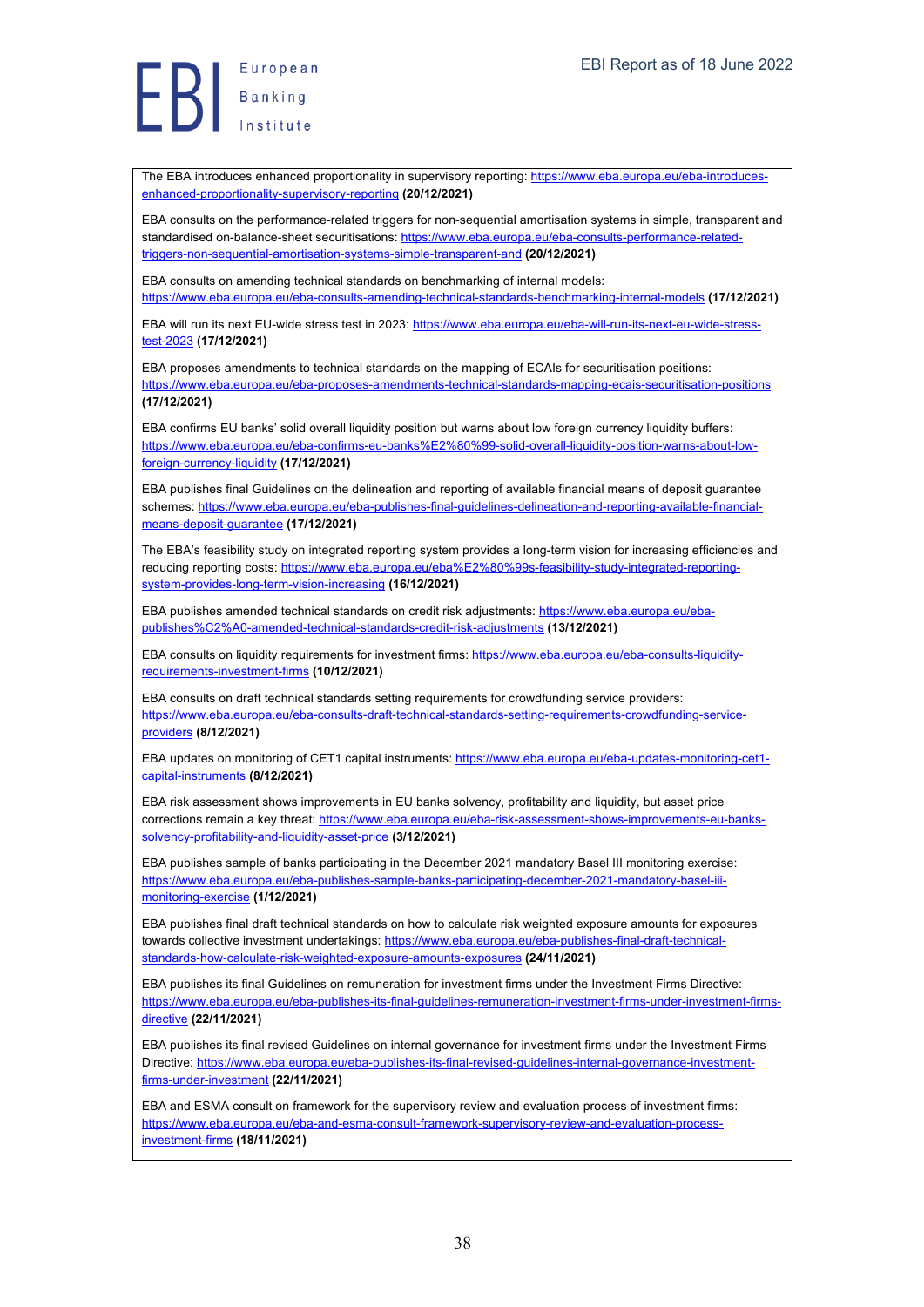EBA publishes guidance on how to grant authorisation as credit institution: https://www.eba.europa.eu/ebapublishes-guidance-how-grant-authorisation-credit-institution **(11/11/2021)**

EBA issues requirements on institutions' Pillar 3 disclosure of interest rate risk exposures: https://www.eba.europa.eu/eba-issues-requirements-institutions%E2%80%99-pillar-3-disclosure-interest-rate-riskexposures **(10/11/2021)**

EBA publishes final draft technical standards on individual portfolio management by crowdfunding service providers: https://www.eba.europa.eu/eba-publishes-final-draft-technical-standards-individual-portfolio-managementcrowdfunding-service **(9/11/2021)**

EBA publishes final draft technical standards specifying how to identify the appropriate risk weights and conditions when assessing minimum LGD values for exposures secured by immovable property: https://www.eba.europa.eu/eba-publishes-final-draft-technical-standards-specifying-how-identify-appropriate-riskweights-and **(5/11/2021)**

EBA reaffirms its commitment to support green finance in view of the UN Climate Change Conference: https://www.eba.europa.eu/eba-reaffirms-its-commitment-support-green-finance-view-un-climate-change-conference **(3/11/2021)**

EBA observes discrepancies in relation to the protection of client funds by deposit guarantee schemes and makes recommendations to the EU Commission: https://www.eba.europa.eu/eba-observes-discrepancies-relationprotection-client-funds-deposit-guarantee-schemes-and-makes **(28/10/2021)**

EBA replies to the European Commission's call for advice on funding in resolution and insolvency as part of the review of the crisis management and deposit insurance framework: https://www.eba.europa.eu/eba-replies european-commission%E2%80%99s-call-advice-funding-resolution-and-insolvency-part-review-crisis **(22/10/2021)**

EBA updates risk assessment indicators: https://www.eba.europa.eu/eba-updates-risk-assessment-indicators-1 **(7/10/2021)**

EBA Risk Dashboard points to stabilising return on equity in EU Banks but challenges remain for those banks with exposures to the sectors most affected by the pandemic: https://www.eba.europa.eu/eba-risk-dashboard-pointsstabilising-return-equity-eu-banks-challenges-remain-those-banks-exposures **(6/10/2021)**

EBA publishes its work programme for 2022: https://www.eba.europa.eu/eba-publishes-its-work-programme-2022 **(5/10/2021)**

The EBA publishes its regular monitoring Report on Basel III full implementation in the EU: https://www.eba.europa.eu/eba-publishes-its-regular-monitoring-report-basel-iii-full-implementation-eu **(29/9/2021)**

EBA launches 2021 EU-wide transparency exercise: https://www.eba.europa.eu/eba-launches-2021-eu-widetransparency-exercise **(24/9/2021)**

EBA sees rapid growth in the use of digital platforms in the EU's banking and payments sector and identifies steps to enhance the monitoring of market developments: https://www.eba.europa.eu/eba-sees-rapid-growth-use-digitalplatforms-eu%E2%80%99s-banking-and-payments-sector-and-identifies-steps **(21/9/2021)**

EBA publishes revised guidelines on the stress tests of deposit guarantee schemes (DGSs): https://www.eba.europa.eu/eba-publishes-revised-guidelines-stress-tests-deposit-guarantee-schemes-dgss **(15/9/2021)**

EBA publishes final guidance to assess breaches of the large exposure limits: https://www.eba.europa.eu/ebapublishes-final-guidance-assess-breaches-large-exposure-limits **(15/9/2021)**

ESAs highlight risks in phasing out of crisis measures and call on financial institutions to adapt to increasing cyber risks: https://www.eba.europa.eu/esas-highlight-risks-phasing-out-crisis-measures-and-call-financial-institutionsadapt-increasing **(8/9/2021)**

EBA's study shows that EU banks' funding plans are poised to gradually return to a pre-pandemic funding composition by 2023: https://www.eba.europa.eu/eba%E2%80%99s-study-shows-eu-banks%E2%80%99-fundingplans-are-poised-gradually-return-pre-pandemic-funding **(6/9/2021)**

#### **3. Single Resolution Board (SRB)**

SRB publishes updated guidance documents for bail-in operationalisation: https://www.srb.europa.eu/en/content/srbpublishes-updated-guidance-documents-bail-operationalisation **(15/6/2022)**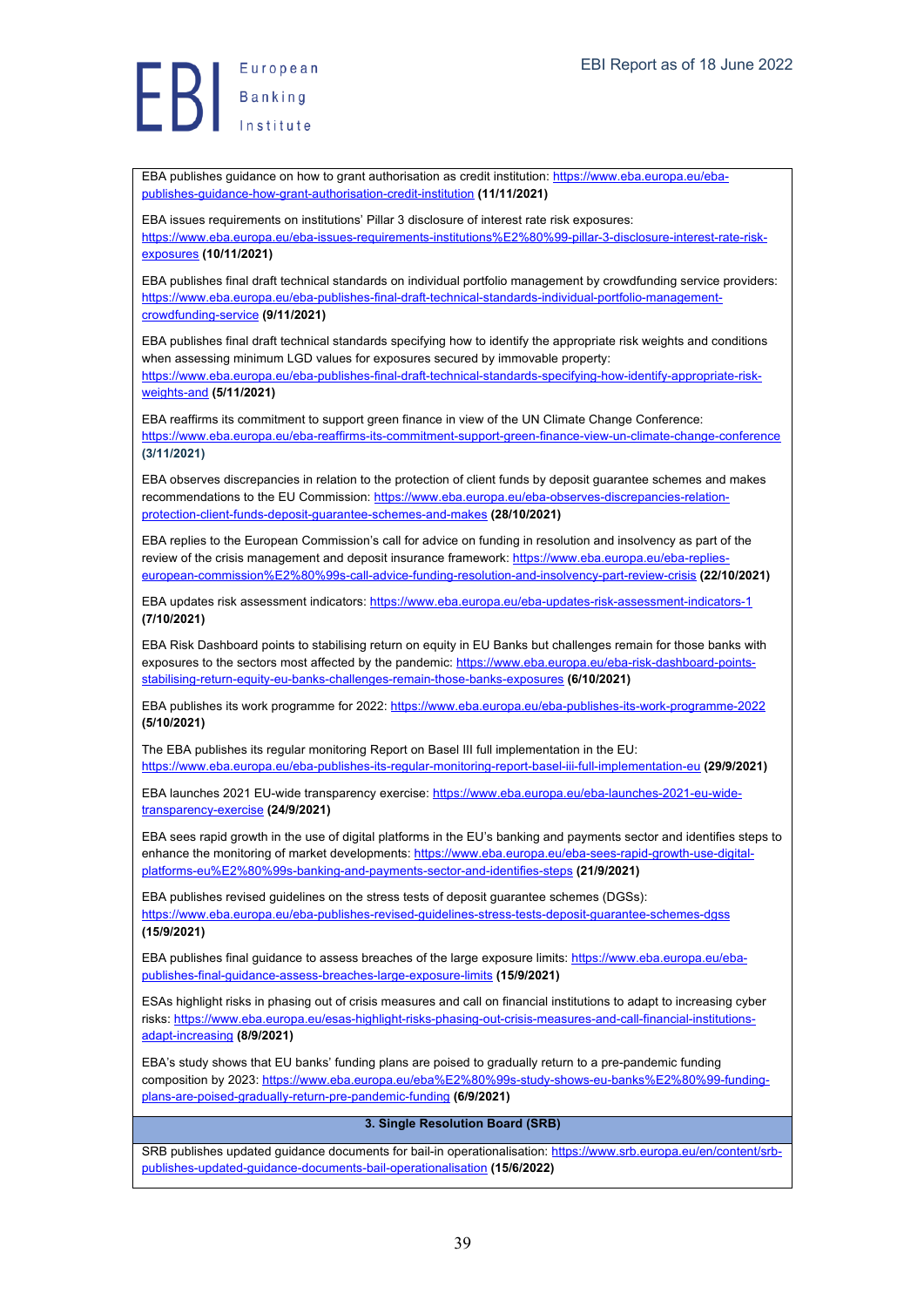Decision to take resolution action in respect of Sberbank d.d. 2022/C 231/09 (OJ C 231, 15.6.2022, p. 19): https://eur-lex.europa.eu/legal-content/EN/TXT/HTML/?uri=CELEX:52022XX0615(03)&from=EN **(15/6/2022)**

Decision to take resolution action in respect of Sberbank banka d.d. 2022/C 231/08 (OJ C 231, 15.6.2022, p. 18): https://eur-lex.europa.eu/legal-content/EN/TXT/HTML/?uri=CELEX:52022XX0615(02)&from=EN **(15/6/2022)**

Decision concerning the assessment of the conditions for resolution in respect of Sberbank Europe AG (OJ C 231, 15.6.2022, p. 17): https://eur-lex.europa.eu/legal-content/EN/TXT/HTML/?uri=CELEX:52022XX0615(01)&from=EN **(15/6/2022)**

Sberbank collapse in Europe: EU's SRB publishes further details on its actions: https://www.srb.europa.eu/en/content/sberbank-collapse-europe-eus-srb-publishes-further-details-its-actions **(10/6/2022)**

SRB publishes updated 2022 MREL policy: https://www.srb.europa.eu/en/content/srb-publishes-updated-2022-mrelpolicy **(8/6/2022)**

SRB responses to the European Commission's targeted consultation on the evaluation of state aid rules for banks in difficulty: https://www.srb.europa.eu/en/content/srb-responses-european-commissions-targeted-consultationevaluation-state-aid-rules-banks **(8/6/2022)**

SRB statement on EU Court judgments related to the Banco Popular Español resolution: https://www.srb.europa.eu/en/content/srb-statement-eu-court-judgments-related-banco-popular-espanol-resolution **(1/6/2022)**

SRB Addendum to the Public Interest Assessment – Deposit Guarantee Schemes Considerations: https://www.srb.europa.eu/en/content/srb-addendum-public-interest-assessment-deposit-guarantee-schemesconsiderations **(20/5/2022)**

Single Resolution Fund on track for €80 billion by end 2023: https://www.srb.europa.eu/en/content/single-resolutionfund-track-eu80-billion-end-2023 **(2/5/2022)**

SRB Legal Conference - Closing remarks by SRB Vice-Chair, Jan Reinder de Carpentier: https://www.srb.europa.eu/en/content/srb-legal-conference-closing-remarks-srb-vice-chair-jan-reinder-de-carpentier **(28/4/2022)**

SRB Chair, Elke König at the SRB Legal Conference 2022: https://www.srb.europa.eu/en/content/srb-chair-elkekonig-srb-legal-conference-2022 **(28/4/2022)**

Single Resolution Board publishes MREL dashboard Q4.2021: https://www.srb.europa.eu/en/content/singleresolution-board-publishes-mrel-dashboard-q42021 **(28/4/2022)**

2022 Resolution Planning Cycle Booklet: https://www.srb.europa.eu/en/content/2022-resolution-planning-cyclebooklet **(20/4/2022)**

SRB issues bi-annual reporting note to the Eurogroup: https://www.srb.europa.eu/en/content/srb-issues-bi-annualreporting-note-eurogroup-1 **(4/4/2022)**

New Cooperation Arrangements: https://www.srb.europa.eu/en/content/new-cooperation-arrangements **(31/3/2022)**

SRB Chair, Elke König speech at the SRB Annual Press Breakfast: https://www.srb.europa.eu/en/content/srb-chairelke-konig-speech-srb-annual-press-breakfast **(30/3/2022)**

SRB publishes operational guidance on the identification and mobilisation of collateral in resolution: https://www.srb.europa.eu/en/content/srb-publishes-operational-guidance-identification-and-mobilisation-collateralresolution **(17/3/2022)**

Update: SRB approach to CRR discretion on leverage and MREL calibration: https://www.srb.europa.eu/en/content/update-srb-approach-crr-discretion-leverage-and-mrel-calibration **(7/3/2022)**

Sberbank Europe AG: Croatian and Slovenian subsidiaries resume operations after being sold while no resolution action is required for Austrian parent company: https://www.srb.europa.eu/en/content/sberbank-europe-ag-croatianand-slovenian-subsidiaries-resume-operations-after-being-sold **(1/3/2022)**

SRB determines Sberbank Europe AG in Austria, and its subsidiaries in Croatia and Slovenia as failing or likely to fail: https://www.srb.europa.eu/en/content/srb-determines-sberbank-europe-ag-austria-and-its-subsidiaries-croatiaand-slovenia-failing **(28/2/2022)**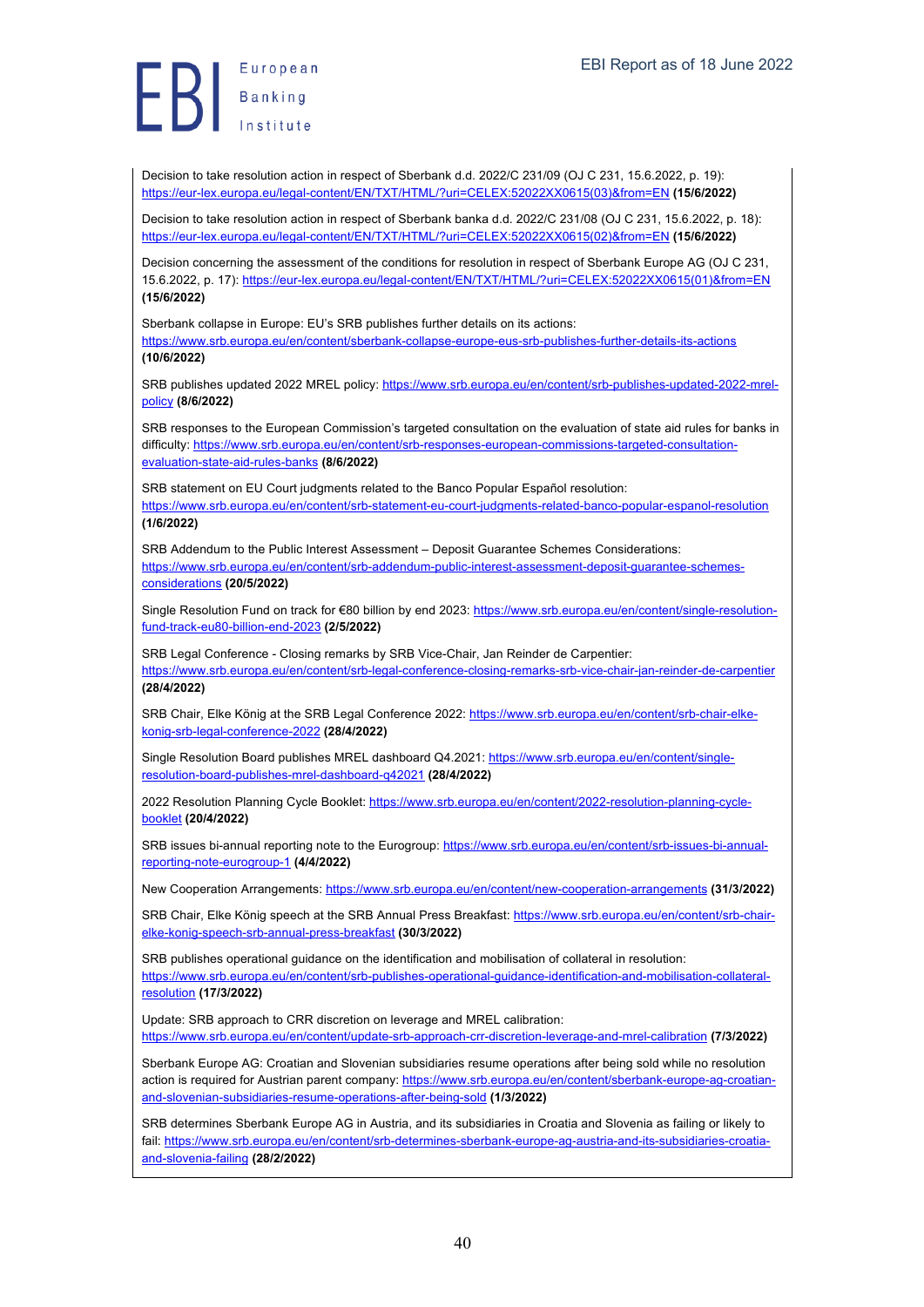European  $\left\{\begin{array}{c} \begin{array}{c} \begin{array}{c} \text{22.12} \\ \text{Banking} \end{array} \\ \text{24.12} \end{array}\right. \end{array}$ 

SRB publishes MREL dashboard Q3 2021: https://www.srb.europa.eu/en/content/srb-publishes-mrel-dashboard-q3-2021 **(1/2/2022)**

The public interest assessment and bank-insurance contagion: https://www.srb.europa.eu/en/content/public-interestassessment-and-bank-insurance-contagion **(26/1/2022)**

Priorities for 2022 – the SRB's view: https://www.srb.europa.eu/en/content/priorities-2022-srbs-view **(10/1/2022)**

SRB approach to CRR discretion on leverage and MREL calibration: https://www.srb.europa.eu/en/content/srbapproach-crr-discretion-leverage-and-mrel-calibration **(22/12/2021)**

MREL reporting update: checklist on reported liabilities and sign-off form: https://www.srb.europa.eu/en/content/mrelreporting-update-checklist-reported-liabilities-and-sign-form-0 **(17/12/2021)**

Single Resolution Board publishes MREL dashboard Q2.2021: https://www.srb.europa.eu/en/content/singleresolution-board-publishes-mrel-dashboard-q22021 **(2/12/2021)**

SRB launches 2022 work programme: https://www.srb.europa.eu/en/content/srb-launches-2022-work-programme **(26/11/2021)**

SRB Chair, Elke König's Speech to the 3rd EBI Policy Conference on Recovery and Growth in a Post-Pandemic EU: https://www.srb.europa.eu/en/content/srb-chair-elke-konigs-speech-3rd-ebi-policy-conference-recovery-and-growthpost-pandemic-eu **(4/11/2021)**

SRB publishes guidance on separability of banks in time of crisis: https://www.srb.europa.eu/en/content/srbpublishes-guidance-separability-banks-time-crisis **(26/10/2021)**

SRB issues bi-annual reporting note to the Eurogroup: https://www.srb.europa.eu/en/content/srb-issues-bi-annualreporting-note-eurogroup-0 **(29/9/2021)**

Where could we improve the framework for medium-sized banks?, Eurofi Article by Elke König: https://www.srb.europa.eu/en/content/eurofi-article-elke-konig-where-could-we-improve-framework-medium-sizedbanks **(8/9/2021)**

#### **4. European Systemic Risk Board (ESRB)**

Recommendation of the European Systemic Risk Board of 30 March 2022 amending Recommendation ESRB/2015/2 on the assessment of cross-border effects of and voluntary reciprocity for macroprudential policy measures (OJ C 206, 23.5.2022, pp. 3-16): https://eur-lex.europa.eu/legalcontent/EN/TXT/HTML/?uri=CELEX:32022Y0523(01)&from=EN **(23/5/2022)**

Stefan Ingves: Speech by Governor Stefan Ingves, ESRB hearing: https://www.esrb.europa.eu/news/speeches/date/2022/html/esrb.sp220516~198ceb25bf.en.html **(16/5/2022)**

Recommendation of the European Systemic Risk Board of 16 February 2022 amending Recommendation ESRB/2015/2 on the assessment of cross-border effects of and voluntary reciprocity for macroprudential policy measures (OJ C 174, 28.4.2022, pp. 1-15): https://eur-lex.europa.eu/legalcontent/EN/TXT/HTML/?uri=CELEX:32022Y0428(01)&from=EN **(28/4/2022)**

Climate scenario for the European Insurance and Occupational Pensions Authority's EU-wide pension and fund stress test in 2022:

https://www.esrb.europa.eu/mppa/stress/shared/pdf/esrb.stress\_test220405~186cd02190.en.pdf?72664f34fa500bbff be501f52e8ee095 **(4/4/2022)**

ESRB Secretariat's response to ESMA's consultation on APC measures for CCPs: https://www.esrb.europa.eu/pub/pdf/other/esrb.letter220401\_on\_response\_to\_esma\_consultation\_APCmeasures~a1 1b18df7e.en.pdf?3fed083c831ae678df9199feab52486e **(1/4/2022)**

ESRB response letter to the European Commission consultation on the review of the mortgage credit directive: https://www.esrb.europa.eu/pub/pdf/other/esrb.letter220401\_on\_response\_to\_europeancommission\_consultation~2c fc6e3b60.en.pdf?65be46c4e436d55018f197265178343b **(1/4/2022)**

The economics of debt relief during a pandemic: lessons from the experience in Ireland:

https://www.esrb.europa.eu/pub/pdf/occasional/esrb.op20~7c6395147e.en.pdf?f5dffe14ada80ebb8cbeee698ec1147 d **(1/4/2022)**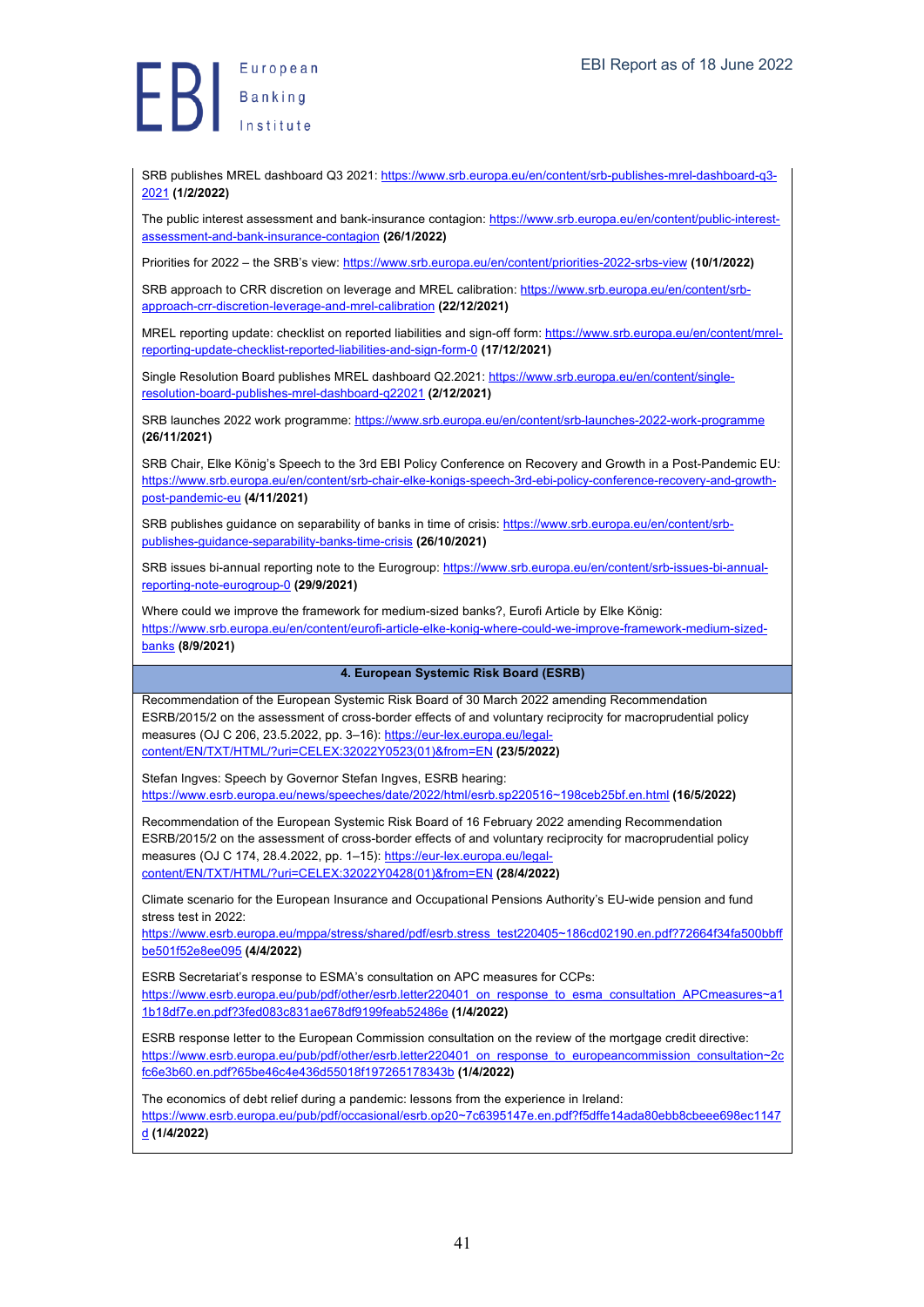European  $\left\{\right\}$  Banking

Review of the EU Macroprudential Framework for the Banking Sector - Concept Note: https://www.esrb.europa.eu/pub/pdf/reports/esrb.reviewmacropruframework.220331~65e86a81aa.en.pdf?bfc4a41f9 4ce2a016dbdfb6958eff83e **(31/3/2022)** ESRB risk dashboard, March 2022 (Issue 39): https://www.esrb.europa.eu/pub/pdf/dashboard/esrb.risk\_dashboard220331~48217a6826.en.pdf?bd06b77e492617b 68a72200ccc76b88e **(31/3/2022)** The General Board of the European Systemic Risk Board held its 45th regular meeting on 24 March 2022: https://www.esrb.europa.eu/news/pr/date/2022/html/esrb.pr220331~6590741a8c.en.html **(31/3/2022)** Recommendation of the European Systemic Risk Board of 2 December 2021 on a pan-European systemic cyber incident coordination framework for relevant authorities (OJ C 134, 25.3.2022, pp. 1-10): https://eurlex.europa.eu/legal-content/EN/TXT/HTML/?uri=CELEX:32022Y0325(01)&from=EN **(25/3/2022)** Letter to the European Parliament on the AIFMD Review: https://www.esrb.europa.eu/pub/pdf/other/esrb.letter220323\_on\_\_review\_aifmd\_to\_EU\_Parliament~92ed43585d.en. pdf?facf1f68e50615a800024951a580e3d4 **(23/3/2022)** Letter to the Council Working Party on the AIFMD Review: https://www.esrb.europa.eu/pub/pdf/other/esrb.letter220323\_on\_review\_aifmd~825f613963.en.pdf?0e39e261035d0 16a44af74231dde09b7 **(23/3/2022)** ESRB Response letter to the European Commission targeted consultation on the review of the central clearing framework in the EU: https://www.esrb.europa.eu/pub/pdf/other/esrb.letter220323\_on\_review\_central\_clearing~c95cf8bae6.en.pdf?41ae3 438b233ca4070641c8991836aa6 **(23/3/2022)** Recommendation of the European Systemic Risk Board of 2 December 2021 on reform of money market funds (OJ C 129, 22.3.2022, pp. 1–10): https://eur-lex.europa.eu/legalcontent/EN/TXT/HTML/?uri=CELEX:32022Y0322(01)&from=EN **(22/3/2022)** Adverse scenario for the European Securities and Markets Authority's money market fund stress testing guidelines in 2021: https://www.esrb.europa.eu/mppa/stress/shared/pdf/esrb.stress\_test220214~39696dad2b.en.pdf?2857394c587418b 6eef86d3933c6e2c6 **(14/2/2022)** Vulnerabilities in the residential real estate sectors of the EEA countries: https://www.esrb.europa.eu/pub/pdf/reports/esrb.report220211\_vulnerabilities\_eea\_countries~27e571112b.en.pdf?4 21b2a7ec415416f4b9d6732d18af8d3 **(11/2/2022)** Letter to Members of the European Parliament on the Solvency II Review: https://www.esrb.europa.eu/pub/pdf/other/esrb.letter220202\_on\_solvencyii\_to\_EU\_Parliament~e573a2038c.en.pdf? c8e80d8aafab35eafbde9f78491ca085 **(2/2/2022)** Letter to the Council Working Party on the Solvency II Review: https://www.esrb.europa.eu/pub/pdf/other/esrb.letter220202\_on\_solvencyii~10566b70b1.en.pdf?d08df6144dfabe900 408a9ce0c7dda2e **(2/2/2022)** ESRB recommends establishing a systemic cyber incident coordination framework: https://www.esrb.europa.eu/news/pr/date/2022/html/esrb.pr.220127~f1548f677e.en.html **(27/1/2022)** ESRB recommends increasing the resilience of money market funds: https://www.esrb.europa.eu/news/pr/date/2022/html/esrb.pr.220125~32ad91c140.en.html **(25/1/2022)** ESRB response to ESMA's consultation on determining the degree of systemic importance of LCH Ltd and ICE Clear Europe or some of their clearing services: https://www.esrb.europa.eu/pub/pdf/other/esrb.letter220120\_on\_response\_to\_esma\_consultation~3182592790.en.p df?3503a639fbbc223cb64720a6d159a1e9 **(20/1/2022)** ASC publishes report on digitalisation and the future of banking: https://www.esrb.europa.eu/news/pr/date/2022/html/esrb.pr220118~9cebd5dfdb.en.html **(18/1/2022)** ESRB publishes report on the usability of banks' capital buffers: https://www.esrb.europa.eu/news/pr/date/2021/html/esrb.pr211217~2b55d2dc28.en.html **(17/1/2022)**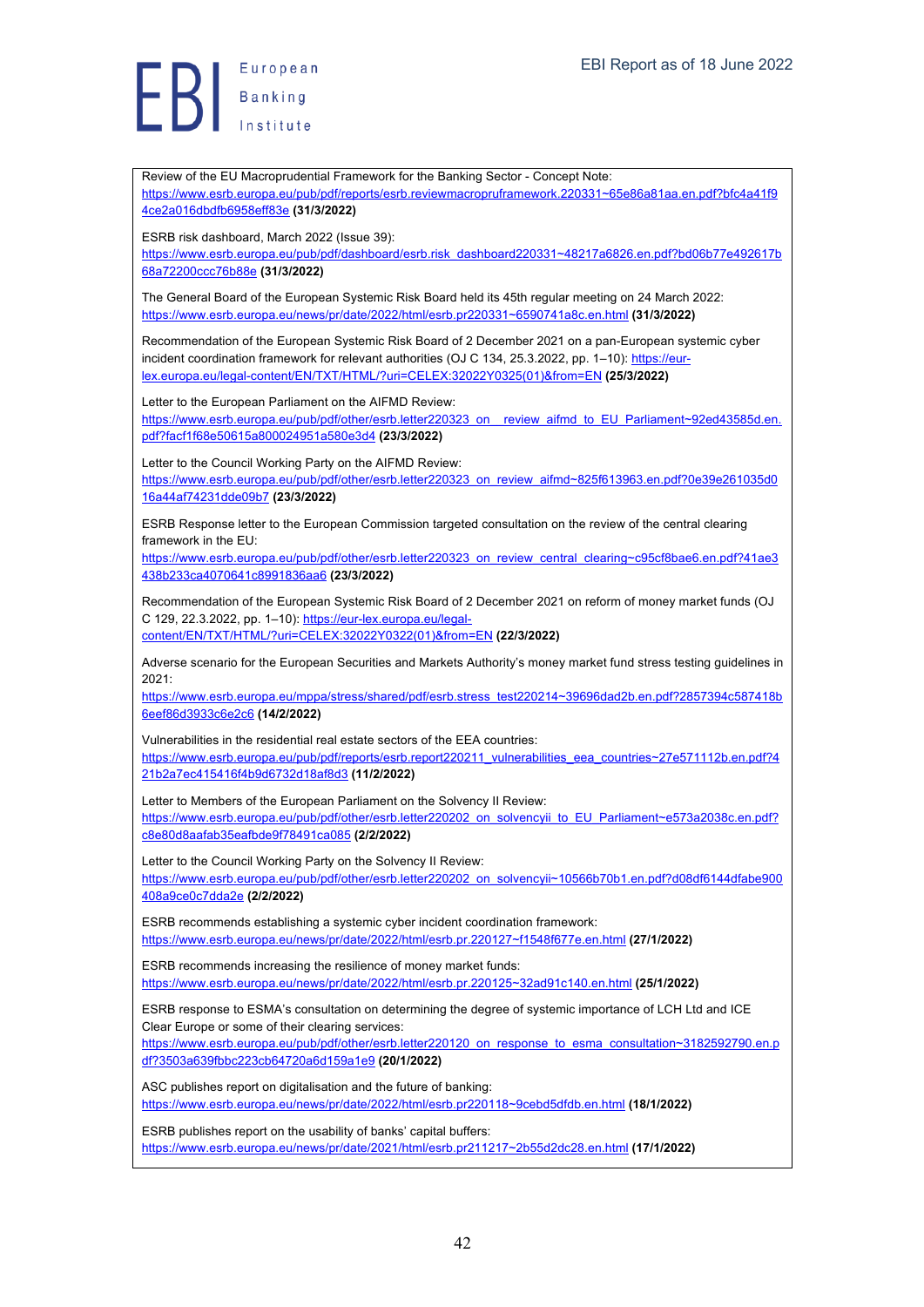ESRB publishes report on the usability of banks' capital buffers: https://www.esrb.europa.eu/news/pr/date/2021/html/esrb.pr211217~2b55d2dc28.en.html **(17/12/2021)** ESRB publishes its assessment of IFRS 17 from a financial stability perspective: https://www.esrb.europa.eu/news/pr/date/2021/html/esrb.pr211213~648f8cca39.en.html **(13/12/2021)** ESRB risk dashboard, November 2021 (Issue 38): https://www.esrb.europa.eu/pub/pdf/dashboard/esrb.risk\_dashboard211209~c09aef002a.en.pdf?a312a30e567e6a9 32bac68dc32624b37 **(9/12/2021)** The General Board of the European Systemic Risk Board held its 44th regular meeting on 2 December 2021: https://www.esrb.europa.eu/news/pr/date/2021/html/esrb.pr211209~a23c004e9a.en.html **(9/12/2021)** ESRB publishes two reports on macroprudential stance: https://www.esrb.europa.eu/news/pr/date/2021/html/esrb.pr211201~a5c4a6ba0d.en.html **(1/12/2021)** Working Paper Series No 127 / October 2021: Do liquidity limits amplify money market fund redemptions during the COVID crisis?: https://www.esrb.europa.eu/pub/pdf/wp/esrb.wp127~b73bc97c49.en.pdf?4bf6bce1c8725addd32d0a35cadcbd67 **(1/10/2021)** The General Board of the European Systemic Risk Board held its 43rd regular meeting on 23 September 2021: https://www.esrb.europa.eu/news/pr/date/2021/html/esrb.pr210924~ed2a6ab863.en.html **(24/9/2021)** ESRB risk dashboard (Issue 37): https://www.esrb.europa.eu/pub/pdf/dashboard/esrb.risk\_dashboard210924~addd11ae6f.en.pdf?4e45bd8323fc9390 7ce6ac400c37c441 **(24/9/2021)** Monitoring the financial stability implications of COVID-19 support measures: https://www.esrb.europa.eu/pub/pdf/reports/esrb.20210908.monitoring\_the\_financial\_stability\_implications\_of\_COVI D-19\_support\_measures~3b86797376.en.pdf?378b3bce813ab90ff50a09fe983d1429 **(8/9/2021) 5. European Court of Auditors** Special report No 8/2022 ERDF support for SME competitiveness – design weaknesses decrease effectiveness of funding 2022/C 218/04 (OJ C 218, 2.6.2022, p. 6): https://eur-lex.europa.eu/legalcontent/EN/TXT/HTML/?uri=CELEX:52022SA0008(01)&from=EN **(2/6/2022)** Special report No 7/2022: 'SME internationalisation instruments – a large number of support actions but not fully coherent or coordinated' 2022/C 201/05 (OJ C 201, 18.5.2022, p. 81): https://eur-lex.europa.eu/legalcontent/EN/TXT/HTML/?uri=CELEX:52022SA0007(01)&from=EN **(18/5/2022)** Special report No 4/2022 Investment funds: EU actions have not yet created a true single market benefiting investors 2022/C 85/05 (OJ C 85, 22.2.2022, p. 5): https://eur-lex.europa.eu/legalcontent/EN/TXT/HTML/?uri=CELEX:52022SA0004(01)&from=EN **(22/2/2022)** Special report No 2/2022 Energy efficiency in enterprises: Some energy savings but weaknesses in planning and project selection 2022/C 27/07 (OJ C 27, 19.1.2022, p. 17): https://eur-lex.europa.eu/legalcontent/EN/TXT/HTML/?uri=CELEX:52022SA0002(01)&from=EN **(19/1/2022)** Report on any contingent liabilities arising as a result of the performance by the Single Resolution Board, the Council or the Commission of their tasks under Regulation (EU) No 806/2014 for the 2020 financial year (OJ C 504, 14.12.2021, p. 46): https://eur-lex.europa.eu/legal-content/en/txt/html/?uri=celex:32021o2256&from=en **(14/12/2021)**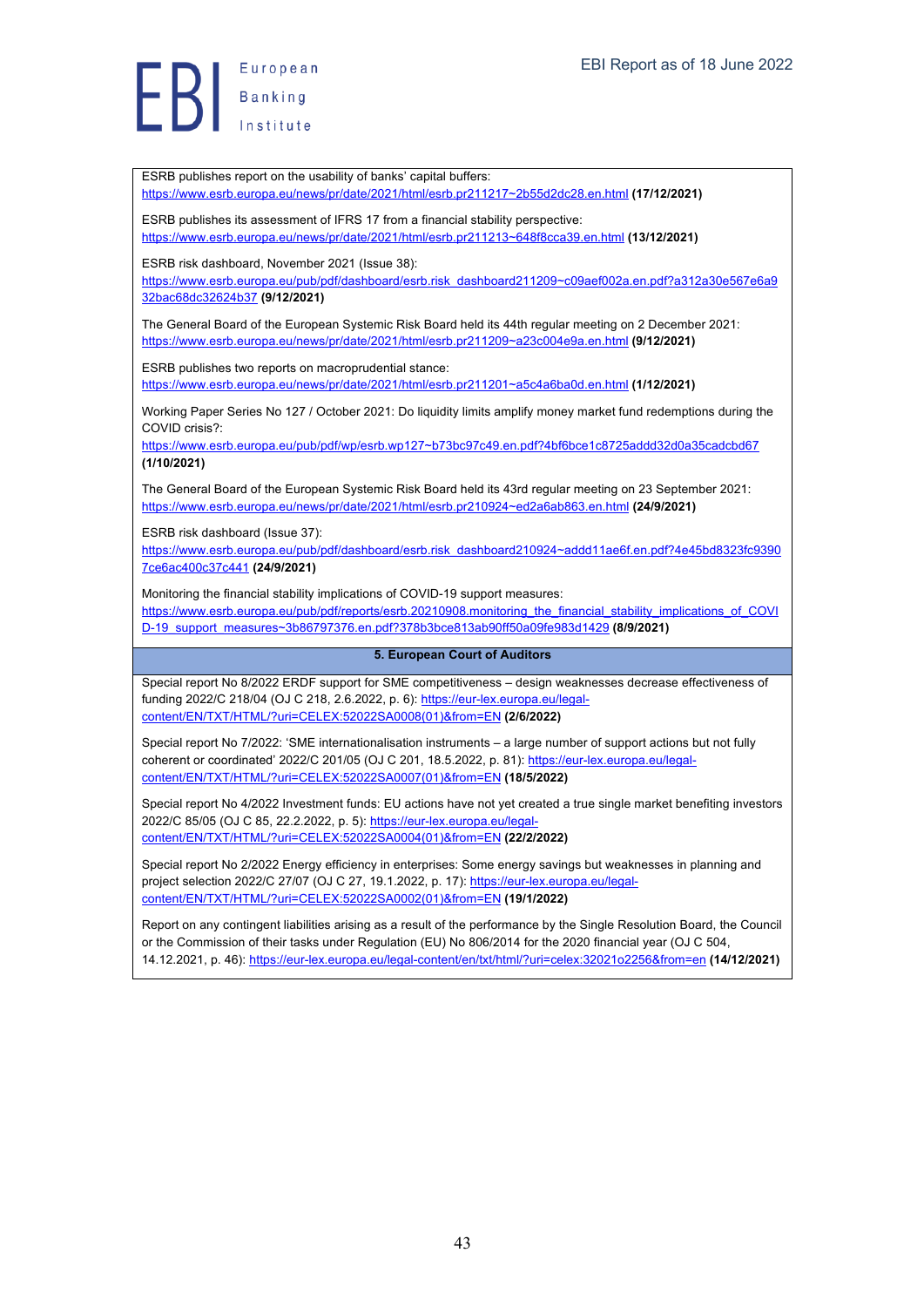

#### **III. Capital Markets Regulation**

#### **A. International Level: International Organization of Securities Commissions (IOSCO)**

Market Data in the Secondary Equity Market: Current Issues and Considerations: https://www.iosco.org/library/pubdocs/pdf/IOSCOPD703.pdf **(28/4/2022)**

Exchange Traded Funds – Good Practices for Consideration: https://www.iosco.org/library/pubdocs/pdf/IOSCOPD701.pdf **(6/4/2022)**

Corporate Bond Markets – Drivers of Liquidity During COVID-19 Induced Market Stresses: https://www.iosco.org/library/pubdocs/pdf/IOSCOPD700.pdf **(6/4/2022)**

IOSCO Decentralized Finance Report: https://www.iosco.org/library/pubdocs/pdf/IOSCOPD699.pdf **(24/3/2022)**

Retail Market Conduct Task Force: https://www.iosco.org/library/pubdocs/pdf/IOSCOPD698.pdf **(21/3/2022)**

IOSCO's 2022 Sustainable Finance work plan strengthens the organization's commitment to increasing transparency and mitigating greenwashing: https://www.iosco.org/news/pdf/IOSCONEWS635.pdf **(14/3/2022)**

IOSCO good practices aim to foster cooperation through global supervisory colleges: https://www.iosco.org/news/pdf/IOSCONEWS633.pdf **(18/1/2022)**

IOSCO consults on measures to address risks arising from digitalisation of retail marketing and distribution: https://www.iosco.org/news/pdf/IOSCONEWS632.pdf **(17/1/2022)**

Operational resilience of trading venues and market intermediaries during the COVID-19 pandemic: https://www.iosco.org/library/pubdocs/pdf/IOSCOPD694.pdf **(13/1/2022)**

IOSCO Investment Funds Statistics Report: https://www.iosco.org/library/pubdocs/pdf/IOSCOPD693.pdf **(4/1/2022)**

A discussion paper on client clearing: access and portability: https://www.iosco.org/library/pubdocs/pdf/IOSCOPD691.pdf **(29/11/2021)**

Environmental, Social and Governance (ESG) Ratings and Data Products Providers: https://www.iosco.org/library/pubdocs/pdf/IOSCOPD690.pdf **(23/11/2021)**

Recommendations on Sustainability-Related Practices, Policies, Procedures and Disclosure in Asset Management: https://www.iosco.org/library/pubdocs/pdf/IOSCOPD688.pdf **(2/11/2021)**

Statement on Credit Sensitive Rates: https://www.iosco.org/library/pubdocs/pdf/IOSCOPD683.pdf **(8/9/2021)**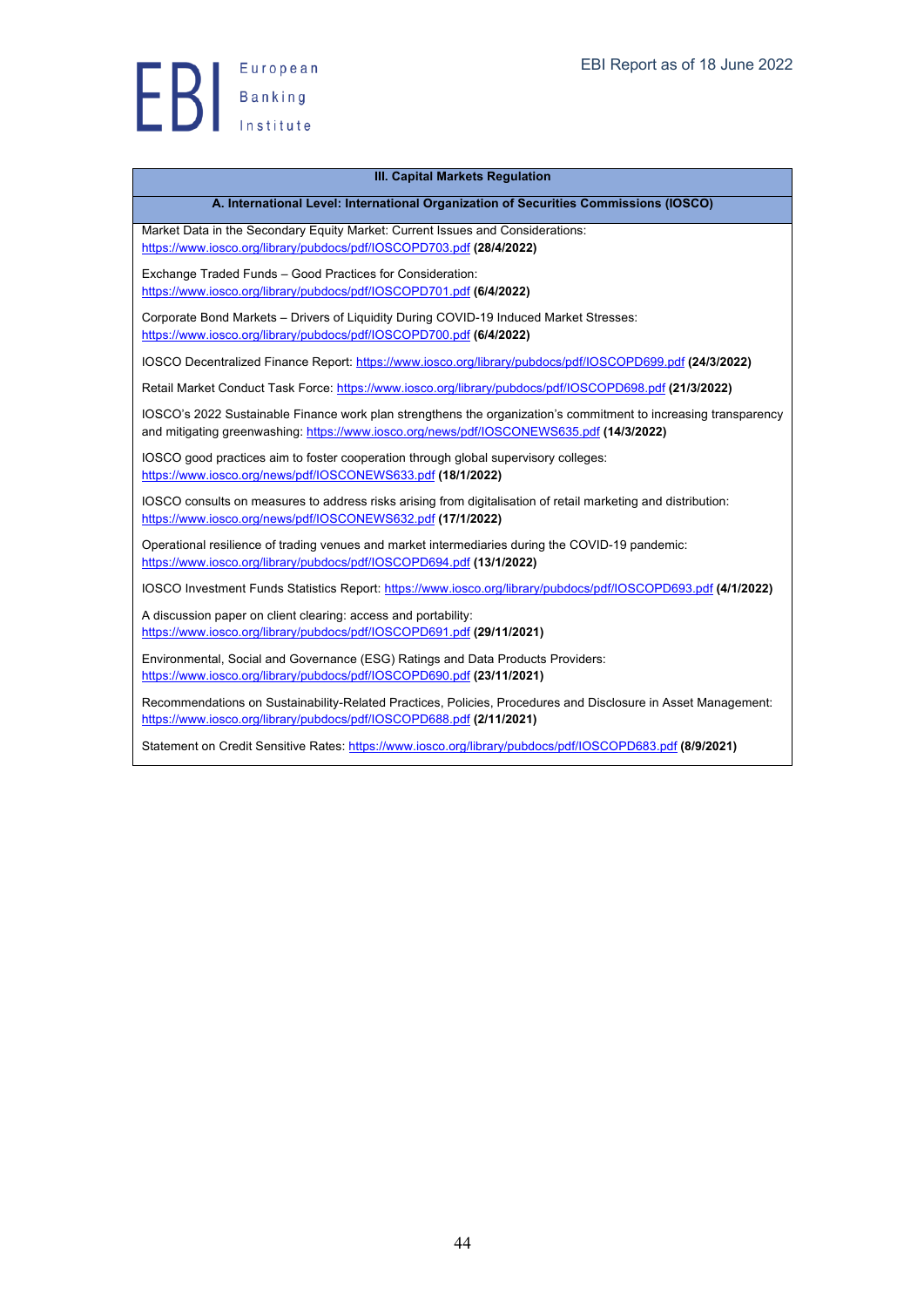

# **B. EU Level**

#### **1. Council of the EU**

Capital Markets Union: Council agrees its position on updated rules for hedge funds, private debt funds, and other alternative investment funds: https://www.consilium.europa.eu/en/press/press-releases/2022/06/17/capital-marketsunion-council-agrees-its-position-on-updated-rules-for-hedge-funds-private-debt-funds-and-other-alternativeinvestment-funds/ **(17/7/2022)**

European long-term investment funds: Council adopts its position: https://www.consilium.europa.eu/en/press/pressreleases/2022/05/24/european-long-term-investment-funds-council-adopts-its-position/ **(24/5/2022)**

#### **2. European Parliament and Council of the EU – Commission**

European Parliament legislative resolution of 23 November 2021 on the proposal for a directive of the European Parliament and of the Council amending Directive 2009/65/EC as regards the use of key information documents by management companies of undertakings for collective investment in transferable securities (UCITS) (COM(2021)0399 — C9-0327/2021 — 2021/0219(COD)) P9\_TC1-COD(2021)0219 Position of the European Parliament adopted at first reading on 23 November 2021 with a view to the adoption of Directive (EU) 2021/… of the European Parliament and of the Council amending Directive 2009/65/EC as regards the use of key information documents by management companies of undertakings for collective investment in transferable securities (UCITS) (OJ C 224, 8.6.2022, p. 129): https://eur-lex.europa.eu/legal-

content/EN/TXT/HTML/?uri=CELEX:52021AP0462&from=EN **(8/6/2022)**

European Parliament legislative resolution of 23 November 2021 on the proposal for a regulation of the European Parliament and of the Council amending Regulation (EU) No 1286/2014 as regards the extension of the transitional arrangement for management companies, investment companies and persons advising on, or selling, units of undertakings for collective investment in transferable securities (UCITS) and non-UCITS (COM(2021)0397 — C9- 0326/2021 — 2021/0215(COD)) P9\_TC1-COD(2021)0215 Position of the European Parliament adopted at first reading on 23 November 2021 with a view to the adoption of Regulation (EU) 2021/… of the European Parliament and of the Council amending Regulation (EU) No 1286/2014 as regards the extension of the transitional arrangement for management companies, investment companies and persons advising on, or selling, units of undertakings for collective investment in transferable securities (UCITS) and non-UCITS (OJ C 224, 8.6.2022, p. 128): https://eur-lex.europa.eu/legal-content/EN/TXT/HTML/?uri=CELEX:52021AP0461&from=EN **(8/6/2022)**

Regulation (EU) 2022/858 of the European Parliament and of the Council of 30 May 2022 on a pilot regime for market infrastructures based on distributed ledger technology, and amending Regulations (EU) No 600/2014 and (EU) No 909/2014 and Directive 2014/65/EU (OJ L 151, 2.6.2022, pp. 1–33): https://eur-lex.europa.eu/legalcontent/EN/TXT/HTML/?uri=CELEX:32022R0858&from=EN **(2/6/2022)**

Commission Delegated Regulation (EU) 2022/805 of 16 February 2022 supplementing Regulation (EU) 2016/1011 of the European Parliament and of the Council by specifying fees applicable to the supervision by the European Securities Markets Authority of certain benchmark administrators (OJ L 145, 24.5.2022, pp. 14–19): https://eurlex.europa.eu/legal-content/EN/TXT/HTML/?uri=CELEX:32022R0805&from=EN **(24/5/2022)**

Commission Delegated Regulation (EU) 2022/804 of 16 February 2022 supplementing Regulation (EU) 2016/1011 of the European Parliament and of the Council by specifying rules of procedure for measures applicable to the supervision by the European Securities Markets Authority of certain benchmark administrators (OJ L 145, 24.5.2022, pp. 7–13): https://eur-lex.europa.eu/legal-content/EN/TXT/HTML/?uri=CELEX:32022R0804&from=EN **(24/5/2022)**

Commission Delegated Regulation (EU) 2022/803 of 16 February 2022 supplementing Regulation (EU) No 600/2014 of the European Parliament and of the Council by specifying rules of procedure for the exercise of the power to impose fines or periodic penalty payments by the European Securities Markets Authority regarding data reporting service providers (OJ L 145, 24.5.2022, pp. 1-6): https://eur-lex.europa.eu/legalcontent/EN/TXT/HTML/?uri=CELEX:32022R0803&from=EN **(24/5/2022)**

Commission Delegated Regulation (EU) 2022/750 of 8 February 2022 amending the regulatory technical standards laid down in Delegated Regulation (EU) 2015/2205 as regards the transition to new benchmarks referenced in certain OTC derivative contracts (OJ L 138, 17.5.2022, pp. 6-10): https://eur-lex.europa.eu/legalcontent/EN/TXT/HTML/?uri=CELEX:32022R0750&from=EN **(17/5/2022)**

Commission Delegated Regulation (EU) 2022/749 of 8 February 2022 amending the regulatory technical standards laid down in Delegated Regulation (EU) 2017/2417 as regards the transition to new benchmarks referenced in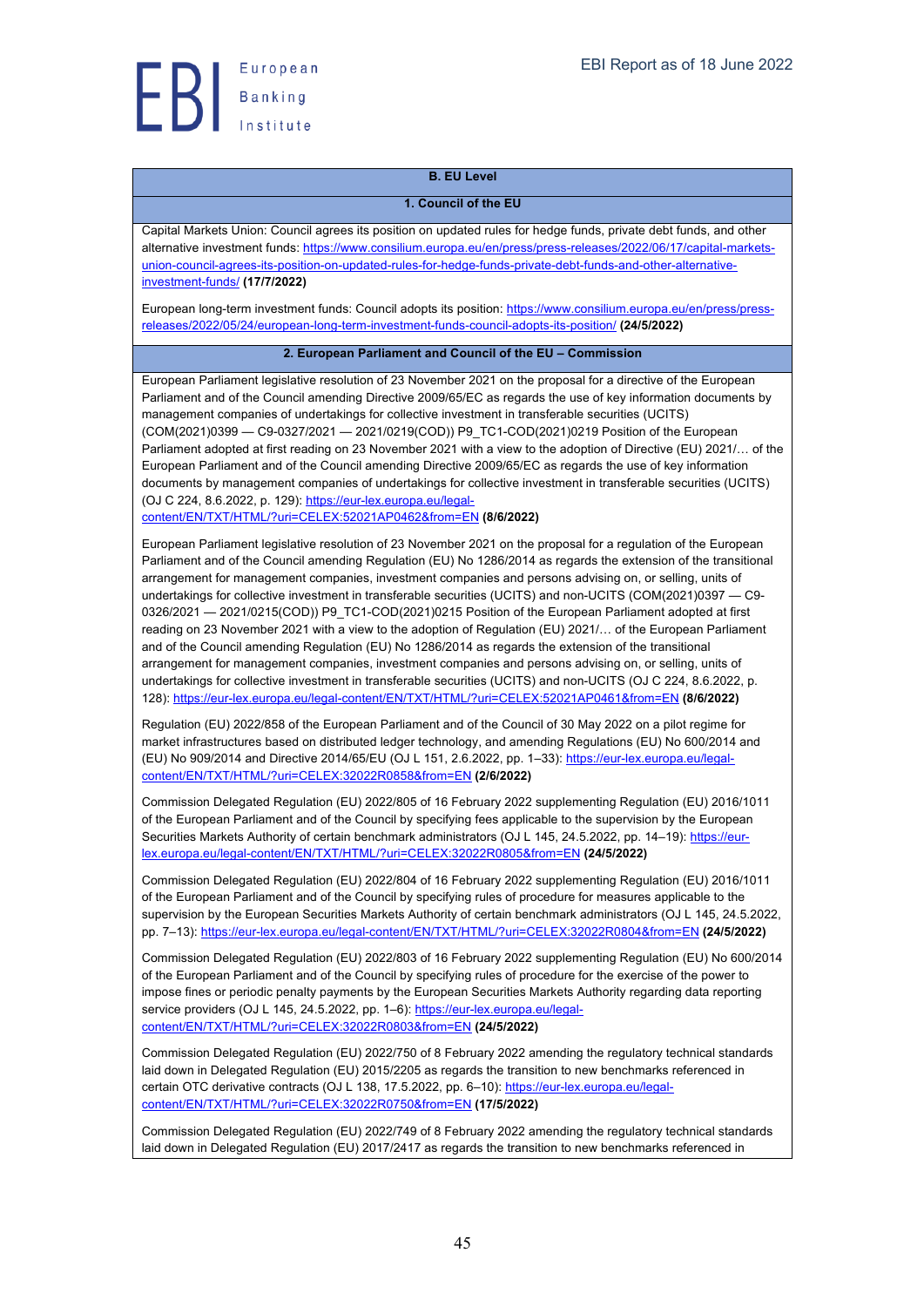# European Europea<br>Banking

certain OTC derivative contracts (OJ L 138, 17.5.2022, pp. 4-5): https://eur-lex.europa.eu/legalcontent/EN/TXT/HTML/?uri=CELEX:32022R0749&from=EN **(17/5/2022)**

Commission Delegated Regulation (EU) 2022/629 of 12 January 2022 amending the regulatory technical standards laid down in Delegated Regulation (EU) 2017/583 as regards adjustment the liquidity thresholds and trade percentile used to determine the size specific to the instrument applicable to certain non-equity instruments (OJ L 115I , 13.4.2022, pp. 1–3): https://eur-lex.europa.eu/legal-content/EN/TXT/HTML/?uri=CELEX:32022R0629&from=EN **(13/4/2022)**

Corrigendum to Commission Delegated Regulation (EU) 2021/2268 of 6 September 2021 amending the regulatory technical standards laid down in Commission Delegated Regulation (EU) 2017/653 (…) (OJ L 115, 13.4.2022, pp. 187–229): https://eur-lex.europa.eu/legal-content/EN/TXT/HTML/?uri=CELEX:32021R2268R(02)&from=EN **(13/4/2022)**

Commission Implementing Decision (EU) 2022/551 of 4 April 2022 amending Implementing Decision (EU) 2021/85 on the equivalence to the requirements of Regulation (EU) No 648/2012 of the European Parliament and of the Council of the regulatory framework of the United States of America for central counterparties that are authorised and supervised by the U.S. Securities and Exchange Commission (OJ L 107, 6.4.2022, pp. 82–84): https://eurlex.europa.eu/legal-content/EN/TXT/HTML/?uri=CELEX:32022D0551&from=EN **(6/4/2022)**

Commission Implementing Decision (EU) 2022/552 of 4 April 2022 determining that national securities exchanges of the United States of America that are registered with the Securities and Exchange Commission comply with legally binding requirements which are equivalent to the requirements laid down in Title III of Directive 2014/65/EU and are subject to effective supervision and enforcement (OJ L 107, 6.4.2022, pp. 85–89): https://eur-lex.europa.eu/legalcontent/EN/TXT/HTML/?uri=CELEX:32022D0552&from=EN **(6/4/2022)**

Commission Delegated Regulation (EU) 2022/466 of 17 December 2021 supplementing Regulation (EU) No 600/2014 of the European Parliament and of the Council by specifying criteria for derogation of the principle that approved publication arrangements and approved reporting mechanisms are supervised by the European Securities Markets Authority (OJ L 96, 24.3.2022, pp. 1-3): https://eur-lex.europa.eu/legalcontent/EN/TXT/HTML/?uri=CELEX:32022R0466&from=EN **(24/3/2022)**

Capital Markets Union: Commission proposes simpler rules to make settlement in EU financial markets safer and more efficient: https://ec.europa.eu/commission/presscorner/detail/en/ip\_22\_1729 **(16/3/2022)**

Questions and Answers: reviewing the Central Securities Depositories Regulation to boost the EU's Capital Markets Union: https://ec.europa.eu/commission/presscorner/detail/en/qanda\_22\_1730 **(16/3/2022)**

Corrigendum to Commission Delegated Regulation (EU) 2021/2268 of 6 September 2021 amending the regulatory technical standards laid down in Commission Delegated Regulation (EU) 2017/653 (…) (OJ L 29, 10.2.2022, p. 46): https://eur-lex.europa.eu/legal-content/EN/TXT/HTML/?uri=CELEX:32021R2268R(01)&from=EN **(10/2/2022)**

Commission Implementing Decision (EU) 2022/174 of 8 February 2022 determining, for a limited period of time, that the regulatory framework applicable to central counterparties in the United Kingdom of Great Britain and Northern Ireland is equivalent, in accordance with Regulation (EU) No 648/2012 of the European Parliament and of the Council (OJ L 28, 9.2.2022, pp. 40–44): https://eur-lex.europa.eu/legalcontent/EN/TXT/HTML/?uri=CELEX:32022D0174&from=EN **(9/2/2022)**

Commission Delegated Regulation (EU) 2022/27 of 27 September 2021 amending Regulation (EU) No 236/2012 of the European Parliament and of the Council as regards the adjustment of the relevant threshold for the notification of significant net short positions in shares (OJ L 6, 11.1.2022, pp. 9–10): https://eur-lex.europa.eu/legalcontent/EN/TXT/HTML/?uri=CELEX:32022R0027&from=EN **(11/1/2022)**

Commission Delegated Regulation (EU) 2022/26 of 24 September 2021 supplementing Regulation (EU) 2019/2033 of the European Parliament and of the Council with regard to regulatory technical standards specifying the notion of segregated accounts to ensure client money's protection in the event of an investment firm's failure (OJ L 6, 11.1.2022, pp. 7–8): https://eur-lex.europa.eu/legal-content/EN/TXT/HTML/?uri=CELEX:32022R0026&from=EN **(11/1/2022)**

Commission Delegated Regulation (EU) 2022/25 of 22 September 2021 supplementing Regulation (EU) 2019/2033 of the European Parliament and of the Council with regard to regulatory technical standards specifying the methods for measuring the K-factors referred to in Article 15 of that Regulation (OJ L 6, 11.1.2022, pp. 1–6): https://eurlex.europa.eu/legal-content/EN/TXT/HTML/?uri=CELEX:32022R0025&from=EN **(11/1/2022)**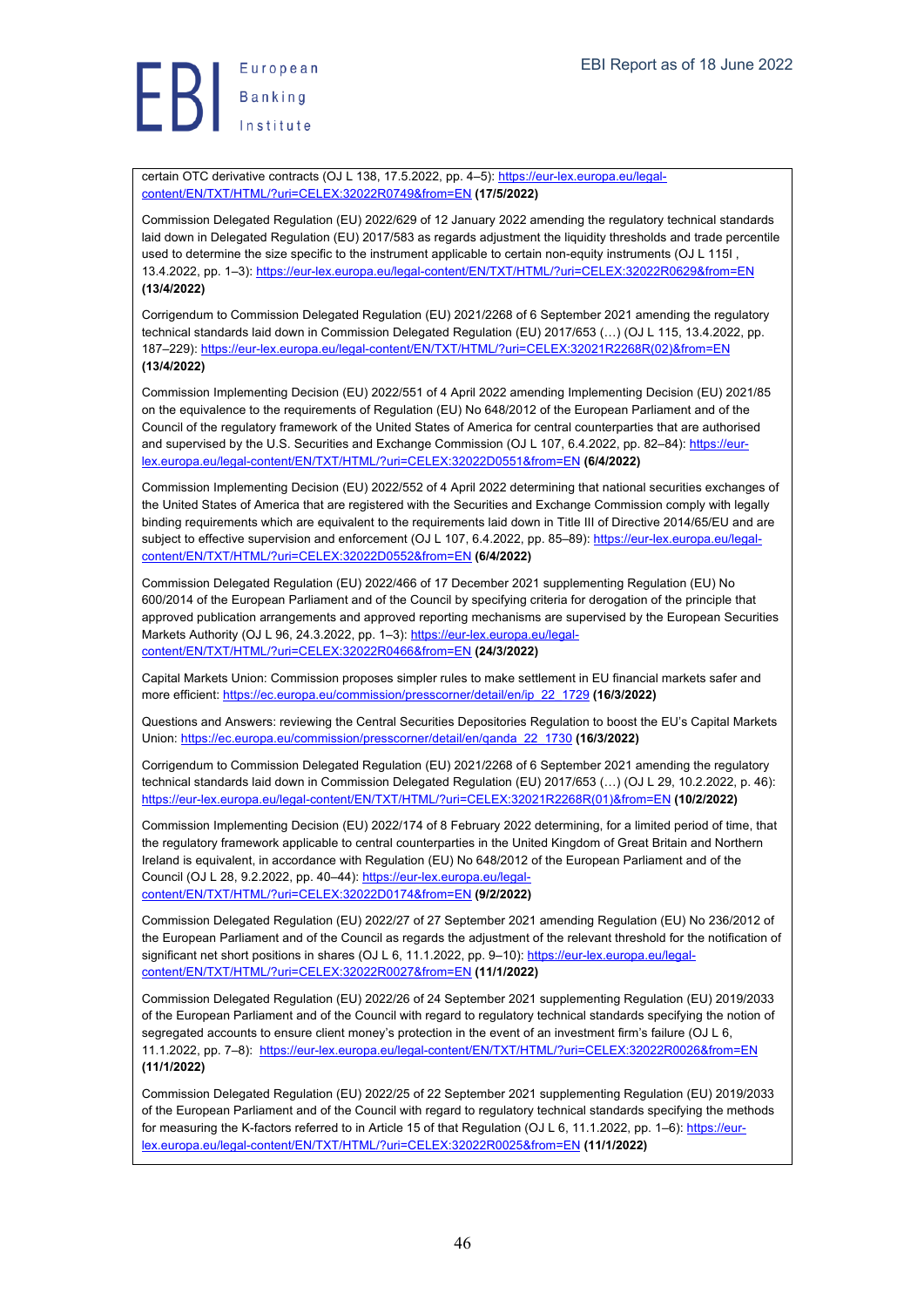

Commission Implementing Regulation (EU) 2021/2284 of 10 December 2021 laying down implementing technical standards for the application of Regulation (EU) 2019/2033 of the European Parliament and of the Council with regard to supervisory reporting and disclosures of investment firms (OJ L 458, 22.12.2021, p. 48–172): https://eurlex.europa.eu/legal-content/EN/TXT/HTML/?uri=CELEX:32021R2284&from=EN **(22/12/2021)**

Regulation (EU) 2021/2259 of the European Parliament and of the Council of 15 December 2021 amending Regulation (EU) No 1286/2014 as regards the extension of the transitional arrangement for management companies, investment companies and persons advising on, or selling, units of undertakings for collective investment in transferable securities (UCITS) and non-UCITS (OJ L 455, 20.12.2021, pp. 1–3): https://eur-lex.europa.eu/legalcontent/EN/TXT/HTML/?uri=CELEX:32021R2259&from=EN **(20/12/2021)**

Directive (EU) 2021/2261 of the European Parliament and of the Council of 15 December 2021 amending Directive 2009/65/EC as regards the use of key information documents by management companies of undertakings for collective investment in transferable securities (UCITS) (OJ L 455, 20.12.2021, pp. 15–17): https://eurlex.europa.eu/legal-content/EN/TXT/HTML/?uri=CELEX:32021L2261&from=EN **(20/12/2021)**

Commission Delegated Regulation (EU) 2021/2178 of 6 July 2021 supplementing Regulation (EU) 2020/852 of the European Parliament and of the Council by specifying the content and presentation of information to be disclosed by undertakings subject to Articles 19a or 29a of Directive 2013/34/EU concerning environmentally sustainable economic activities, and specifying the methodology to comply with that disclosure obligation (OJ L 443, 10.12.2021, pp. 9-67): https://eur-lex.europa.eu/legal-content/EN/TXT/HTML/?uri=CELEX:32021R2178&from=EN **(10/12/2021)**

Commission Delegated Regulation (EU) 2021/2139 of 4 June 2021 supplementing Regulation (EU) 2020/852 of the European Parliament and of the Council by establishing the technical screening criteria for determining the conditions under which an economic activity qualifies as contributing substantially to climate change mitigation or climate change adaptation and for determining whether that economic activity causes no significant harm to any of the other environmental objectives (OJ L 442, 9.12.2021, pp. 1-349): https://eur-lex.europa.eu/legalcontent/EN/TXT/?uri=OJ:L:2021:442:TOC **(9/12/2021)**

Capital Markets Union: Commission proposes new measures to boost Europe's capital markets: https://ec.europa.eu/commission/presscorner/detail/en/ip\_21\_6251 **(25/11/2021)**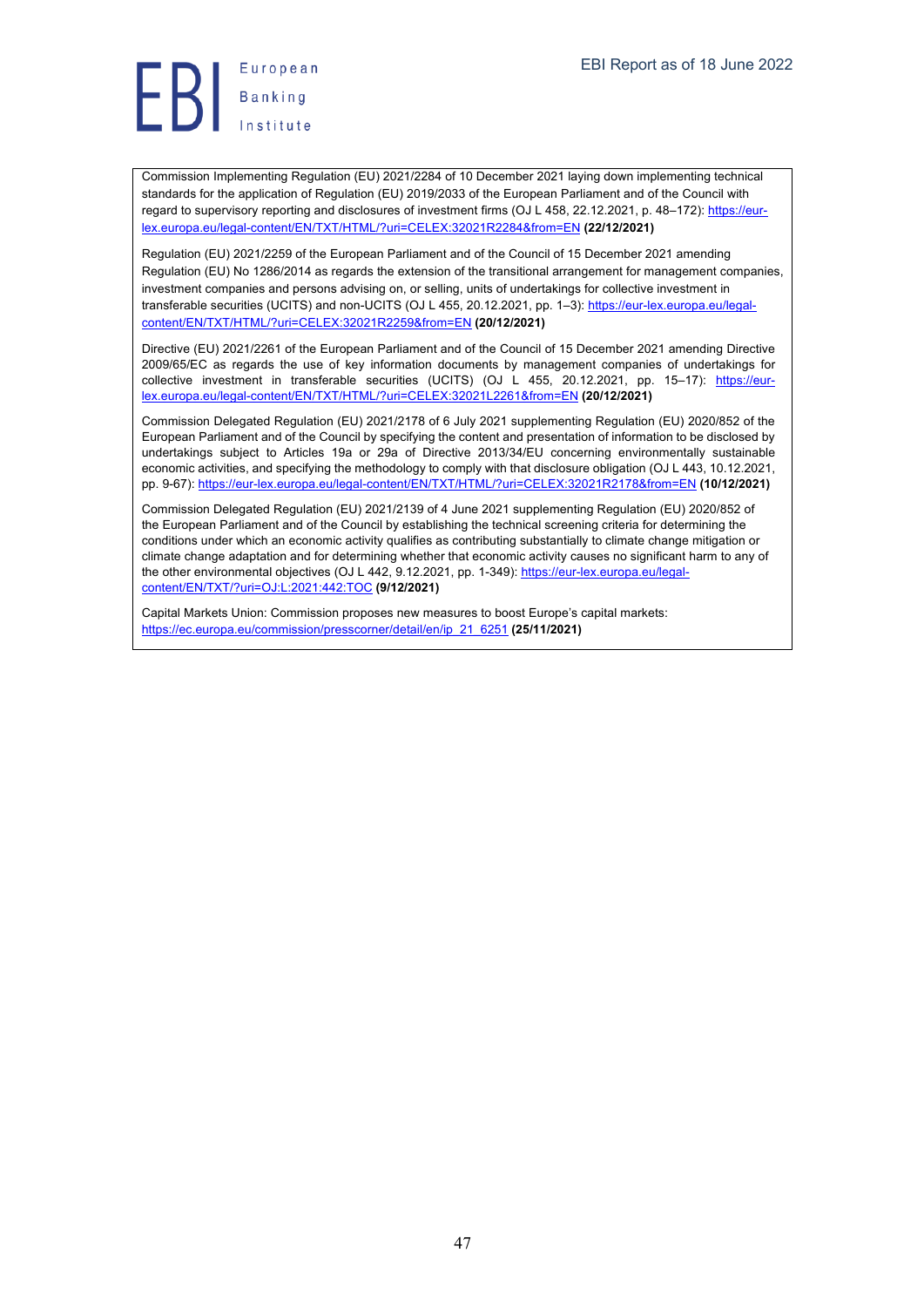European Banking<br>Banking<br>Institute

#### **3. European Securities and Markets Authority (ESMA)**

ESMA reviews its 2021 contribution to the EU'S green and digital capital markets: https://www.esma.europa.eu/press-news/esma-news/esma-reviews-its-2021-contribution-eu%E2%80%99s-greenand-digital-capital-markets **(15/6/2022)**

ESMA risk assessment update: market environment deteriorates further: https://www.esma.europa.eu/pressnews/esma-news/esma-risk-assessment-update-market-environment-deteriorates-further **(9/6/2022)**

ESMA publishes latest edition of its newsletter: https://www.esma.europa.eu/press-news/esma-news/esmapublishes-latest-edition-its-newsletter-9 **(7/6/2022)**

ESMA proposes EUR 1 billion increase of the commodity derivatives EMIR clearing threshold: https://www.esma.europa.eu/press-news/esma-news/esma-proposes-eur-1-billion-increase-commodity-derivativesemir-clearing **(3/6/2022)**

ESMA publishes technical standards to suspend the CSDR buy-in regime: https://www.esma.europa.eu/pressnews/esma-news/esma-publishes-technical-standards-suspend-csdr-buy-in-regime **(2/6/2022)**

ESMA reports on supervision of costs and fees in investment funds: https://www.esma.europa.eu/press-news/esmanews/esma-reports-supervision-costs-and-fees-in-investment-funds **(31/5/2022)**

ESMA provides supervisors with guidance on the integration of sustainability risks and disclosures in the area of asset management: https://www.esma.europa.eu/press-news/esma-news/esma-provides-supervisors-guidanceintegration-sustainability-risks-and **(31/5/2022)**

ESMA study looks at reasons for lower costs in ESG funds: https://www.esma.europa.eu/press-news/esmanews/esma-study-looks-reasons-lower-costs-in-esg-funds **(23/5/2022)**

ESMA publishes report on highly liquid instruments: https://www.esma.europa.eu/press-news/esma-news/esmapublishes-report-highly-liquid-instruments **(19/5/2022)**

ESMA encourages crowdfunding service providers to accelerate their transition to the new regime: https://www.esma.europa.eu/press-news/esma-news/esma-encourages-crowdfunding-service-providers-acceleratetheir-transition-new **(19/5/2022)**

ESMA publishes ex-post analysis of derivatives risks in Archegos: https://www.esma.europa.eu/press-news/esmanews/esma-publishes-ex-post-analysis-derivatives-risks-in-archegos **(18/5/2022)**

ESMA consults on notifications for cross-border marketing and management of funds: https://www.esma.europa.eu/press-news/esma-news/esma-consults-notifications-cross-border-marketing-andmanagement-funds **(17/5/2022)**

ESMA publishes final reports on CCP resolution regime: https://www.esma.europa.eu/press-news/esma-news/esmapublishes-final-reports-ccp-resolution-regime **(16/5/2022)**

ESMA reminds fund managers of their obligations to investors amid the war in Ukraine: https://www.esma.europa.eu/press-news/esma-news/esma-reminds-fund-managers-their-obligations-investors-amidwar-in-ukraine **(16/5/2022)**

ESMA makes recommendations for disclosures of expected impacts of IFRS 17 application: https://www.esma.europa.eu/press-news/esma-news/esma-makes-recommendations-disclosures-expected-impactsifrs-17-application **(13/5/2022)**

ESMA reminds issuers of the main IFRS requirements amid the war in Ukraine: https://www.esma.europa.eu/pressnews/esma-news/esma-reminds-issuers-main-ifrs-requirements-amid-war-in-ukraine **(13/5/2022)**

ESMA publishes latest edition of its newsletter: https://www.esma.europa.eu/press-news/esma-news/esmapublishes-latest-edition-its-newsletter-8 **(5/5/2022)**

ESMA publishes the annual LIS and SSTI calculations for bonds and the quarterly bond liquidity assessment: https://www.esma.europa.eu/press-news/esma-news/esma-publishes-annual-lis-and-ssti-calculations-bonds-andquarterly-bond **(3/5/2022)**

ESMA objects to European Commission's proposed amendments on its draft on insider lists: https://www.esma.europa.eu/press-news/esma-news/esma-objects-european-commission%E2%80%99s-proposedamendments-its-draft-its-insider **(2/5/2022)**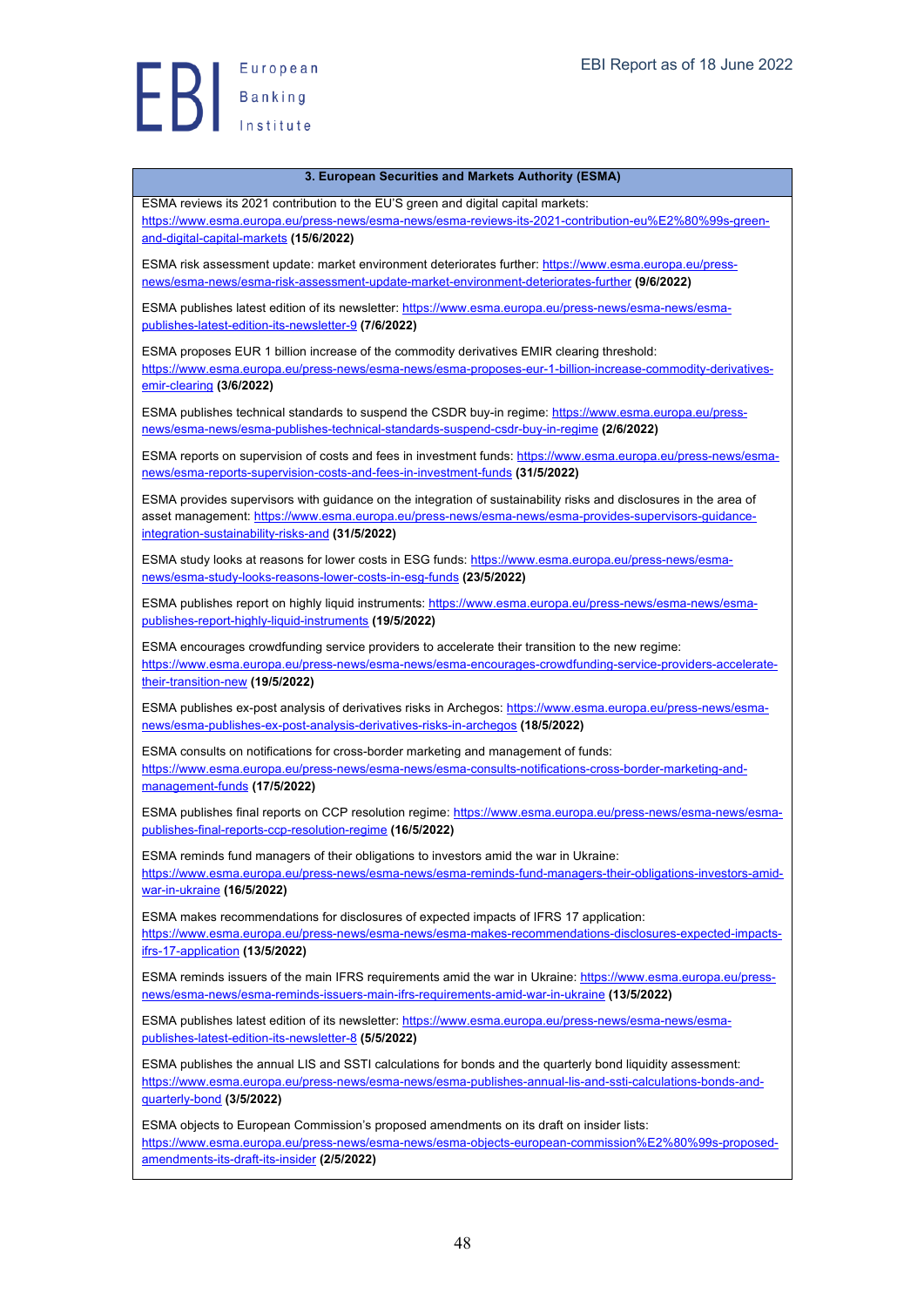ESMA publishes the annual transparency calculations for non-equity instruments and the quarterly systematic internaliser calculations: https://www.esma.europa.eu/press-news/esma-news/esma-publishes-annual-transparencycalculations-non-equity-instruments-and **(29/4/2022)**

ESMA makes recommendations to improve investor protection: https://www.esma.europa.eu/press-news/esmanews/esma-makes-recommendations-improve-investor-protection **(29/4/2022)**

ESMA postpones the annual calculations of LIS and SSTI for bonds and the quarterly bonds liquidity assessment: https://www.esma.europa.eu/press-news/esma-news/esma-postpones-annual-calculations-lis-and-ssti-bonds-andquarterly-bonds **(21/4/2022)**

ESMA publishes complementary annual transparency calculations: https://www.esma.europa.eu/press-news/esmanews/esma-publishes-complementary-annual-transparency-calculations **(8/4/2022)**

ESMA responds to European Commission consultation on EMIR review: https://www.esma.europa.eu/pressnews/esma-news/esma-responds-european-commission-consultation-emir-review **(5/4/2022)**

ESG funds provided better returns for investors in 2020: https://www.esma.europa.eu/press-news/esma-news/esgfunds-provided-better-returns-investors-in-2020 **(5/4/2022)**

ESMA publishes latest edition of its newsletter: https://www.esma.europa.eu/press-news/esma-news/esmapublishes-latest-edition-its-newsletter-7 **(4/4/2022)**

ESMA publishes its final report on the review of the short selling Regulation: https://www.esma.europa.eu/pressnews/esma-news/esma-publishes-its-final-report-review-short-selling-regulation **(4/4/2022)**

ESMA postpones RTS 2 annual review: https://www.esma.europa.eu/press-news/esma-news/esma-postpones-rts-2annual-review **(1/4/2022)**

ESMA sees EMIR and SFTR data quality improve following coordinated actions: https://www.esma.europa.eu/pressnews/esma-news/esma-sees-emir-and-sftr-data-quality-improve-following-coordinated-actions **(1/4/2022)**

ESMA makes available ISINS before second publication of annual transparency calculations: https://www.esma.europa.eu/press-news/esma-news/esma-makes-available-isins-second-publication-annualtransparency-calculations **(31/3/2022)**

ESMA publishes follow-up report to the peer review on the guidelines on the enforcement of financial information: https://www.esma.europa.eu/press-news/esma-news/esma-publishes-follow-report-peer-review-quidelinesenforcement-financial **(30/3/2022)**

ESMA and NCAs find room for improvement in funds' liquidity stress testing: https://www.esma.europa.eu/pressnews/esma-news/esma-and-ncas-find-room-improvement-in-funds%E2%80%99-liquidity-stress-testing **(30/3/2022)**

ESMA issues its 2021 corporate reporting enforcement and regulatory report: https://www.esma.europa.eu/pressnews/esma-news/esma-issues-its-2021-corporate-reporting-enforcement-and-regulatory-report **(30/3/2022)**

ESMA makes recommendations for DRSP management bodies: https://www.esma.europa.eu/press-news/esmanews/esma-makes-recommendations-drsp-management-bodies **(29/3/2022)**

ESMA proposes amendments on the review of transparency requirements under MIFIR: https://www.esma.europa.eu/press-news/esma-news/esma-proposes-amendments-review-transparencyrequirements-under-mifir **(28/3/2022)**

Actively managed funds fail to outperform benchmarks during market stress: https://www.esma.europa.eu/pressnews/esma-news/actively-managed-funds-fail-outperform-benchmarks-during-market-stress **(28/3/2022)**

ESMA publishes its final report on the EU carbon market: https://www.esma.europa.eu/press-news/esmanews/esma-publishes-its-final-report-eu-carbon-market **(28/3/2022)**

ESMA updates on third-country CCP recognition decisions: https://www.esma.europa.eu/press-news/esmanews/esma-updates-third-country-ccp-recognition-decisions **(25/3/2022)**

ESMA extends UK CCPs' recognition decisions: https://www.esma.europa.eu/press-news/esma-news/esmaextends-uk-ccps%E2%80%99-recognition-decisions **(25/3/2022)**

ESMA fines REGIS-TR €186,000 for EMIR data breaches: https://www.esma.europa.eu/press-news/esmanews/esma-fines-regis-tr-%E2%82%AC186-000-emir-data-breaches **(24/3/2022)**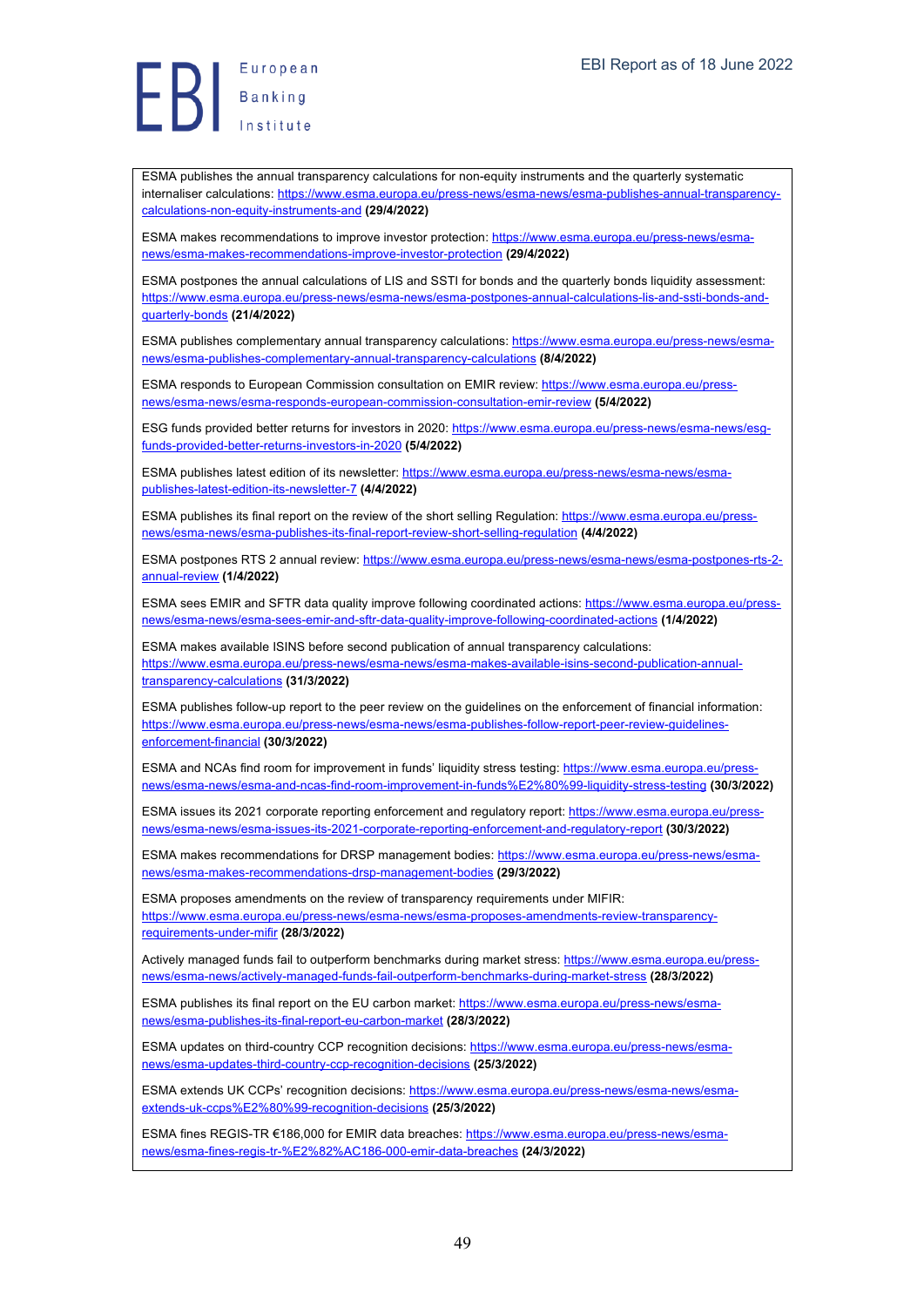European  $\left\{\right\}$  Banking

ESMA published its assessment and recommendations on the EC's MIFIR review proposal: https://www.esma.europa.eu/press-news/esma-news/esma-published-its-assessment-and-recommendationsec%E2%80%99s-mifir-review-proposal **(15/3/2022)**

ESMA coordinates regulatory response to the war in Ukraine and its impact on EU financial markets: https://www.esma.europa.eu/press-news/esma-news/esma-coordinates-regulatory-response-war-in-ukraine-and-itsimpact-eu-financial **(14/3/2022)**

ESMA finds shortcomings in supervision of cross-border investment activities and issues specific recommendations to CYSEC: https://www.esma.europa.eu/press-news/esma-news/esma-finds-shortcomings-in-supervision-crossborder-investment-activities-and **(10/3/2022)**

ESMA publishes latest edition of its newsletter: https://www.esma.europa.eu/press-news/esma-news/esmapublishes-latest-edition-its-newsletter-6 **(3/3/2022)**

ESMA makes available the results of the annual transparency calculations for equity and equity-like instruments: https://www.esma.europa.eu/press-news/esma-news/esma-makes-available-results-annual-transparencycalculations-equity-and-equity **(1/3/2022)**

ESMA proposes reforms to improve resilience of money market funds: https://www.esma.europa.eu/pressnews/esma-news/esma-proposes-reforms-improve-resilience-money-market-funds **(16/2/2022)**

ESMA responds to European Commission consultation on the Listing Act: https://www.esma.europa.eu/pressnews/esma-news/esma-responds-european-commission-consultation-listing-act **(15/2/2022)**

ESMA warns consumers of risk of significant market corrections: https://www.esma.europa.eu/press-news/esmanews/esma-warns-consumers-risk-significant-market-corrections **(15/2/2022)**

ESMA prioritises the fight against greenwashing in its new Sustainable Finance Roadmap: https://www.esma.europa.eu/press-news/esma-news/esma-prioritises-fight-against-greenwashing-in-its-newsustainable-finance **(11/2/2022)**

ESMA finds high level of divergence in disclosure of ESG factors in credit ratings: https://www.esma.europa.eu/press-news/esma-news/esma-finds-high-level-divergence-in-disclosure-esg-factors-incredit-ratings **(10/2/2022)**

ESMA launches a common supervisory action with NCAs on MIFID II costs and charges: https://www.esma.europa.eu/press-news/esma-news/esma-launches-common-supervisory-action-ncas-mifid-iicosts-and-charges **(8/2/2022)**

ESMA issues latest double volume cap data: https://www.esma.europa.eu/press-news/esma-news/esma-issueslatest-double-volume-cap-data-7 **(8/2/2022)**

ESMA becomes supervisor of EU Data Reporting Service Providers: https://www.esma.europa.eu/press-news/esmanews/esma-becomes-supervisor-eu-data-reporting-service-providers **(7/2/2022)**

ESMA Report highlights Liquidity Concerns for Alternative Investment Funds: https://www.esma.europa.eu/pressnews/esma-news/esma-report-highlights-liquidity-concerns-alternative-investment-funds-0 **(3/2/2022)**

ESMA launches its new STS Register: https://www.esma.europa.eu/press-news/esma-news/esma-launches-its-newsts-register **(3/2/2022)**

ESMA publishes Supervisory Briefing on the use of Tied Agents Under MIFID II: https://www.esma.europa.eu/pressnews/esma-news/esma-publishes-supervisory-briefing-use-tied-agents-under-mifid-ii **(2/2/2022)**

ESMA makes new Bond Liquidity data available and publishes data for the Systematic Internaliser Calculations: https://www.esma.europa.eu/press-news/esma-news/esma-makes-new-bond-liquidity-data-available-and-publishesdata-systematic-0 **(1/2/2022)**

ESMA recommends clearing obligation for Pension Funds to start in June 2023: https://www.esma.europa.eu/pressnews/esma-news/esma-recommends-clearing-obligation-pension-funds-start-in-june-2023 **(1/2/2022)**

ESMA publishes Final Reports on CCP Recovery Regime: https://www.esma.europa.eu/press-news/esmanews/esma-publishes-final-reports-ccp-recovery-regime **(31/1/2022)**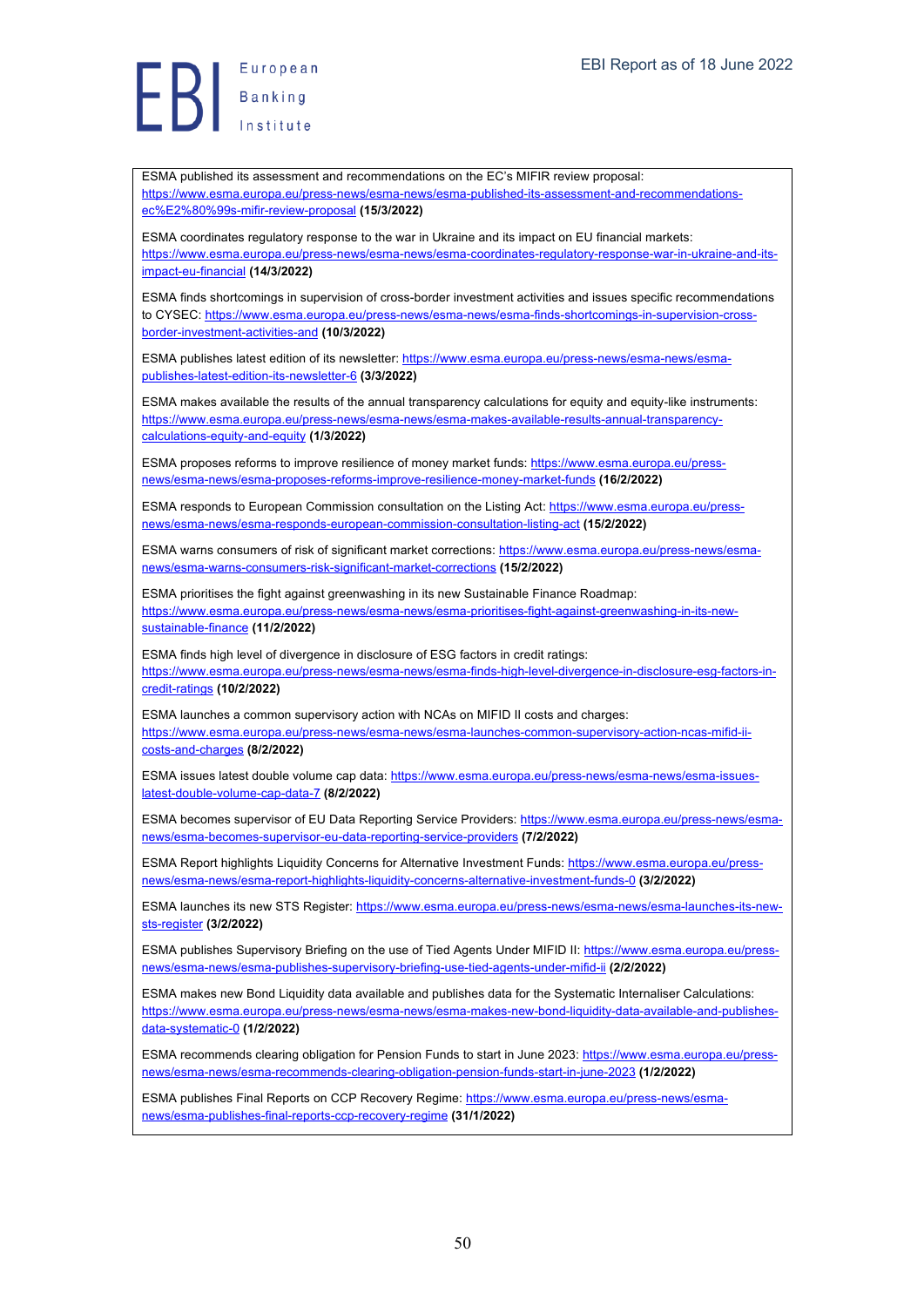euribor-college **(31/1/2022)**

ESMA starts supervision of Benchmarks and assumes Chair Of EURIBOR College:

https://www.esma.europa.eu/press-news/esma-news/esma-starts-supervision-benchmarks-and-assumes-chair-

ESMA consults on trading venue perimeter: https://www.esma.europa.eu/press-news/esma-news/esma-consultstrading-venue-perimeter **(28/1/2022)** ESMA consults on scope of the CRA Regulation for Private Credit Ratings: https://www.esma.europa.eu/pressnews/esma-news/esma-consults-scope-cra-regulation-private-credit-ratings **(28/1/2022)** ESMA consults on CCP anti-procyclicality measures: https://www.esma.europa.eu/press-news/esma-news/esmaconsults-ccp-anti-procyclicality-measures **(27/1/2022)** ESMA consults on the review of MIFID II suitability Guidelines: https://www.esma.europa.eu/press-news/esmanews/esma-consults-review-mifid-ii-suitability-guidelines **(27/1/2022)** ESMA requires to report net short positions between 0.1% and 0.2% during transition: https://www.esma.europa.eu/press-news/esma-news/esma-requires-report-net-short-positions-between-01-and-02 during-transition **(26/1/2022)** ESMA launches a Common Supervisory Action with NCAS on valuation of UCITS and open-ended AIFS: https://www.esma.europa.eu/press-news/esma-news/esma-launches-common-supervisory-action-ncas-valuationucits-and-open-ended **(20/1/2022)** ESMA issues 2021 report on Accepted Market Practices under MAR: https://www.esma.europa.eu/pressnews/esma-news/esma-issues-2021-report-accepted-market-practices-under-mar **(18/1/2022)** ESMA publishes guidelines on delayed disclosure under MAR: https://www.esma.europa.eu/press-news/esmanews/esma-publishes-guidelines-delayed-disclosure-under-mar **(5/1/2022)** ESMA publishes guidance on appropriateness and execution-only requirements under MIFID II: https://www.esma.europa.eu/press-news/esma-news/esma-publishes-guidance-appropriateness-and-executiononly-requirements-under **(3/1/2022)** ESMA calls to deprioritise buy-in supervision: https://www.esma.europa.eu/press-news/esma-news/esma-callsdeprioritise-buy-in-supervision **(17/12/2021)** ESMA reports on derivatives and securities markets in 2020: https://www.esma.europa.eu/press-news/esmanews/esma-reports-derivatives-and-securities-markets-in-2020 **(17/12/2021)** ESMA publishes its annual report on waivers and deferrals: https://www.esma.europa.eu/press-news/esmanews/esma-publishes-its-annual-report-waivers-and-deferrals **(16/12/2021)** ESMA issues statement on supervision of the clearing and derivative trading obligations following the benchmark transition: https://www.esma.europa.eu/press-news/esma-news/esma-issues-statement-supervision-clearing-andderivative-trading-obligations **(16/12/2021)** ESMA publishes report on expected credit loss disclosures of banks: https://www.esma.europa.eu/pressnews/esma-news/esma-publishes-report-expected-credit-loss-disclosures-banks **(15/12/2021)** ESMA publishes 2021 ESEF XBRL taxonomy files and ESEF conformance suite: https://www.esma.europa.eu/press-news/esma-news/esma-publishes-2021-esef-xbrl-taxonomy-files-and-esefconformance-suite **(10/12/2021)** ESMA publishes latest edition of its newsletter (Spotlight on Markets, November 2021, No 29): https://www.esma.europa.eu/sites/default/files/library/newsletter\_november\_2021.pdf **(3/12/2021)** The ESAs renew their Board of Appeal: https://www.esma.europa.eu/press-news/esma-news/esas-renew-theirboard-appeal **(1/12/2021)** ESMA publishes its 2020 annual report on the EU Market Abuse Sanctions: https://www.esma.europa.eu/pressnews/esma-news/esma-publishes-its-2020-annual-report-eu-market-abuse-sanctions **(23/11/2021)** ESMA publishes draft commodity derivative technical standards under MIFID II recovery package: https://www.esma.europa.eu/press-news/esma-news/esma-publishes-draft-commodity-derivative-technicalstandards-under-mifid-ii **(22/11/2021)**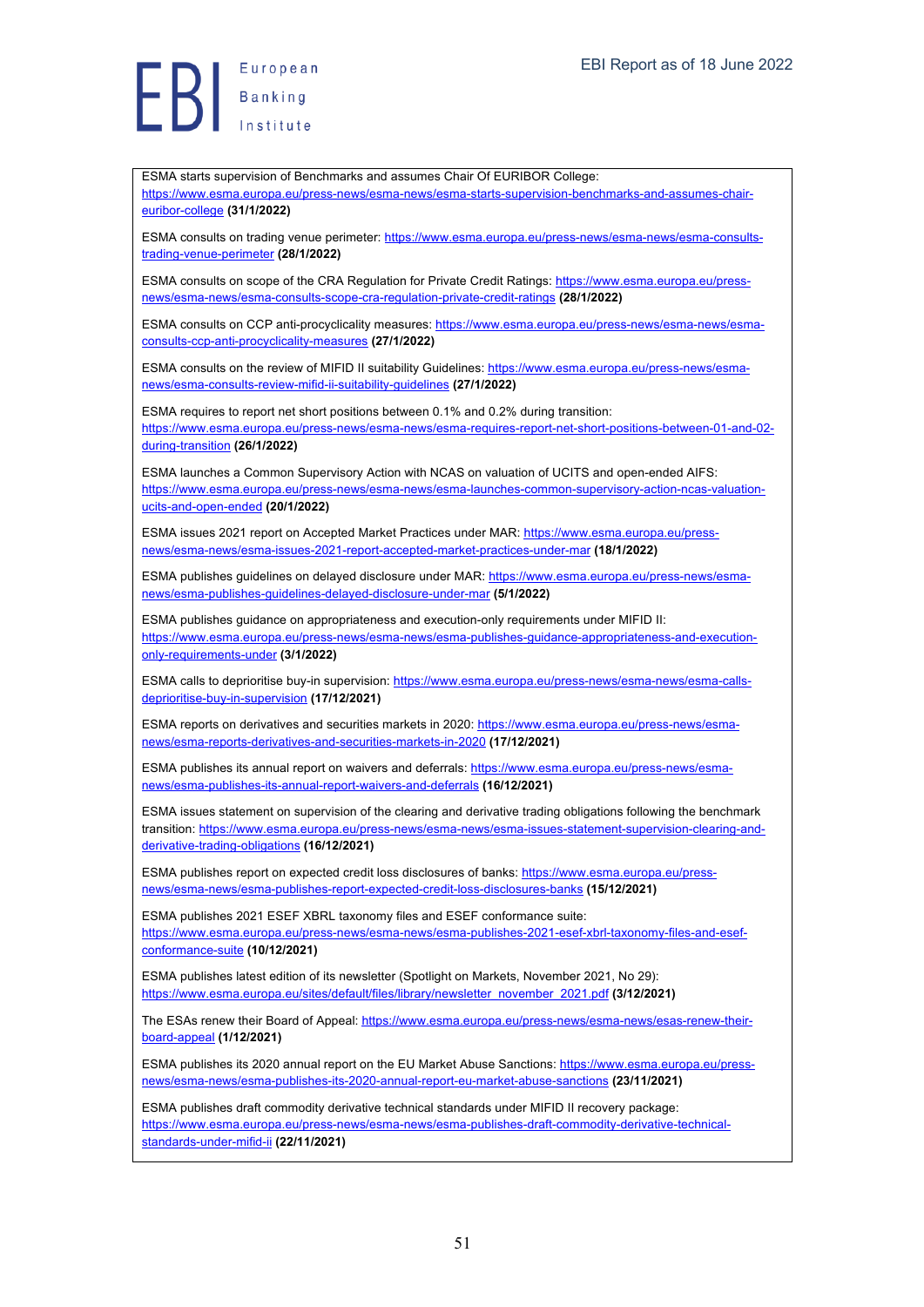ESMA publishes technical standards on crowdfunding: https://www.esma.europa.eu/press-news/esma-news/esmapublishes-technical-standards-crowdfunding **(10/11/2021)**

ESMA publishes latest edition of its newsletter (Spotlight on Markets, October 2021, No 28): https://www.esma.europa.eu/press-news/esma-news/esma-publishes-latest-edition-its-newsletter-3 **(5/11/2021)**

European enforcers target COVID-19 and climate-related disclosures: https://www.esma.europa.eu/pressnews/esma-news/european-enforcers-target-covid-19-and-climate-related-disclosures **(29/10/2021)**

ESMA publishes latest edition of its newsletter: https://www.esma.europa.eu/press-news/esma-news/esmapublishes-latest-edition-its-newsletter-2 **(5/10/2021)**

ESMA to focus on supervision, sustainability, digitalisation and the Capital Markets Union in 2022: https://www.esma.europa.eu/press-news/esma-news/esma-focus-supervision-sustainability-digitalisation-andcapital-markets-union **(28/9/2021)**

ESMA consults on the review of the Short Selling Regulation: https://www.esma.europa.eu/press-news/esmanews/esma-consults-review-short-selling-regulation **(24/9/2021)**

ESMA sees risk of market corrections in uneven recovery: https://www.esma.europa.eu/press-news/esmanews/esma-sees-risk-market-corrections-in-uneven-recovery **(1/9/2021)**